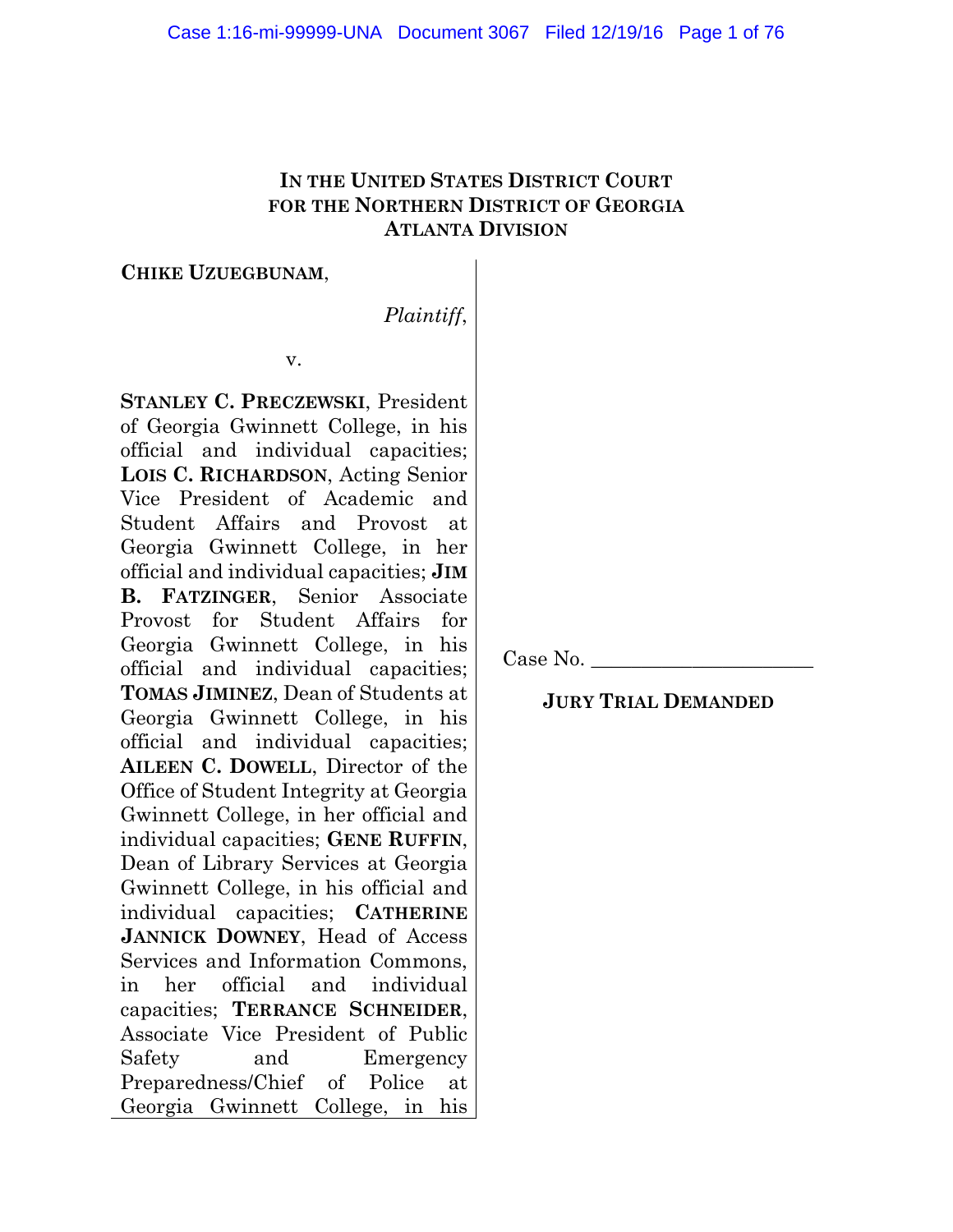official and individual capacities; **COREY HUGHES**, Campus Police Lieutenant at Georgia Gwinnett College, in his individual and official capacities; **REBECCA A. LAWLER**, Community Outreach and Crime Prevention Sergeant at Georgia Gwinnett College, in her official and individual capacities; **SHENNA PERRY**, Campus Safety/Security Officer at Georgia Gwinnett College, in her official and individual capacities.

*Defendants*.

# **VERIFIED COMPLAINT**

Plaintiff Chike Uzuegbunam, by and through counsel, and for his Verified Complaint against Defendants, hereby states as follows:

### **INTRODUCTION**

1. The cornerstone of higher education is the ability of students to participate in the "marketplace of ideas" on campus. That marketplace depends on free and vigorous debate and expression between students—debate and expression that is spontaneous, ubiquitous, and often anonymous—and is carried out through spoken word, flyers, signs, and displays.

2. By policy and practice, Georgia Gwinnett College ("GGC" or "College") claims the unchecked right to restrict the free speech rights of students and to regulate the location of student expression and assembly on campus. The College claims to encourage free discourse and debate on campus, but its *Freedom of Expression Policy* restricts all types of student speech to two small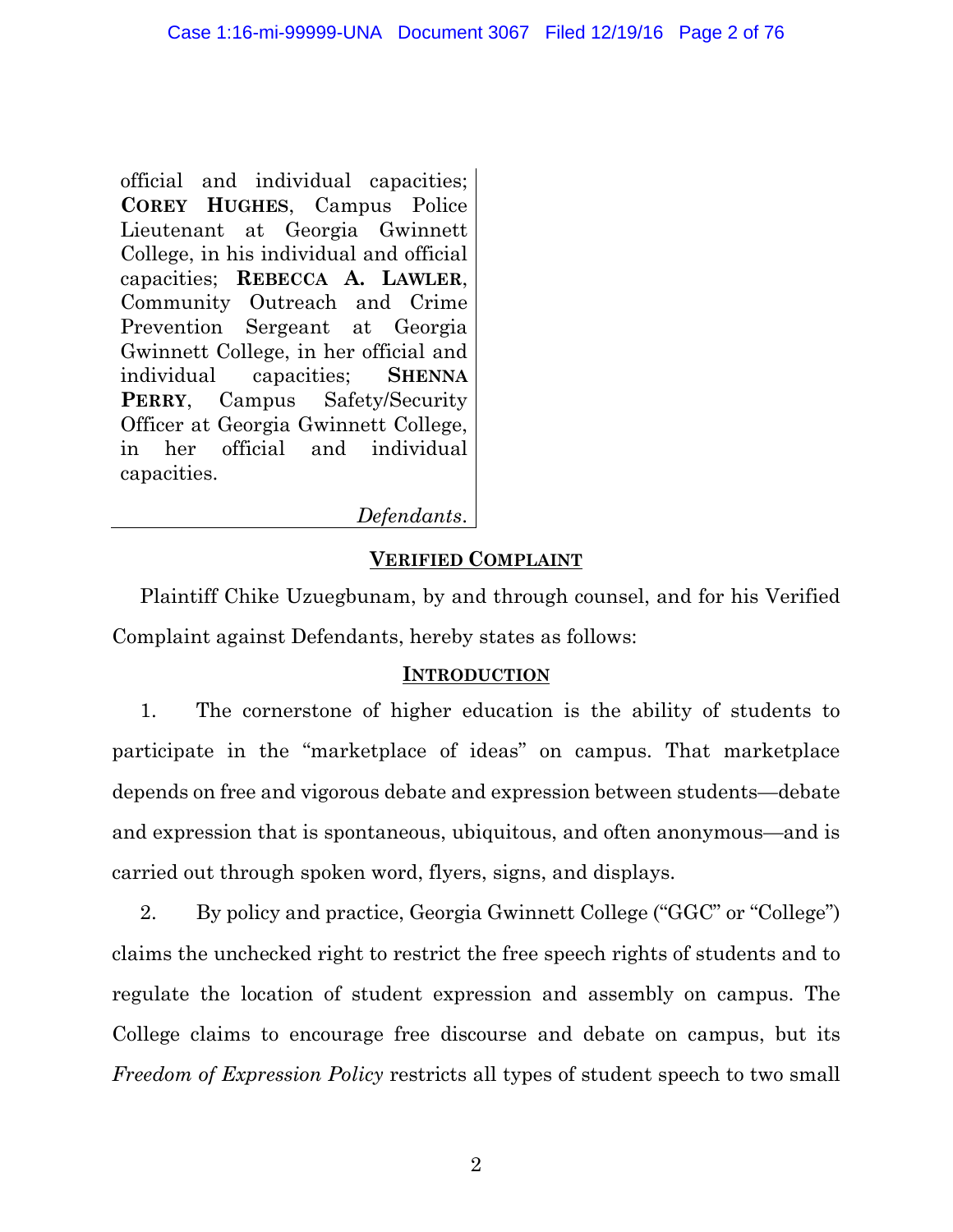speech zones that occupy less than 0.0015% of campus. To use these speech zones, students must submit a "free speech area request" form three days in advance and submit any publicity materials and literature they want to distribute to administrators for review. If students want to speak—whether through oral or written communication—anywhere else on campus, then they must obtain a permit from College officials. Thus, students may not speak spontaneously anywhere on campus. If students violate this policy, they violate the College's *Student Code of Conduct* and expose themselves to a variety of sanctions, including expulsion. Through the permitting process, GGC retains unfettered discretion to determine both whether students may speak at all and where they may speak. In so doing, it fails to protect students against content and viewpoint discrimination. These policies and practices chill protected student speech and disable spontaneous student speech on campus.

3. By policy and practice, Georgia Gwinnett College claims the unchecked right to restrict the content and viewpoint of what students say on campus. Despite their claims to celebrate free speech, Defendants' *Student Code of Conduct* defines "disorderly conduct" to include any expression "which disturbs the peace and/or comfort of person(s)." Defendants enforce this speech code to prohibit students from saying anything that prompts complaints from listeners. In so doing, Defendants have created and have enforced a heckler's veto that effectuates content and viewpoint discrimination. This policy and its related practices chill protected student speech on campus.

4. When Plaintiff Chike Uzuegbunam, a student at GGC, sought to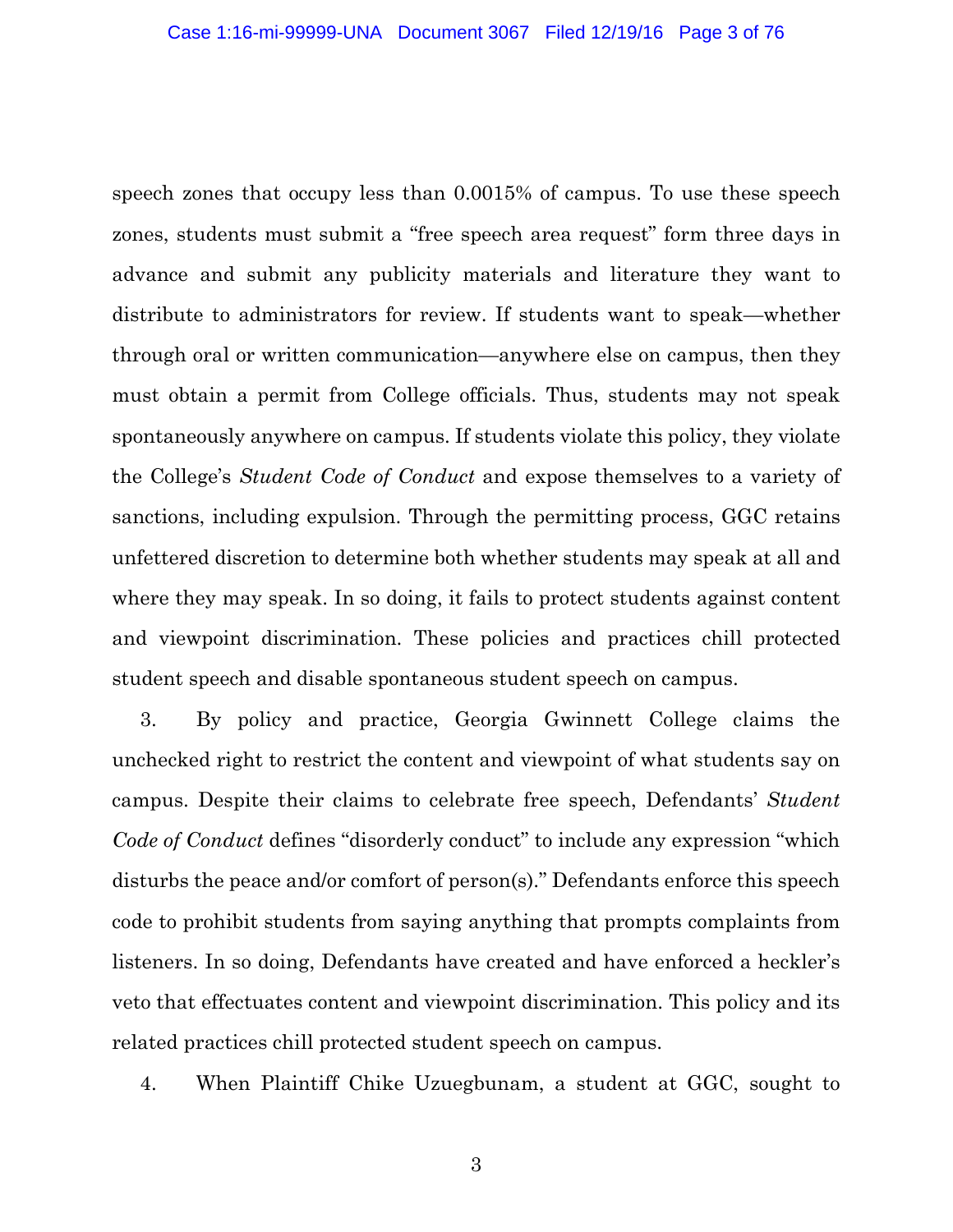distribute religious literature in an open, generally accessible area of the campus outside the library, Defendants required him to stop because he was outside of the two tiny speech zones and because he had not first obtained a permit.

5. When Mr. Uzuegbunam tried to share his religious views in one of the speech zones after reserving it for this purpose, Defendants required him to stop because his speech had generated complaints, informed him that his speech constituted "disorderly conduct" because it had generated complaints, and instructed him to use the methods of other religious denominations to communicate his beliefs and viewpoints.

6. Defendants took these actions because of the content and viewpoint of Mr. Uzuegbunam's expression, because his expression prompted complaints and they believed it would continue to do so, and because they wanted to pacify those who were or might be offended by his expression. In taking these actions, they implemented the challenged GGC policies, violated Mr. Uzuegbunam's constitutional rights, and inflicted irreparable injury upon him.

7. This action is premised on the United States Constitution and concerns the denial of Mr. Uzuegbunam's fundamental and clearly established rights under the Free Speech and Free Exercise Clauses of the First Amendment and the Due Process and Equal Protection Clauses of the Fourteenth Amendment.

8. The aforementioned policies and practices are challenged on their face and as applied to Mr. Uzuegbunam.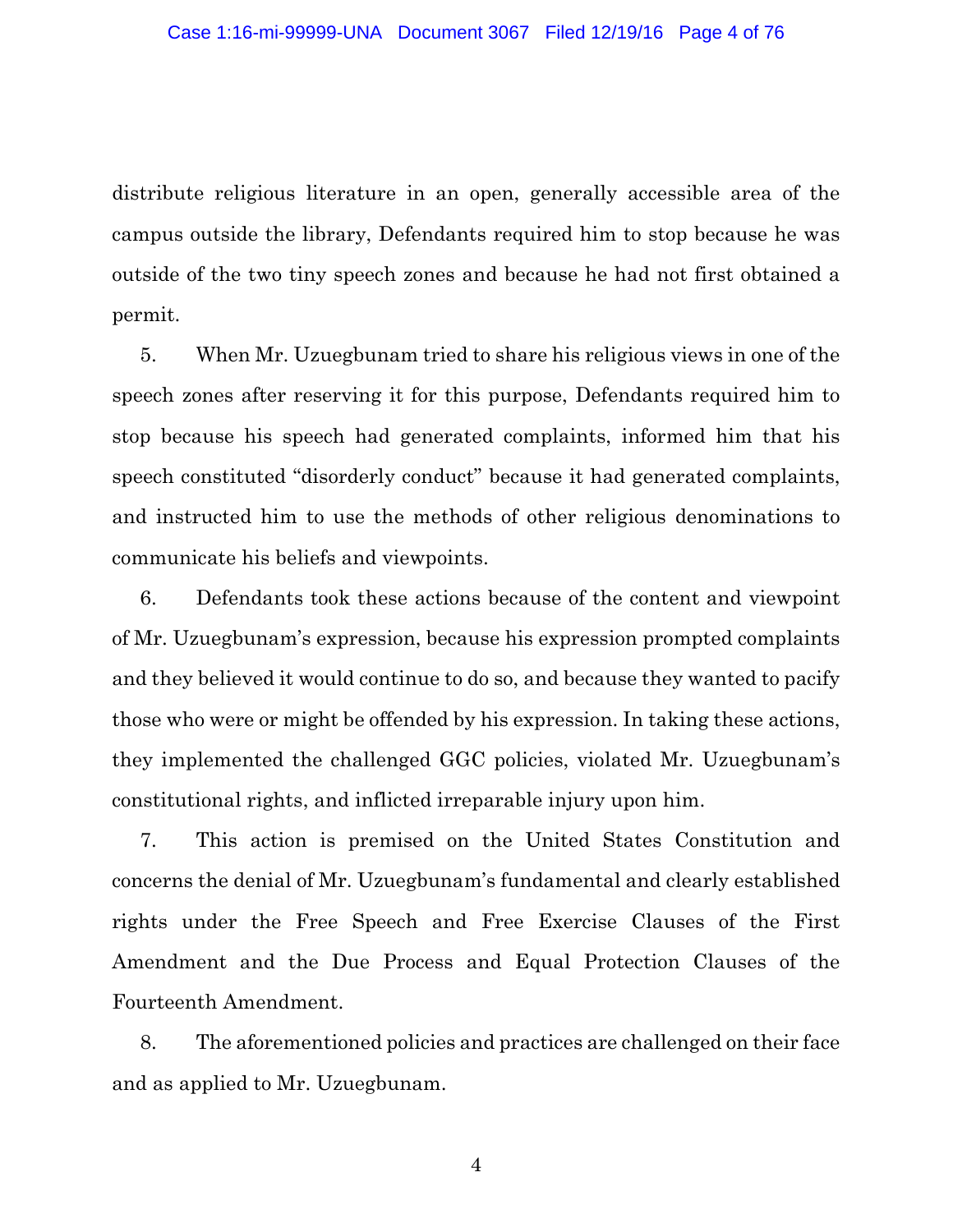9. Defendants' policies and practices have deprived and will continue to deprive Mr. Uzuegbunam of his paramount rights and guarantees under the United States Constitution.

10. Each and every act of Defendants alleged herein was committed by Defendants, each and every one of them, under the color of state law and authority.

#### **JURISDICTION & VENUE**

11. This civil rights action raises federal questions under the United States Constitution, particularly the First and Fourteenth Amendments, and the Civil Rights Act of 1871, 42 U.S.C. § 1983.

12. This Court has original jurisdiction over these federal claims pursuant to 28 U.S.C. §§ 1331 and 1343.

13. This Court has authority to award the requested damages pursuant to 28 U.S.C. § 1343; the requested declaratory relief pursuant to 28 U.S.C. §§ 2201–02; the requested injunctive relief pursuant to 28 U.S.C. § 1343 and FED. R. CIV. P. 65; and costs and attorneys' fees under 42 U.S.C. § 1988.

14. This Court has supplemental jurisdiction over the state law claims made herein pursuant to 28 U.S.C. § 1367.

15. Venue is proper in this district and division pursuant to 28 U.S.C. § 1391(b) and L.R. 3.1, N.D. Ga., because Defendants reside in this district and division and/or all of the acts described in this Complaint occurred in this district and division.

#### **PLAINTIFF**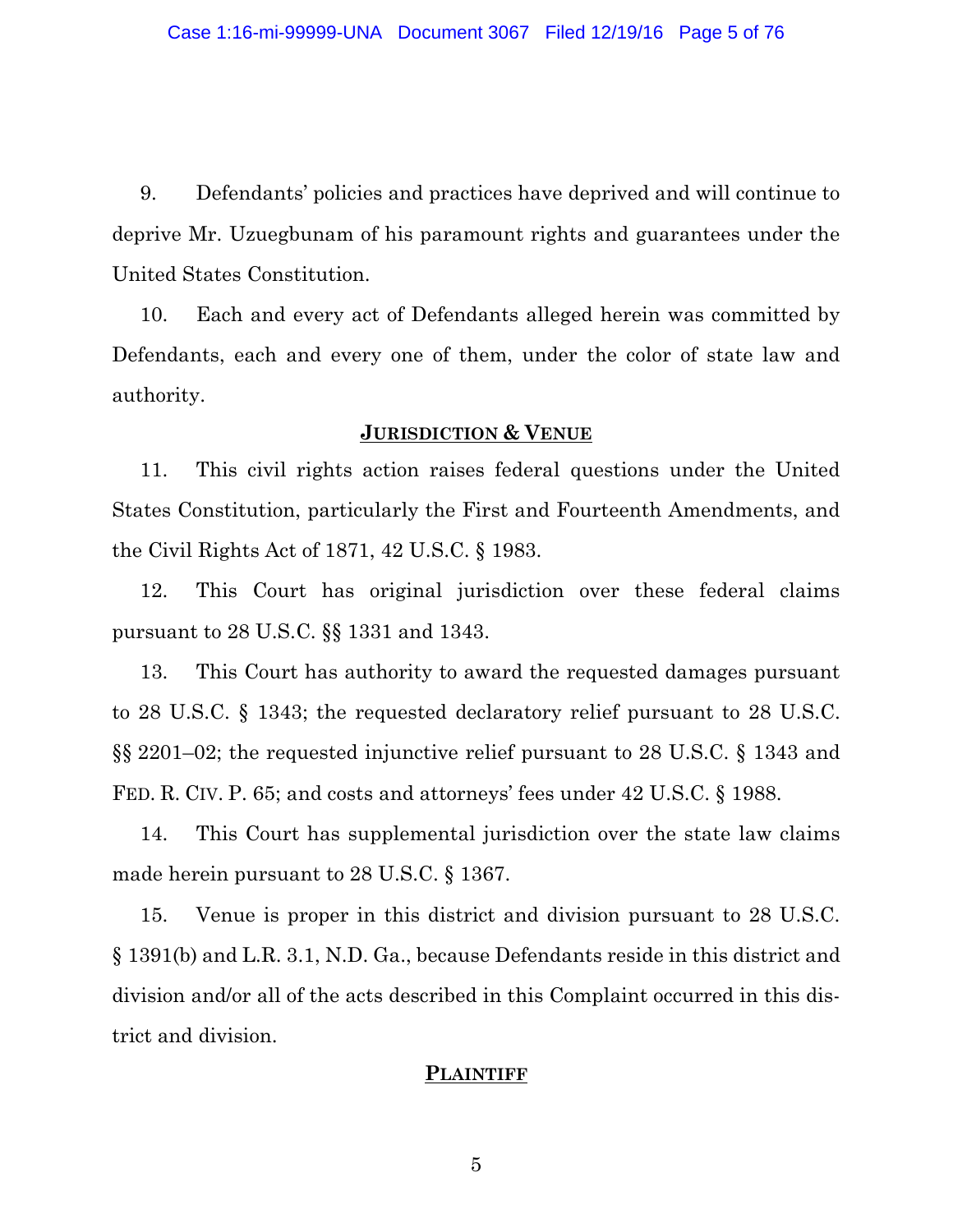16. Mr. Chike Uzuegbunam is a resident of the State of Georgia and a student at GGC.

17. Mr. Uzuegbunam is a professing evangelical Christian who strives to live out his faith on a daily basis.

18. Mr. Uzuegbunam's Christian faith governs the way he thinks about marriage, morality, politics, and social issues, and it causes him to hold sincerely-held religious beliefs in these areas.

19. As an evangelical Christian, Mr. Uzuegbunam believes that the Bible is God's Word and sets out the plan of salvation for all people. He believes that the Bible teaches that all people are sinners and therefore deserve God's wrath, but that anyone can receive salvation and eternal life by believing in Jesus Christ.

20. Because of his firmly-held Christian beliefs, Mr. Uzuegbunam believes it is his duty to inform others, including members of the GGC community, for their own benefit, that they have sinned and need salvation through Jesus Christ. He looks for opportunities to share his beliefs with his fellow students and community members.

21. Mr. Uzuegbunam's message is purely evangelistic in nature. Through personal conversations, the distribution of religious tracts, and open-air speaking, he communicates in a loving way that all people (including himself) are sinners and that salvation and eternal life are available only through Jesus Christ.

22. Mr. Uzuegbunam does not seek monetary gain with his expressive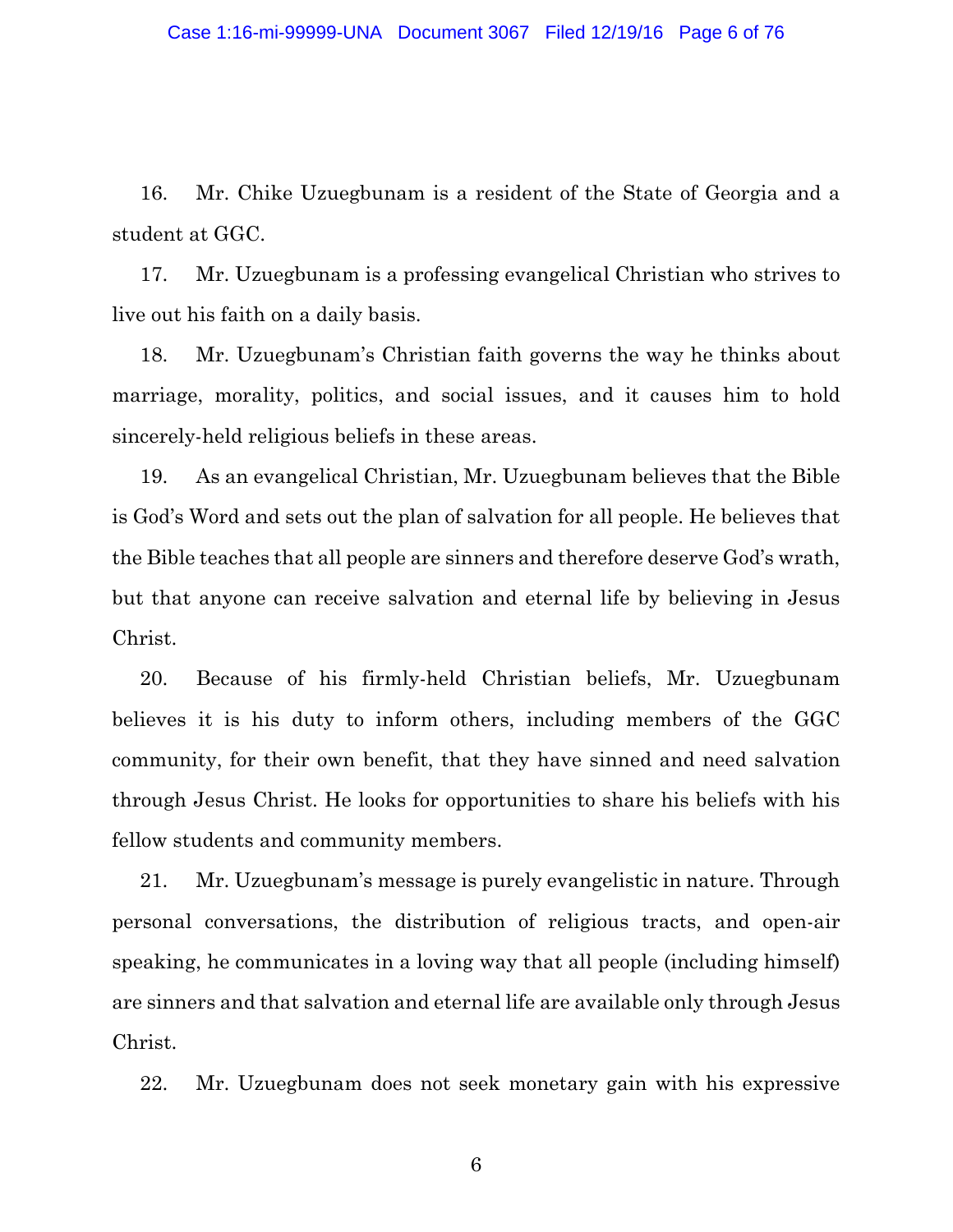activity. He does not try to sell products or services, seek donations, or solicit signatures. He merely wishes to expose others to his religious beliefs.

23. Mr. Uzuegbunam's expressive activities do not create a disturbance or cause congestion. He merely wishes to express his religious beliefs peacefully, without being confrontational and without using amplification devices, to those who are willing to listen.

#### **DEFENDANTS**

24. Defendant Stanley C. Preczewski is, and was at all times relevant to this Complaint, the President of Georgia Gwinnett College, a public college organized and existing under the laws of the State of Georgia.

25. As president, Defendant Preczewski is the Chief Executive Officer of GGC.

26. Defendant Preczewski's duties include, among others, authorizing, executing, enforcing, and implementing the policies governing students at GGC and overseeing the operation and management of GGC.

27. Defendant Preczewski has the responsibility for final policymaking authority concerning students at GGC.

28. Defendant Preczewski is responsible for the enactment, amendment, enforcement, execution, and implementation of College policies, including policies challenged herein, and their application to students in restricting their ability to speak freely and without a permit on campus.

29. As president of the College, Defendant Preczewski possesses the authority to change and enforce the policies challenged herein.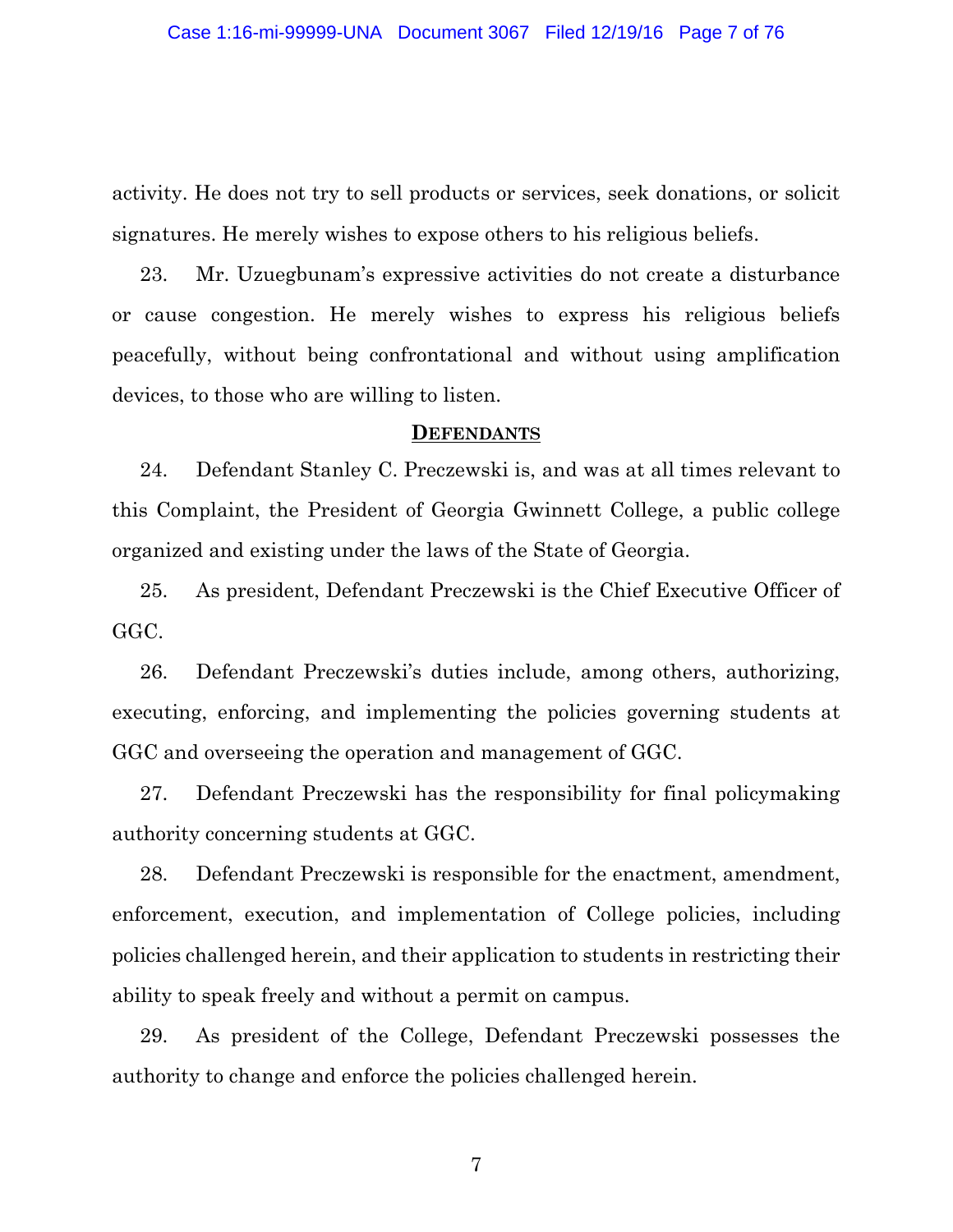30. Defendant Preczewski possesses the authority and responsibility for coordination and approval of campus expression by students on campus.

31. All changes in campus policies concerning student expression are made only with the prior approval of Defendant Preczewski.

32. Defendant Preczewski has not instructed GGC personnel, including the other Defendants, to change or alter the policies and practices governing student expression on campus, including the policies and practices challenged herein, to comply with the Constitution.

33. As president, Defendant Preczewski has the authority to review, approve, or reject the decisions of other College officials and the other Defendants regarding the policies challenged herein.

34. Defendant Preczewski not only authorized, approved, or implemented the policies used to restrict Mr. Uzuegbunam's expression, but he also failed to stop any GGC officials from applying those policies to Mr. Uzuegbunam.

35. Defendant Preczewski is ultimately responsible for administration and policymaking at GGC.

36. Defendant Preczewski is sued in his individual and official capacities.

37. Defendant Lois C. Richardson is, and was at all times relevant to this Complaint, Acting Senior Vice President of Academic and Student Affairs and Provost at Georgia Gwinnett College, a public college organized and existing under the laws of the State of Georgia.

38. Defendant Richardson is responsible for administration and policymaking for the College, including the policies challenged herein.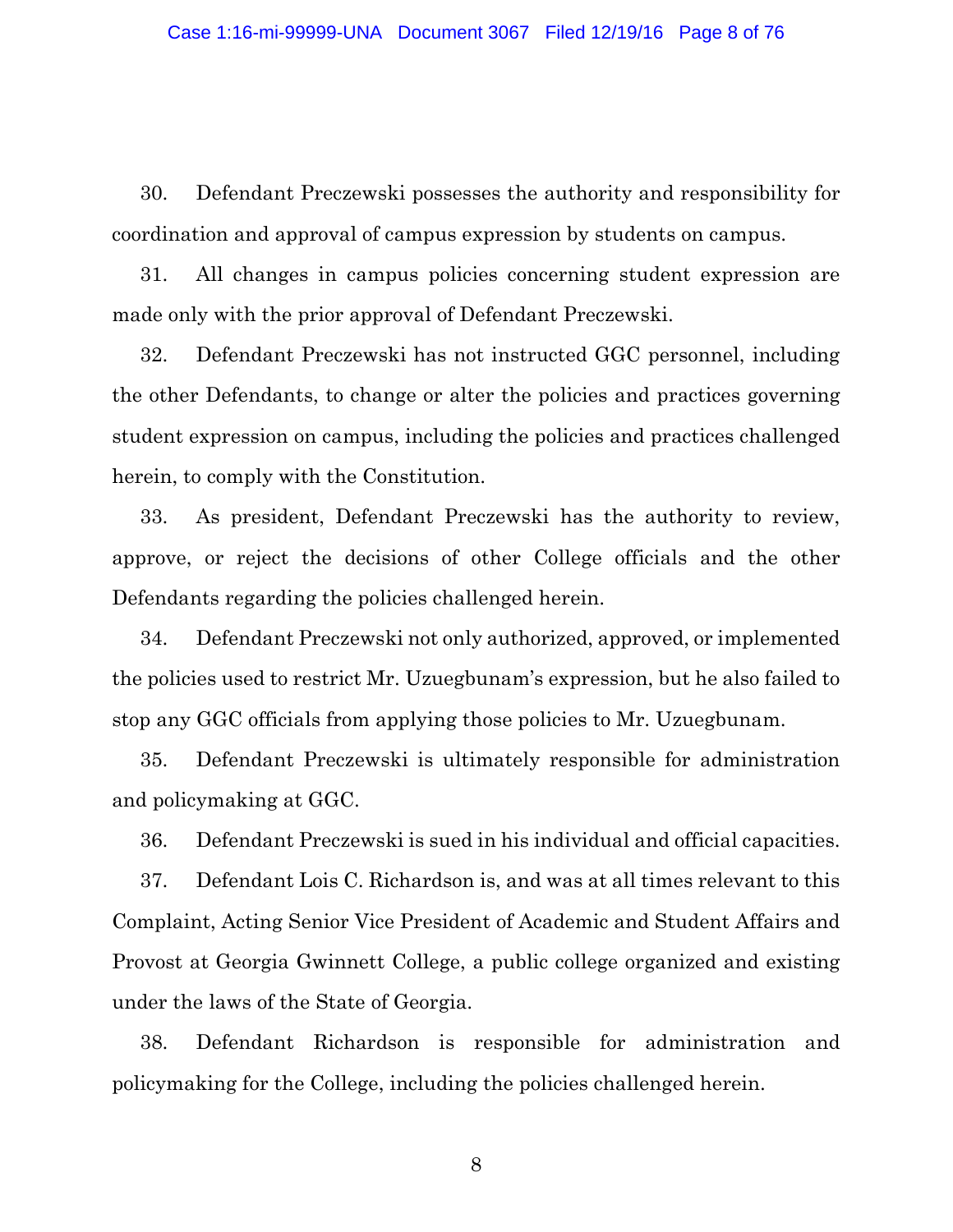39. Defendant Richardson is responsible for the enactment and enforcement of College policies, including the policies challenged herein that restrict the ability of students to speak freely on campus and without a permit.

40. Defendant Richardson is responsible for overseeing the College's Office of Student Affairs and Defendant Jim B. Fatzinger, and for creating, reviewing, changing, authorizing, and enforcing the policies of that office, including GGC's *Freedom of Expression Policy* and *Student Code of Conduct*.

41. Defendant Richardson has failed to stop College officials, including the other defendants, from applying the policies challenged herein to students, including Mr. Uzuegbunam.

42. Defendant Richardson possesses the authority to change and enforce the policies challenged herein.

43. Defendant Richardson has failed to recommend any changes to the policies challenged herein.

44. Defendant Richardson is sued in her official and individual capacities.

45. Defendant Jim B. Fatzinger is, and was at all times relevant to this Complaint, Senior Associate Provost for Student Affairs at Georgia Gwinnett College, a public college organized and existing under the laws of the State of Georgia.

46. Defendant Fatzinger is responsible for administration and policymaking for the College, including the policies challenged herein.

47. Defendant Fatzinger is responsible for the enactment and enforcement of College policies, including the policies challenged herein, that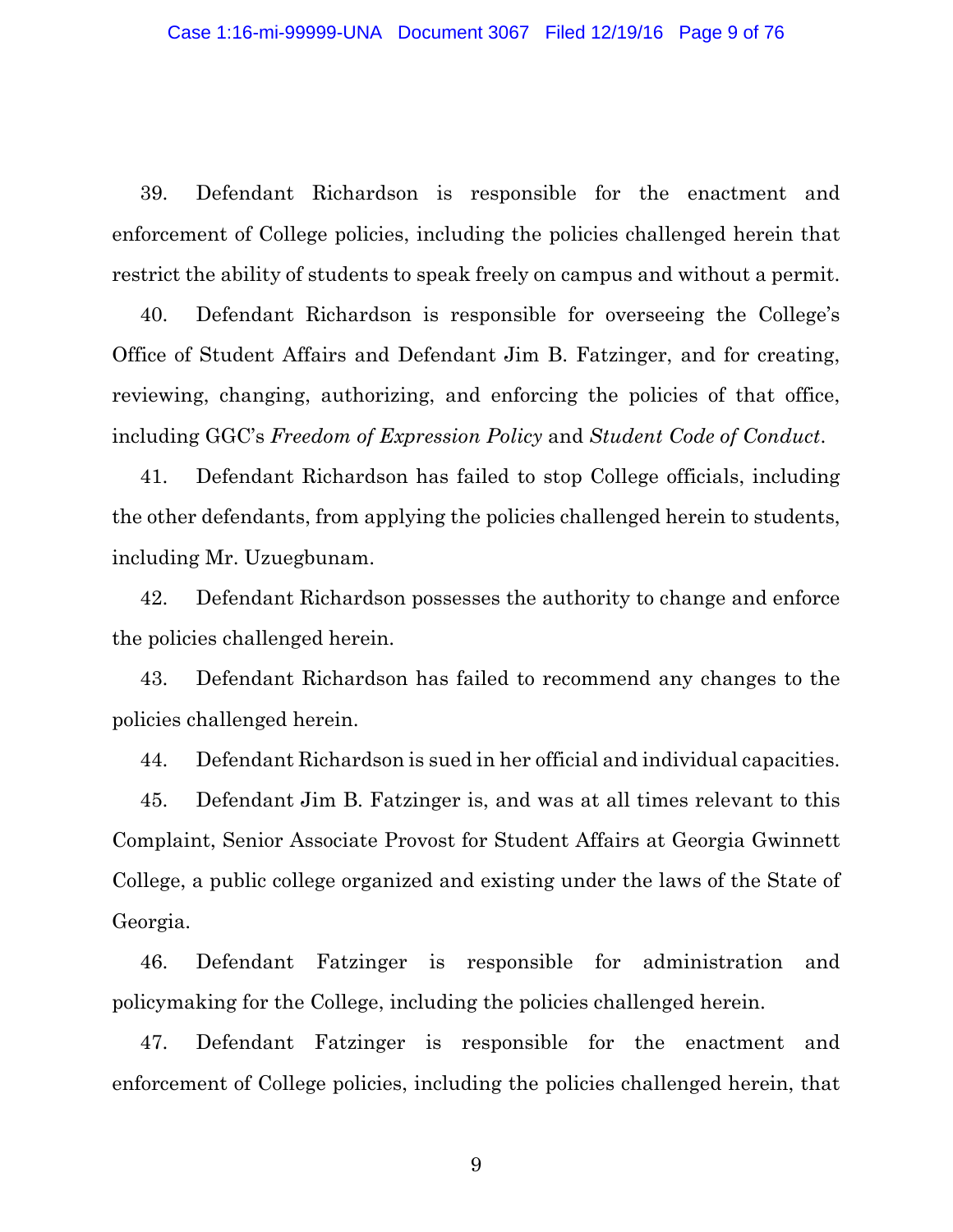restrict the ability of students to speak freely on campus and without a permit.

48. Defendant Fatzinger, under the direction of Defendants Preczewski and Richardson, instructs the Office of Student Affairs when to create, review, change, authorize, and enforce student speech policies and procedures.

49. Defendant Fatzinger is responsible for overseeing the College's Office of Student Affairs and Defendant Tomas Jiminez, and for creating, reviewing, changing, authorizing, and enforcing the policies of that office, including GGC's *Freedom of Expression Policy* and *Student Code of Conduct*.

50. Defendant Fatzinger has failed to stop College officials, including the other defendants, from applying the policies challenged herein to students, including Mr. Uzuegbunam.

51. Defendant Fatzinger possesses the authority to change and enforce the policies challenged herein.

52. Defendant Fatziner has failed to recommend any changes to the policies challenged herein.

53. Defendant Fatzinger is sued in his official and individual capacities.

54. Defendant Tomas Jiminez is, and was at all times relevant to this Complaint, Dean of Students at Georgia Gwinnett College, a public college organized and existing under the laws of the State of Georgia.

55. Defendant Jiminez is responsible for administration and policymaking for the College, including the policies challenged herein.

56. Defendant Jiminez is responsible for the enactment and enforcement of College policies, including the policies challenged herein, that restrict the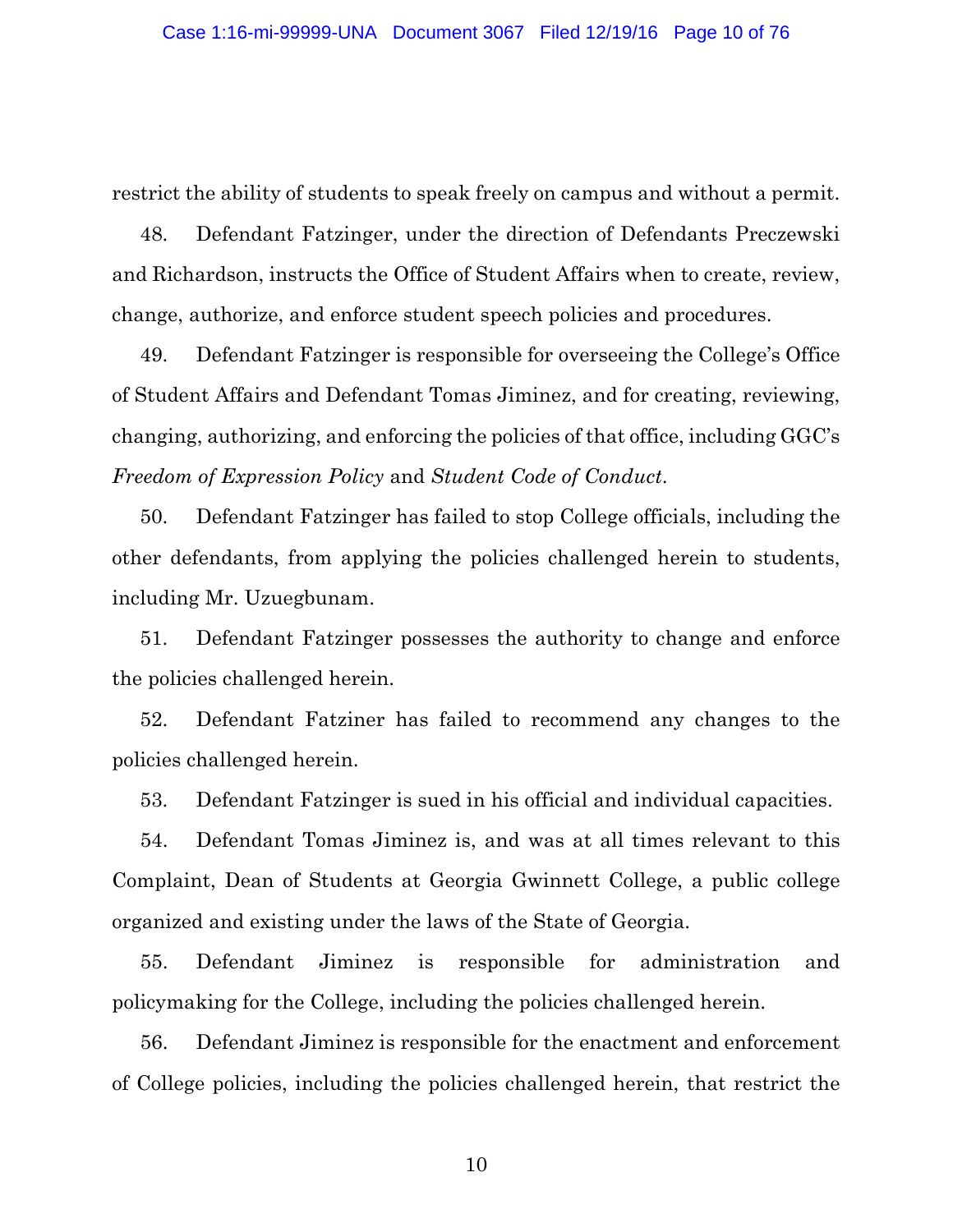ability of students to speak freely on campus and without a permit.

57. Defendant Jiminez, under the direction of Defendants Preczewski, Richardson, and Fatzinger, leads the Office of Student Affairs and directs it when to create, review, change, authorize, and enforce student speech policies and procedures.

58. Under Defendant Jiminez's leadership, the Office of Student Affairs created and enforced the policies challenged herein.

59. Defendant Jiminez is responsible for overseeing the College's Office of Student Integrity and Defendant Aileen C. Dowell, and for creating, reviewing, changing, authorizing, and enforcing the policies of that office, including GGC's *Freedom of Expression Policy* and *Student Code of Conduct*.

60. Defendant Jiminez has failed to stop College officials, including the other defendants, from applying the policies challenged herein to students, including Mr. Uzuegbunam.

61. Defendant Jiminez possesses the authority to change and enforce the policies challenged herein.

62. Defendant Jiminez has failed to recommend any changes to the policies challenged herein.

63. Defendant Jiminez is sued both in his individual and official capacities.

64. Defendant Aileen C. Dowell is, and was at all times relevant to this Complaint, Director of the Office of Student Integrity at Georgia Gwinnett College, a public college organized and existing under the laws of the State of Georgia.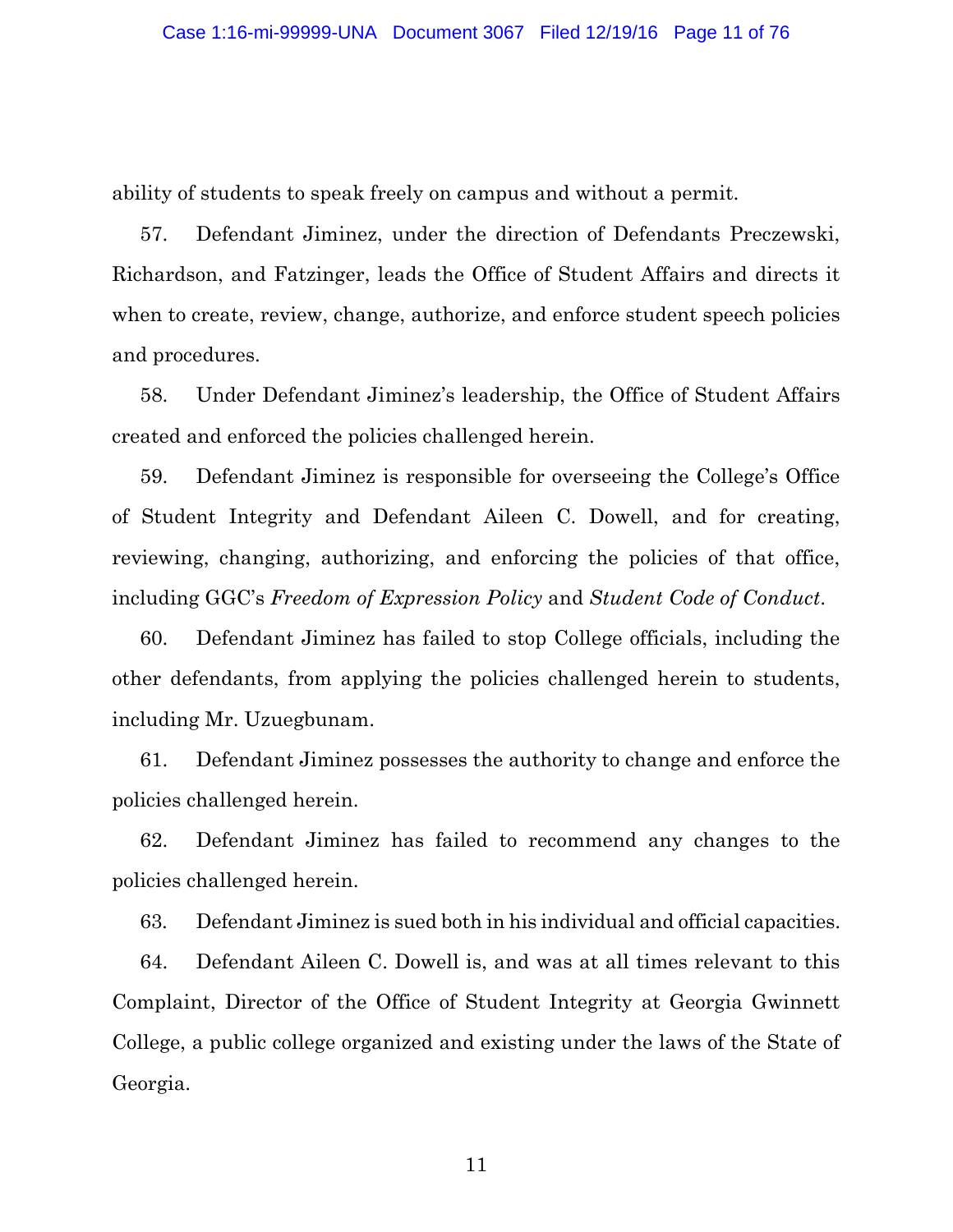65. Defendant Dowell is responsible for administration and policymaking for the College, including the policies challenged herein.

66. Defendant Dowell is responsible for the enactment and enforcement of College policies, including the policies challenged herein, that restrict the ability of students to speak freely on campus and without a permit.

67. Defendant Dowell, under the direction of Defendants Preczewski, Richardson, Fatzinger, and Jiminez, is responsible for applying and interpreting the policies challenged herein, including processing requests by students for permits under those policies.

68. Defendant Dowell continues to enforce the policies challenged herein to students, including Mr. Uzuegbunam.

69. Defendant Dowell has failed to recommend any changes to the policies challenged herein.

70. Defendant Dowell enforced the policies challenged herein against Mr. Uzuegbunam by stopping him from peacefully distributing religious literature and engaging interested students in conversation in an open, generally accessible location outside of the library and by stopping him from sharing his religious beliefs in the speech zone he reserved for that purpose.

71. Defendant Dowell is sued both in her individual and official capacities. 72. Defendant Gene Ruffin is, and was at all times relevant to this Complaint, Dean of Library Services at Georgia Gwinnett College, a public college organized and existing under the laws of the State of Georgia.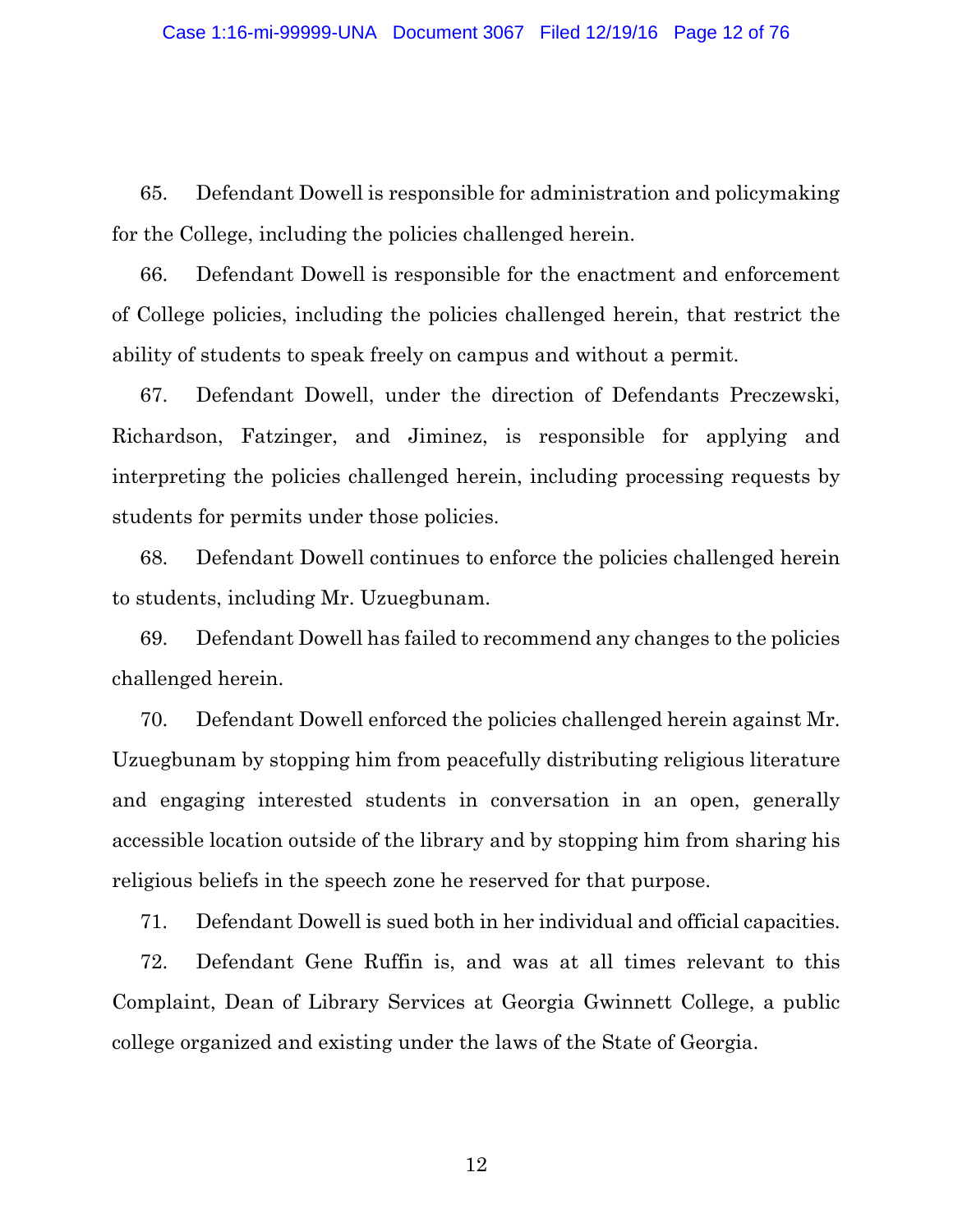73. Defendant Ruffin is responsible for the enforcement of College policies, including the *Freedom of Expression Policy* challenged herein, that restrict the ability of students to speak freely on campus and without a permit.

74. Defendant Ruffin, under the direction of Defendant Preczewski, is responsible for applying and enforcing the *Freedom of Expression Policy*.

75. Defendant Ruffin continues to enforce the *Freedom of Expression Policy* to students, including Mr. Uzuegbunam.

76. Defendant Ruffin is sued both in his individual and official capacities.

77. Defendant Catherine Jannick Downey is, and was at all times relevant to this Complaint, Head of Access Services and Information Commons at Georgia Gwinnett College, a public college organized and existing under the laws of the State of Georgia.

78. Defendant Downey is responsible for the enforcement of College policies, including the *Freedom of Expression Policy* challenged herein, that restrict the ability of students to speak freely on campus and without a permit.

79. Defendant Downey, under the direction of Defendant Ruffin, is responsible for enforcing the *Freedom of Expression Policy*.

80. Defendant Downey enforced the *Freedom of Expression Policy* against Mr. Uzuegbunam by stopping him from peacefully distributing religious literature and engaging interested students in conversation in an open, generally accessible location outside of the library.

81. Defendant Downey continues to enforce the *Freedom of Expression Policy* against students, including Mr. Uzuegbunam.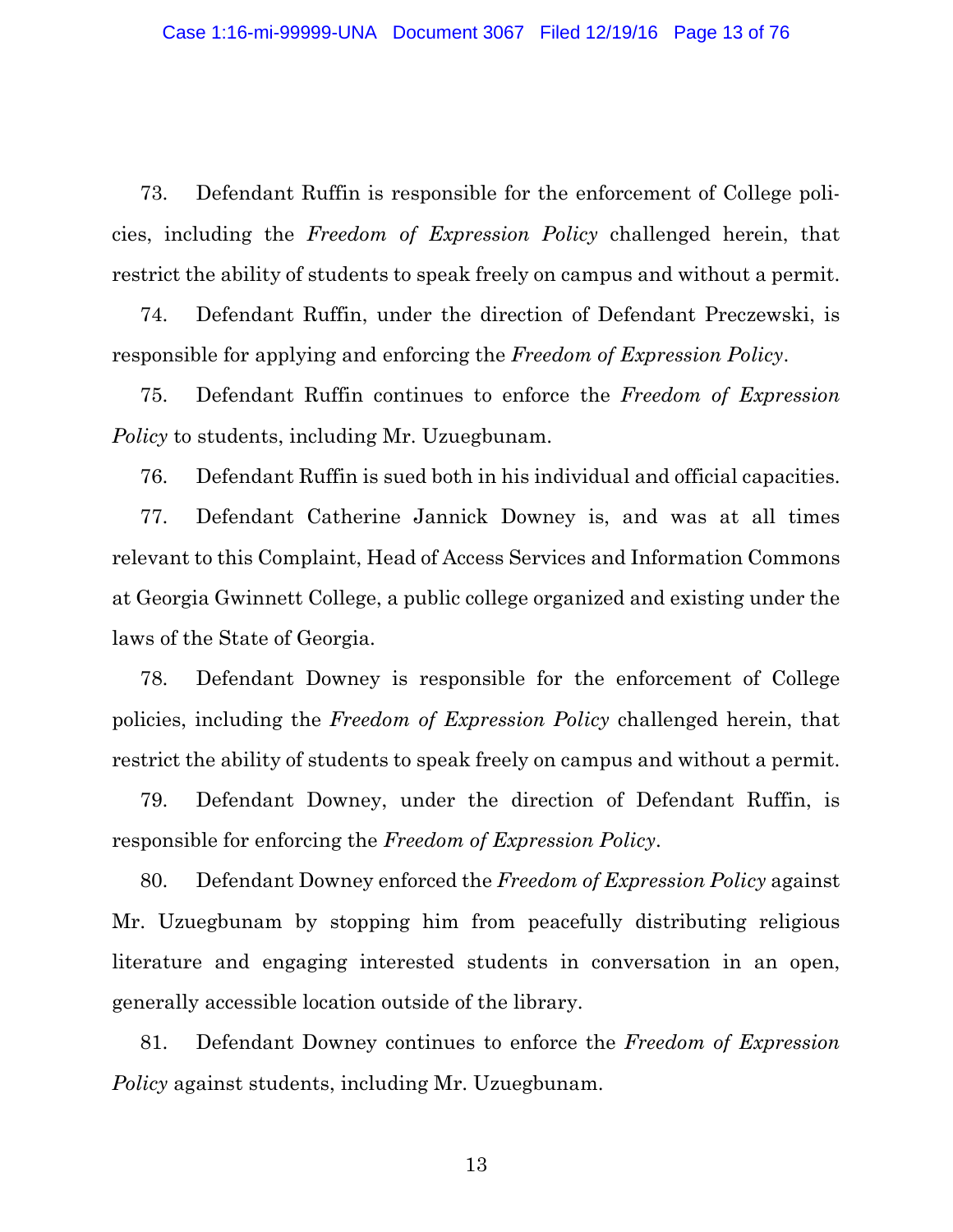82. Defendant Downey is sued both in her individual and official capacities.

83. Defendant Terrance Schneider, is, and was at all times relevant to this Complaint, the Associate Vice President of Public Safety and Emergency Preparedness/Chief of Police at Georgia Gwinnett College, a public college organized and existing under the laws of the State of Georgia.

84. As Chief of Police, Defendant Schneider is charged with responsibility for enforcing GGC's policies and practices governing student expression taking place on public property at the College.

85. As Chief of Police, Defendant Schneider is responsible for enforcing all GGC policies that govern student expression, including the policies challenged herein.

86. As Chief of Police, Defendant Schneider oversees all law enforcement officers on campus, as they also enforce GGC policies that govern student expression.

87. Defendant Schneider is sued both in his individual and official capacities.

88. Defendant Corey Hughes, is, and was at all times relevant to this Complaint, a lieutenant for Campus Police at GGC.

89. As a law enforcement officer, Defendant Hughes is charged with responsibility for enforcing GGC's policies and practices governing student expression taking place on public property at the College, including the policies challenged herein.

90. Defendant Hughes enforced GGC's policies and practices regarding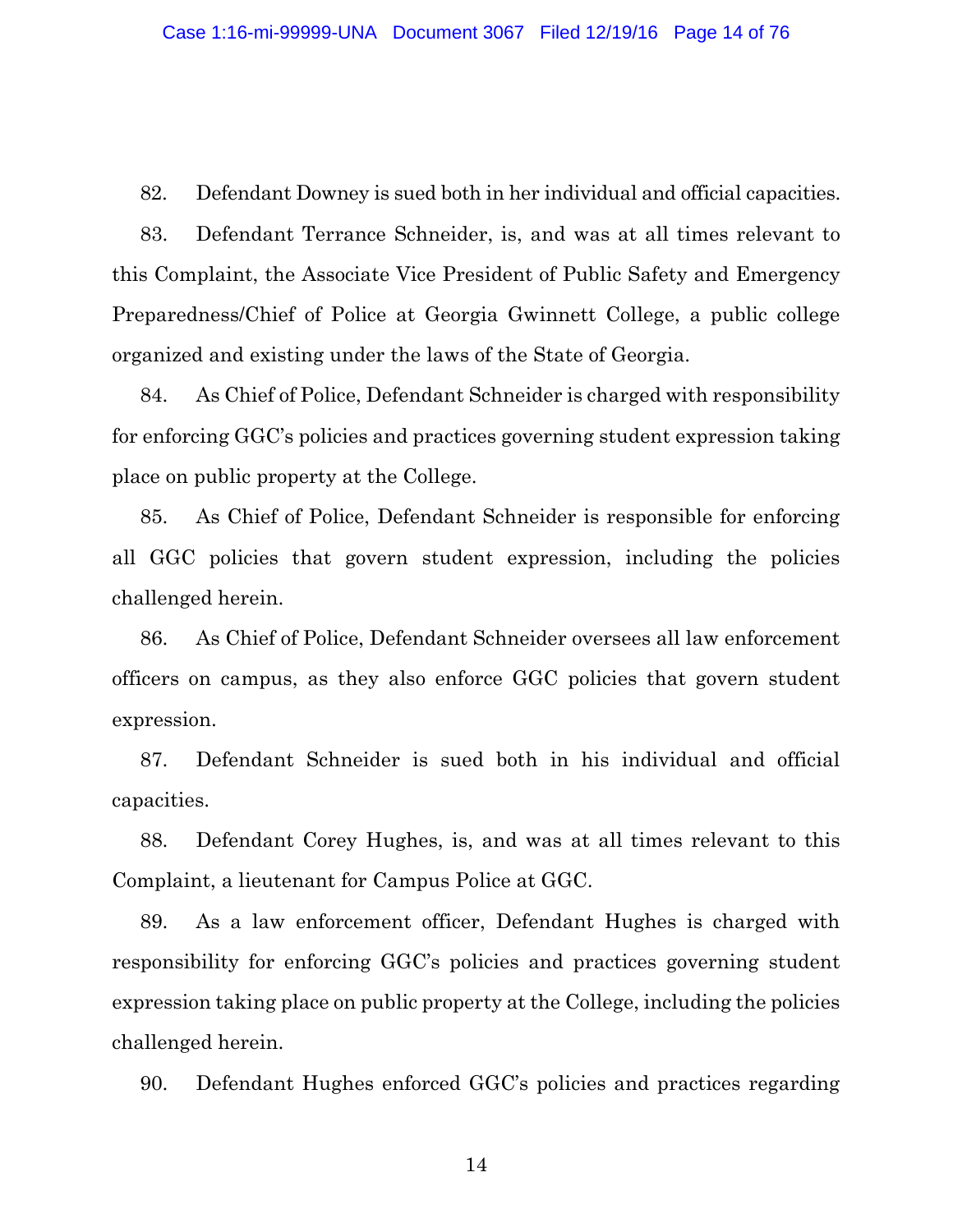student expression on campus, including the policies challenged herein, against Mr. Uzuegbunam when he stopped Mr. Uzuegbunam from speaking publicly inside the speech zones on the GGC campus.

91. Defendant Hughes is sued both in his individual and official capacities.

92. Defendant Rebecca A. Lawler, is, and was at all times relevant to this Complaint, a Community Outreach and Crime Prevention Sergeant for Campus Police at GGC.

93. As a law enforcement officer, Defendant Lawler is charged with responsibility for enforcing GGC's policies and practices governing student expression taking place on public property at the College, including the policies challenged herein.

94. Defendant Lawler enforced GGC's policies and practices regarding student expression on campus, including the policies challenged herein, against Mr. Uzuegbunam when she stopped Mr. Uzuegbunam from speaking publicly inside the speech zones on the GGC campus.

95. Defendant Lawler is sued both in her individual and official capacities.

96. Defendant Shenna Perry, is, and was at all times relevant to this Complaint, a Campus Safety/Security Officer for Campus Police at GGC.

97. As a law enforcement officer, Defendant Perry is charged with responsibility for enforcing GGC's policies and practices governing student expression taking place on public property at the College, including the policies challenged herein.

98. Defendant Perry enforced GGC's *Freedom of Expression Policy*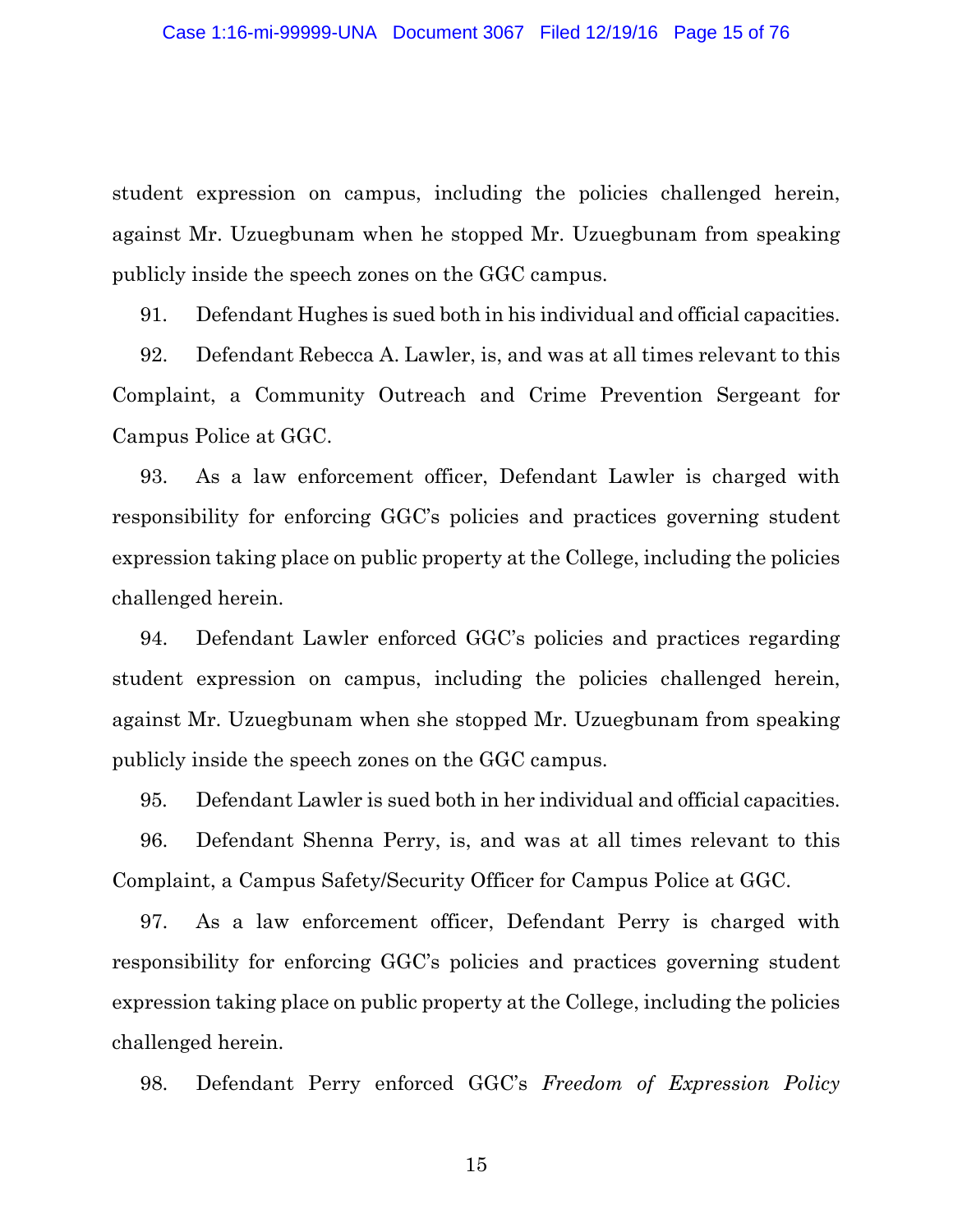against Mr. Uzuegbunam by stopping him from peacefully distributing religious literature and engaging interested students in conversation in an open, generally accessible area of campus outside the library.

99. Defendant Perry is sued both in her individual and official capacities.

#### **FACTUAL BACKGROUND**

100. GGC is a public college organized and existing under the laws of the State of Georgia and receives funding from the State of Georgia to operate.

101. The College's campus in Lawrenceville, Georgia is composed of various publicly-accessible buildings and outdoor areas, including streets, sidewalks, open-air quadrangles, and park-like lawns. Copies of two maps of the GGC campus are attached as Exhibit 1 to this Complaint. A Google Maps satellite view of GGC's campus is attached as Exhibit 2 to this Complaint.

102. GGC's campus is located on 260 acres, which is approximately 11,325,600 square feet.

103. GGC's campus has many suitable streets, sidewalks, open-air quadrangles and plazas, and park-like lawns where expressive activity will not interfere with or disturb the College's activities, its campus environment, or access to its buildings or sidewalks.

104. For all of the College's students—and especially for the many who live on campus—the College's campus is their town square where they socialize and engage in a variety of expressive activities.

#### **I. DEFENDANTS' UNCONSTITUTIONAL POLICIES**

#### **A. DEFENDANTS' UNCONSTITUTIONAL SPEECH ZONE POLICY**

105. The College regulates student expressive activity on campus through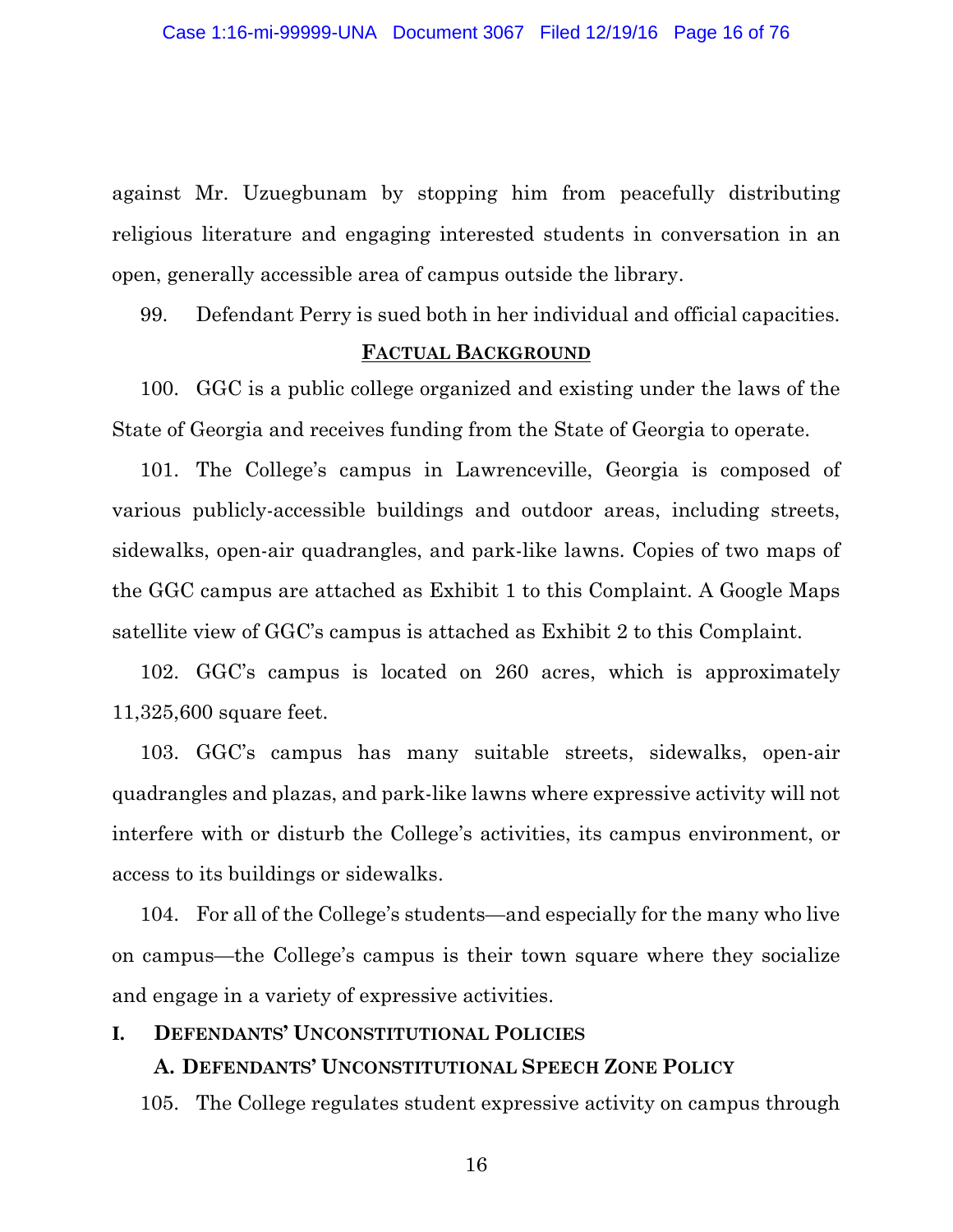the *Freedom of Expression Policy* ("Speech Zone Policy"). A true and accurate copy of Defendants' Speech Zone Policy is attached as Exhibit 3 to this Complaint.

106. Defendants' Speech Zone Policy claims that GGC "is committed to providing a forum for free and open expression of divergent points of view by students [and] student organizations." Ex. 3 at 1.

107. But Defendants' Speech Zone Policy strictly curtails where students and student organizations may exercise their First Amendment rights in the outdoor areas of campus.

108. Defendants' Speech Zone Policy also gives GGC officials unbridled discretion over whether, when, and where students and student organizations may speak and express themselves in the outdoor areas of campus.

109. As detailed in subsequent paragraphs, Plaintiff challenges, facially and as-applied, the provisions of Defendants' Speech Zone Policy that:

- Restrict student expression to two tiny areas of campus, *see* Ex. 3 at 2 (identifying "the concrete area/walkway between Student Housing and the Student Center or the concrete in front of the Food Court area, Building A as 'free speech expression areas'"); Ex. 3 at 4 (permitting literature distribution only "on a person-toperson basis in the free speech expression areas designated above"); *see also infra* ¶¶ 111–23, 152–53;
- Allow student expression in those areas for only two to four hours per day during the week and close those areas to student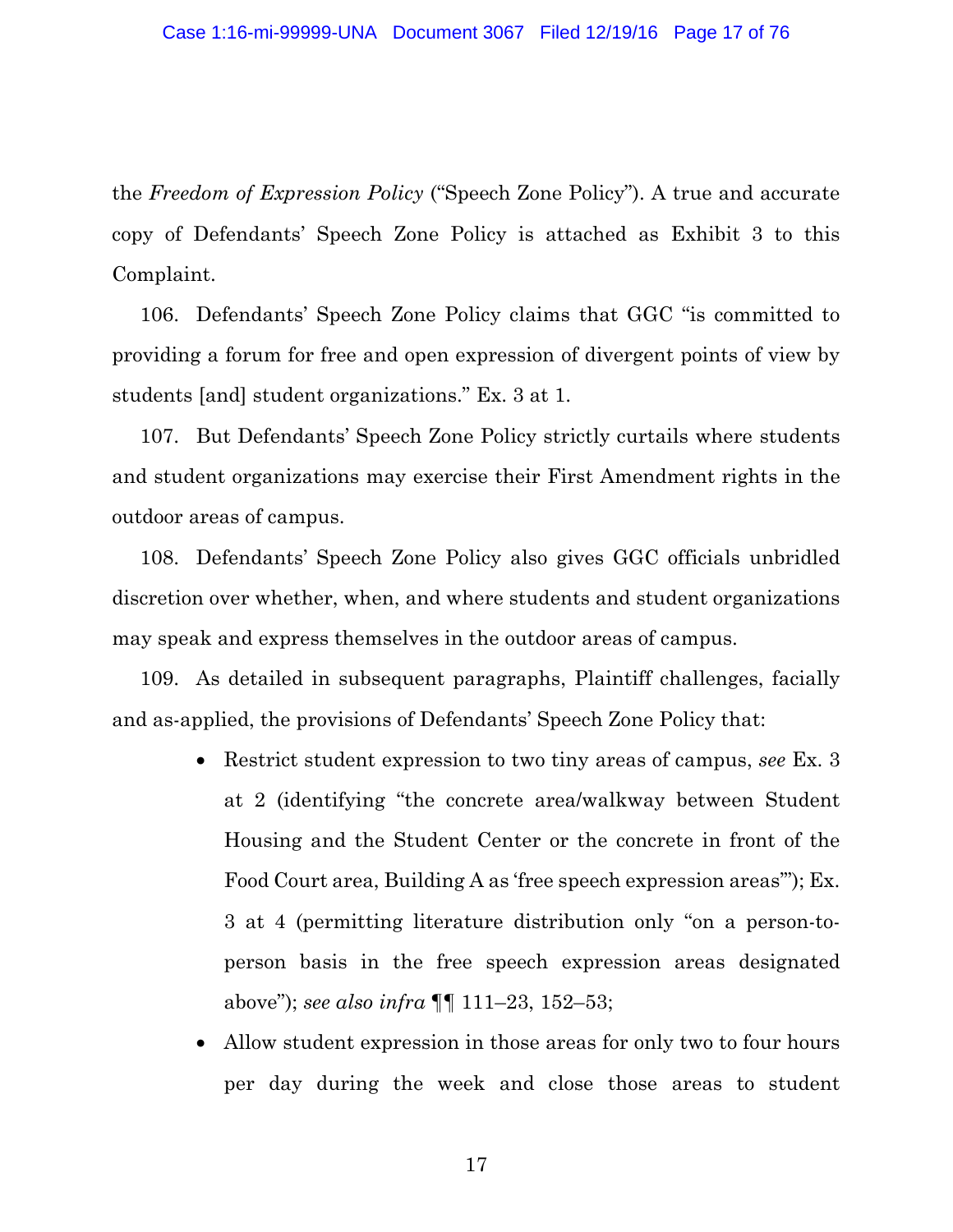expression entirely on the weekends, *see* Ex. 3 at 2 (opening the speech zones "from 11:00 a.m. to 1:00 p.m. and 5:30 p.m. to 7:30 p.m., Monday through Thursday, and 11:00 a.m. to 1:00 p.m. on Friday"); *see also infra* ¶¶ 112–14, 125–26, 129–30;

- Require students to get a permit to engage in expression in any other outdoor location on campus, *see* Ex. 3 at 2 ("On occasion upon written request, other areas . . . may be authorized. . . ."); *see also infra* ¶¶ 124, 126–28;
- Require students to get a permit to engage in expression at any time the speech zones are closed, *see* Ex. 3 at 2 ("On occasion upon written request, . . . other times may be authorized. . . ."); *see also infra* ¶¶ 125–26, 129–30;
- Grant Defendants unbridled discretion to decide on a case-by-case basis which students and student organizations may engage in expression outside the speech zones or during times the speech zones are closed *see* Ex. 3 at 2 ("On occasion upon written request, other areas and other times may be authorized. . . ."); *see also infra* ¶¶ 125–130;
- Grant Defendants unbridled discretion to modify the speech zones from time to time for different speakers, *see* Ex. 3 at 2 ("[T]he College reserves the right to modify the free speech areas based on the operational needs of the institution."); *see also infra* ¶¶ 131– 33;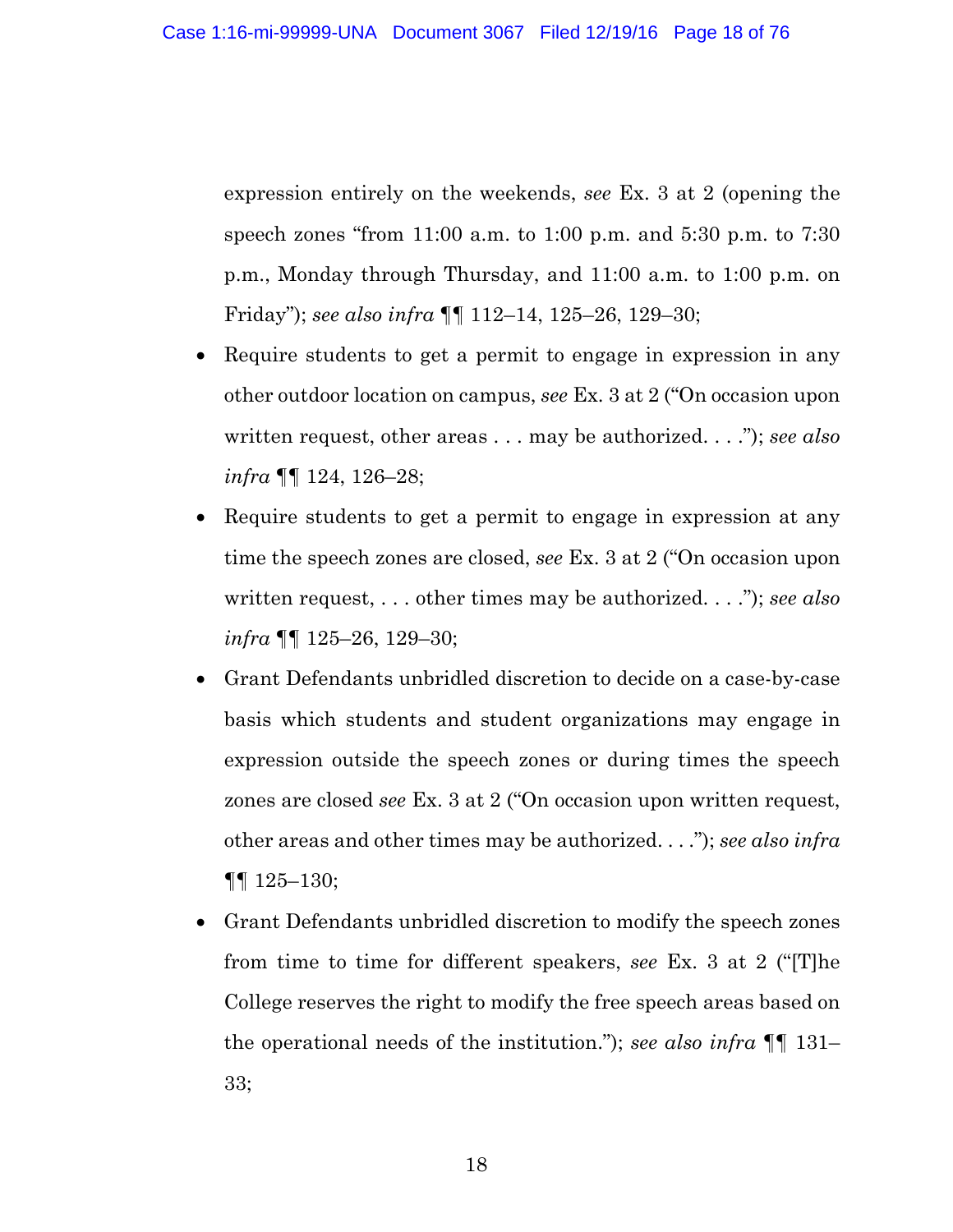- Require students to seek permission to utilize the speech zones three days in advance, *see* Ex. 3 at 2 ("The designated free speech forms (PDF) must be completed and any publicity materials submitted to the Student Affairs official at least three (3) business days prior to the free expression speech, program, event or gathering in accordance with this policy."); *see also infra* ¶¶ 134– 37;
- Grant Defendants unbridled discretion in deciding who may reserve the speech zones, *see* Ex. 3 at 2 ("A designated Student Affairs official is responsible for reservation scheduling and authorization of the free speech expression areas in order to accommodate all interested users."); *see also infra* ¶¶ 138–46;
- Require students to submit to College officials any written materials they want to distribute for review and grant College officials unbridled discretion in that review process, *see* Ex. 3 at 2 ("[A]ny publicity materials submitted to the Student Affairs official at least three (3) business days prior to the free expression speech, program, event or gathering in accordance with this policy."); Ex. 3 at 3 ("All publicity material s must be submitted with the application form. . . . Upon authorization, copies of the application form and any publicity material shall be distributed to the campus Senior Associate Provost for Student Affairs, the Director of Public Services/Campus Police, the Office of Public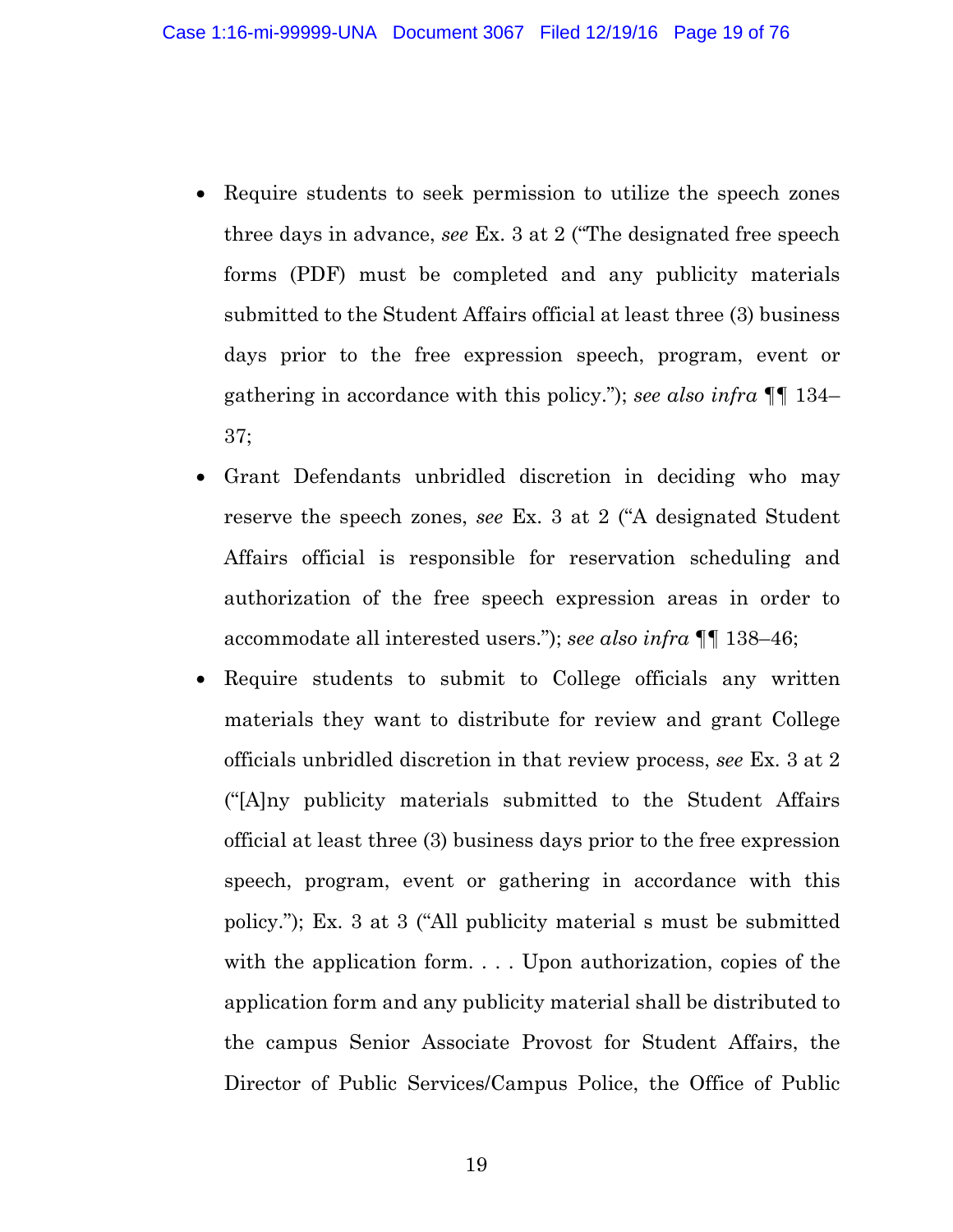Relations[,] the Dean of Students[,] and the applicant."); *see also infra* ¶¶ 147–51; and

• Prohibit a student from utilizing the speech zones again for thirty days after utilizing them once, even if no one else want to use them in the meantime, *see* Ex. 8 at 1 (specifying that "requests received within 30 days of the last date of use by an organization and/or individual will be declined"); *see also infra* ¶¶ 157–58.

110. Defendants' Speech Zone Policy states that it "is applicable to students, student organizations, faculty, staff and visitors." Ex. 3 at 1.

111. Defendants Speech Zone Policy designates two areas as "free speech expression areas," referred to hereafter as "speech zones."

112. The two speech zones are only open eighteen hours per week.

113. The two speech zones are "generally available from 11:00 a.m. to 1:00 p.m. and 5:30 p.m. to 7:30 p.m., Monday through Thursday, and 11:00 a.m. to 1:00 p.m. on Friday." Ex. 3 at 2.

114. According to Defendants' Speech Zone Policy, at all other times of the week, the two speech zones cannot be used for expressive activities without a permit, though students and others may continue to access them.

115. The first of the two speech zones is "the concrete area/walkway between Student Housing and the Student Center." Ex. 3 at 2. This will be referred to hereafter as the Sidewalk Speech Zone.

116. The Sidewalk Speech Zone comprises approximately 11,718 square feet.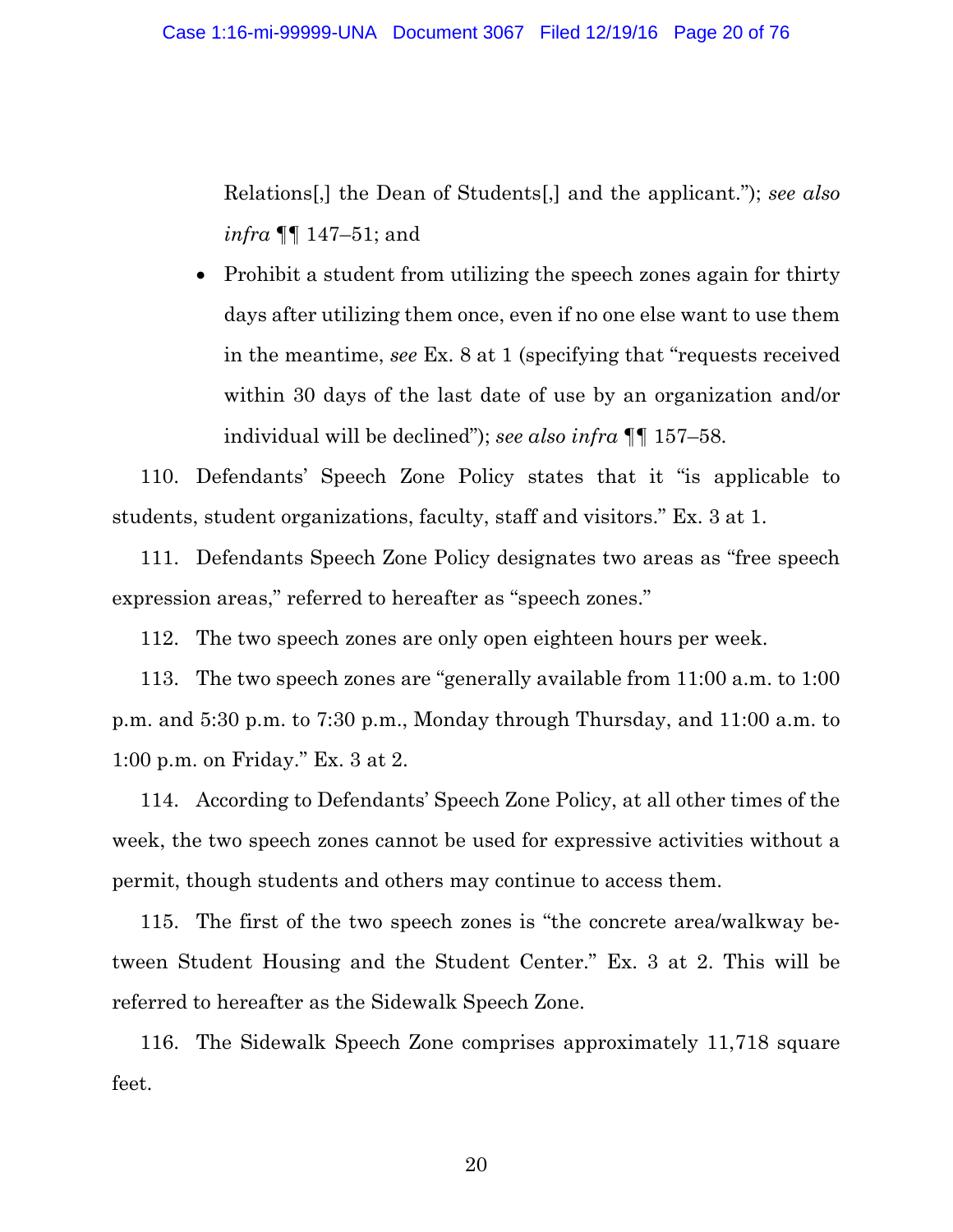117. The Sidewalk Speech Zone occupies approximately 0.001% of the College's campus.

118. The Sidewalk Speech Zone does not include any of the expansive, grassy, park-like areas along either side of the sidewalk. True and accurate pictures of the Sidewalk Speech Zone and surrounding areas of campus are attached as Exhibit 4 to this Complaint.

119. The second of the two speech zones is "the concrete in front of the Food Court area, Building A." Ex. 3 at 2. This will be referred to hereafter as the Patio Speech Zone, as it encompasses the patio of the Food Court area.

120. The Patio Speech Zone comprises approximately 0.0004% of the College's campus.

121. The Patio Speech Zone does not include the sidewalks extending down either side of the Food Court area (*i.e.*, Building A). It includes only the patio area on the westernmost edge of this building. True and accurate pictures of the Patio Speech Zone and surrounding areas are attached as Exhibit 5 to this Complaint.

122. Altogether, the two speech zones set forth in Defendants' Speech Zone Policy comprise less than 0.0015% of the College's campus. A map of the GGC campus with the two speech zones highlighted in red is attached to this Complaint as Exhibit 6.

123. The 99.9985% of the College's campus that is not included in the "free speech expression areas" includes a variety of open, generally accessible, parklike areas where students naturally and freely congregate and where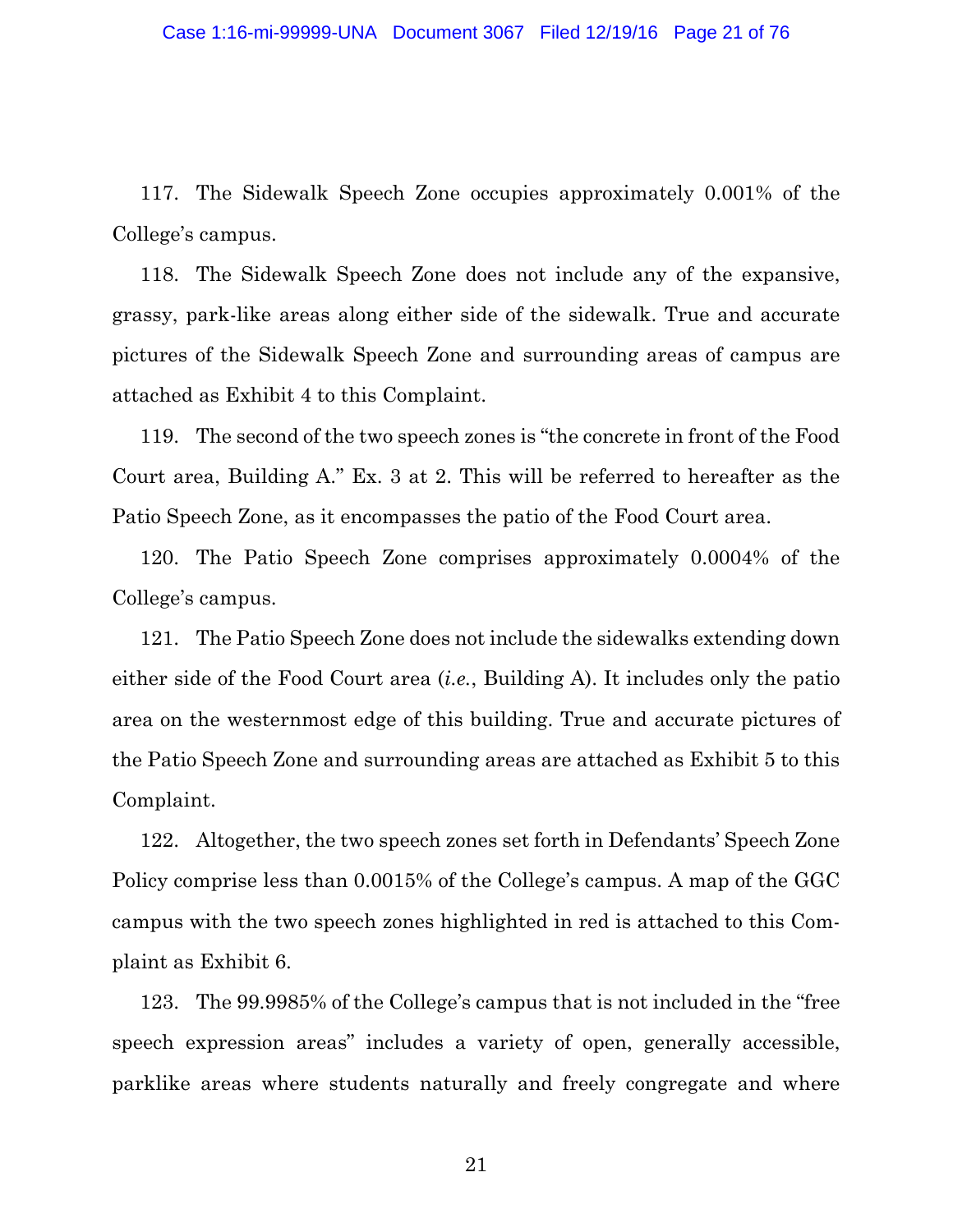students' expressive activity would not disrupt College activities and functions (including classes). True and accurate pictures of some of these areas of campus that are off-limits to student speech are attached as Exhibit 7 to this Complaint.

124. If students wish to engage in expressive activities outside of the two tiny speech zones, they must first submit a written request to College officials and seek permission from those officials.

125. If students wish to engage in expressive activities outside of the few hours the two tiny speech zones are open, they must first submit a written request to College officials and seek permission from those officials.

126. Defendants' Speech Zone Policy states: "On occasion upon written request, other areas and other times may be authorized. . . ." Ex. 3 at 2.

127. Defendants' Speech Zone Policy contains no objective and comprehensive guidelines, standards, or criteria to limit the discretion of Defendants or other College officials in granting, denying, or modifying student requests to use areas outside of the two speech zones for expressive activities.

128. Upon information and belief, Defendants do not possess any policies that set forth objective or comprehensive guidelines, standards, or criteria to limit the discretion of Defendants or other College officials in granting, denying, or modifying student requests to use areas outside of the two speech zones for expressive activities

129. Defendants' Speech Zone Policy contains no objective and comprehensive guidelines, standards, or criteria to limit the discretion of Defendants or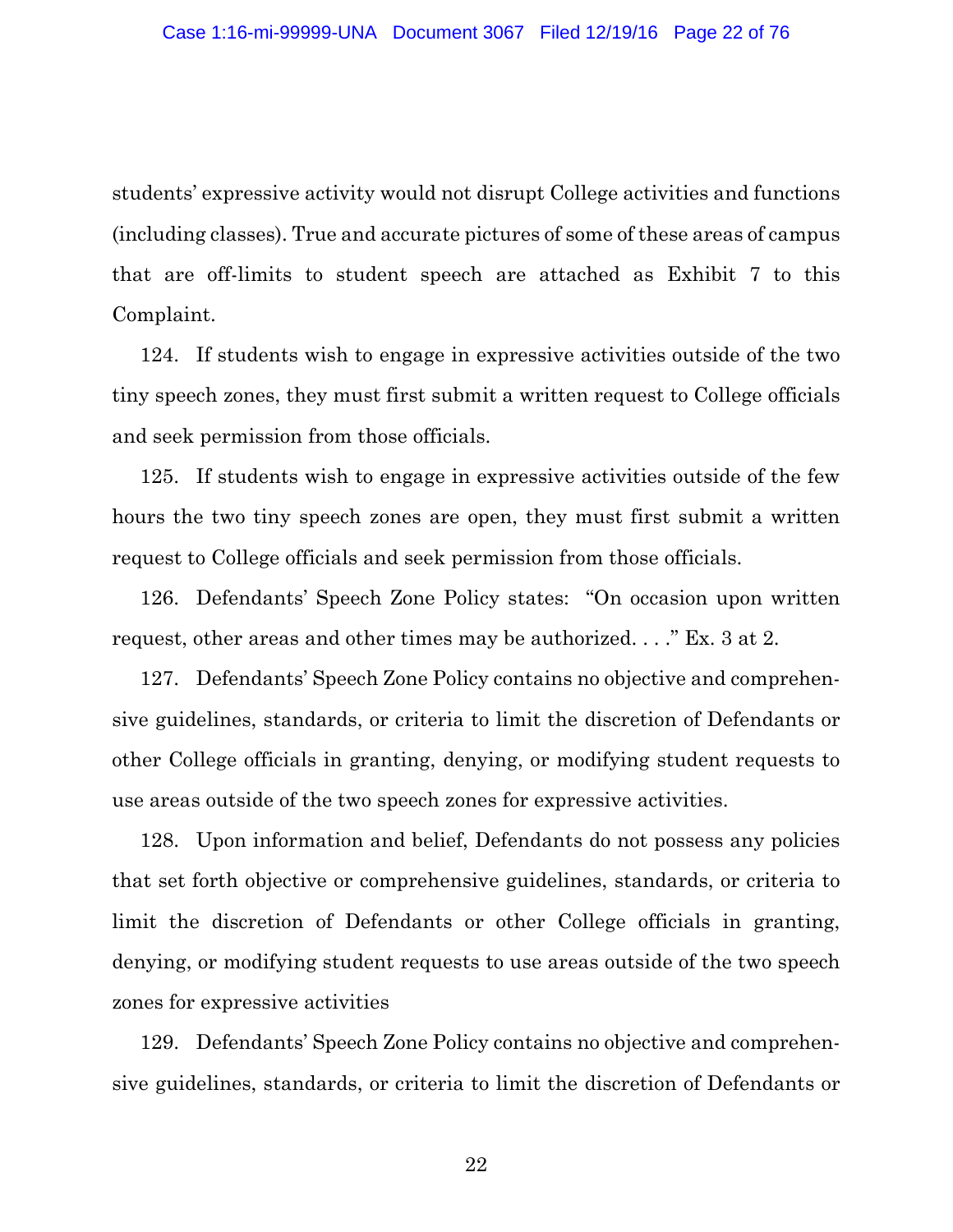other College officials in granting, denying, or modifying student requests to engage in expressive activities outside of the few hours that the two speech zones are open.

130. Upon information and belief, Defendants do not possess any policies that set forth objective or comprehensive guidelines, standards, or criteria to limit the discretion of Defendants or other College officials in granting, denying, or modifying student requests to engage in expressive activities outside of the few hours that the two speech zones are open.

131. According to Defendants' Speech Zone Policy, the "College reserves the right to modify the free speech areas based on the operational needs of the institution." Ex. 3 at 2.

132. Defendants' Speech Zone Policy contains no objective and comprehensive guidelines, standards, or criteria to limit how or when Defendants or other College officials may modify the two speech zones.

133. Upon information and belief, Defendants do not possess any policies that set forth objective or comprehensive guidelines, standards, or criteria to limit how or when Defendants or other College officials may modify the two speech zones.

134. If students wish to use the two speech zones for expressive activity, they must first submit a written request to College officials and receive permission to use those zones.

135. Defendants' Speech Zone Policy outlines the "reservation procedures for use of free expression areas." Ex. 3 at 2 (capitalization altered).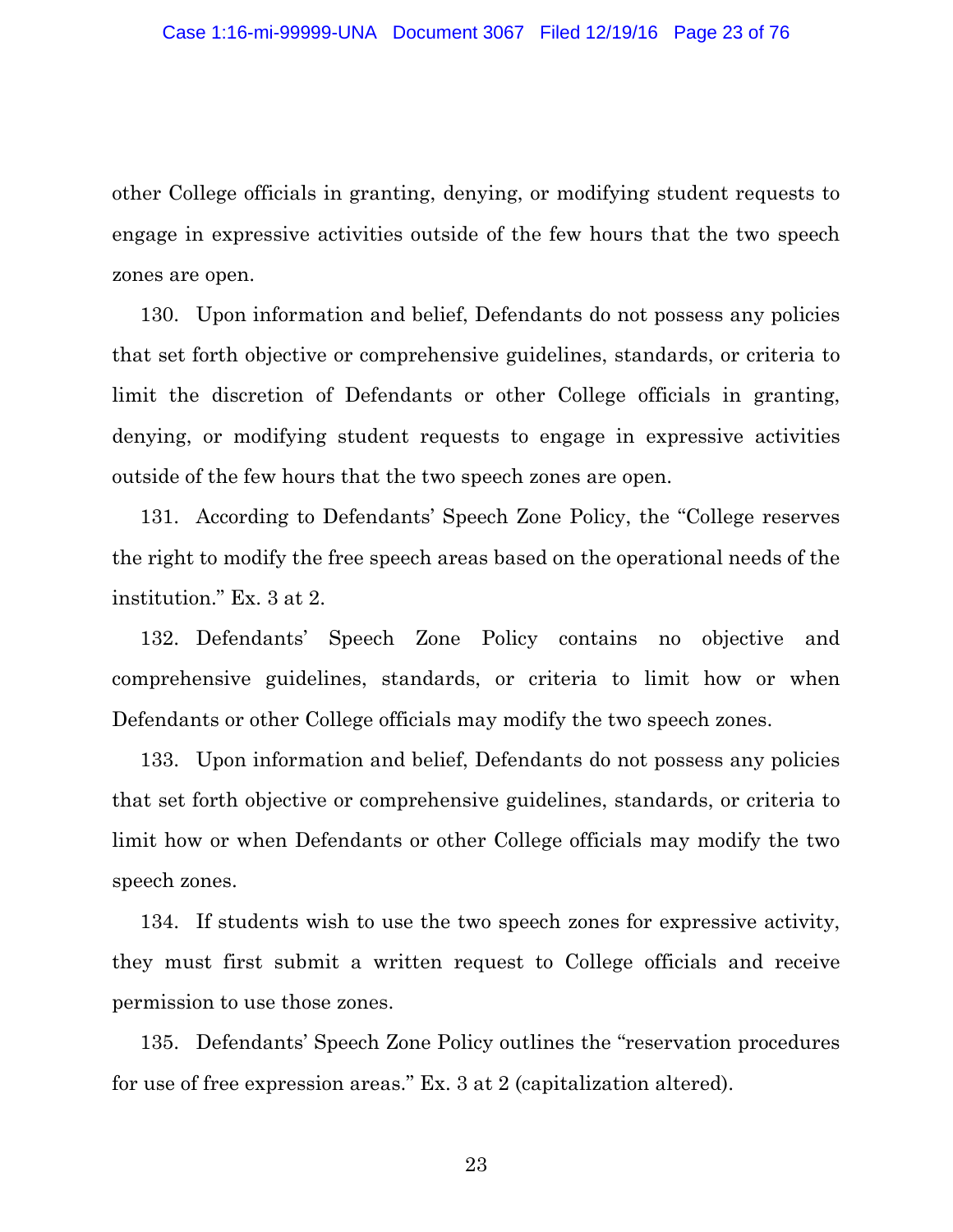136. Those reservation procedures specify that "[a]ll requests must follow the appropriate facility reservation process." Ex. 3 at 2.

137. The "appropriate facility reservation process" means that the "designated free speech forms (PDF) must be completed and any publicity materials must be attached and submitted to the Student Affairs official at least three (3) business days prior to the free expression speech, program, event or gathering in accordance with this policy." Ex. 3 at 2. A true and correct copy of the "designated free speech forms" is attached as Exhibit 8 to this Complaint.

138. According to Defendants' Speech Zone Policy, a "designated Student Affairs official is responsible for reservation schedule and authorization of the free speech expression areas." Ex. 3 at 2.

139. According to Defendants' Speech Zone Policy, this designated Student Affairs official is charged with reviewing requests to reserve the speech zones so as to "accommodate all interested users." Ex. 3 at 2.

140. Defendants' Speech Zone Policy contains no objective and comprehensive guidelines, standards, or criteria for this designated Student Affairs official to use when determining how to "accommodate all interested users."

141. Upon information and belief, Defendants do not possess any policies that set forth objective or comprehensive guidelines, standards, or criteria for this designated Student Affairs official to use when determining how to "accommodate all interested users."

142. Defendants' Speech Zone Policy contains no objective and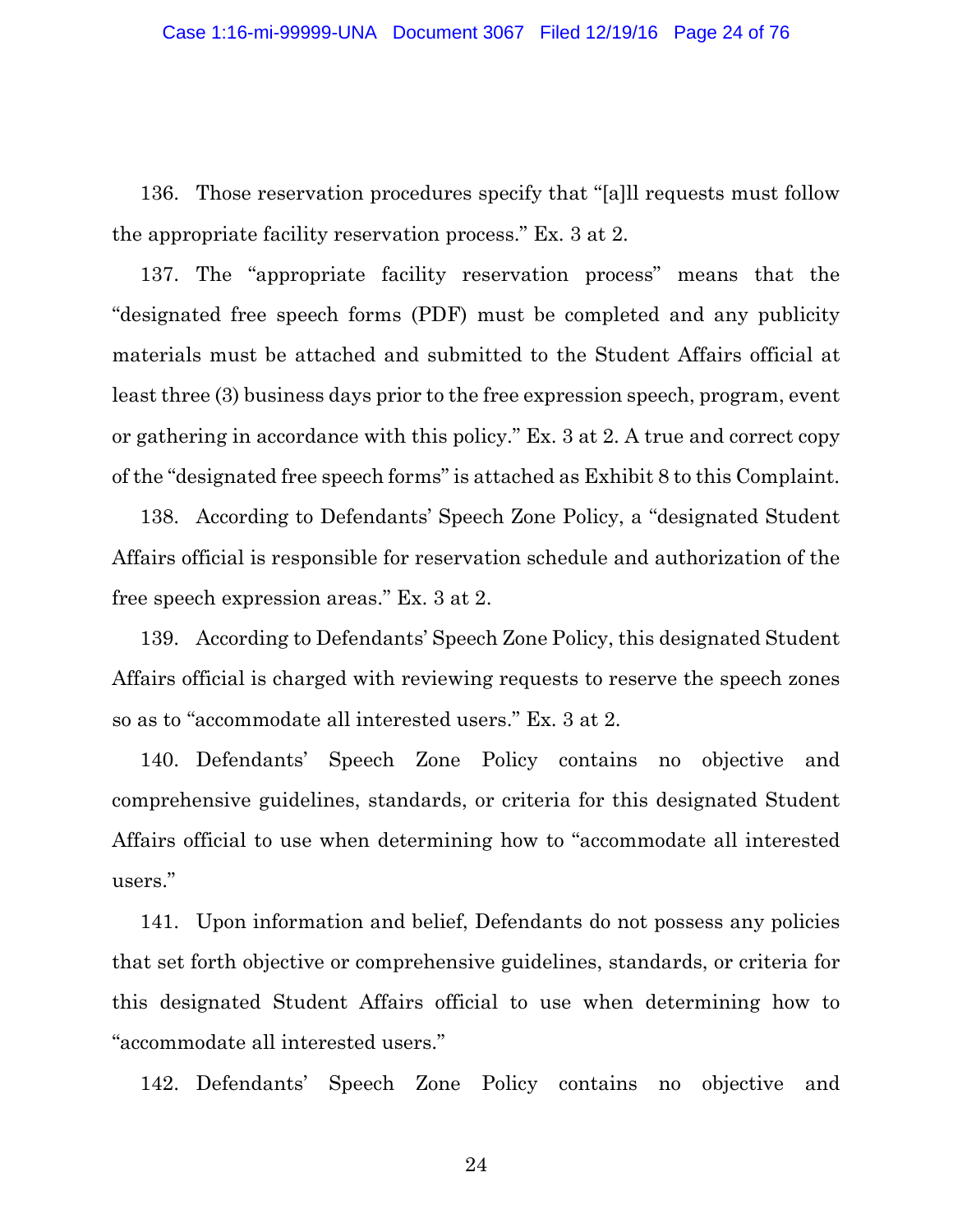comprehensive guidelines, standards, or criteria that limit the discretion of this designated Student Affairs official in granting, denying, or modifying requests to reserve the speech zones.

143. Upon information and belief, Defendants do not possess any policies that set forth objective or comprehensive guidelines, standards, or criteria that limit the discretion of this designated Student Affairs official in granting, denying, or modifying requests to reserve the speech zones.

144. Defendants' Speech Zone Policy notes that College officials will limit student expression so that it does "not interfere with the operation of the College or the rights of others," and it lists fifteen considerations that all speakers "must meet" (two of which are challenged in this lawsuit). Ex. 3 at 3– 5.

145. Defendants' Speech Zone Policy does not provide that these are the only reasons that reservation and permit requests may be denied, it does not guarantee that requests that satisfy these considerations will be granted, and it does not prohibit College officials from basing their decisions on other unspecified and unwritten considerations.

146. Thus, the Speech Zone Policy allows Defendants to deny a student's request for a reservation or permit even if it satisfied all fifteen considerations.

147. One of the fifteen considerations allows Defendants' to review the content and viewpoint of a student's expression.

148. According to the Policy, "[a]ll publicity materials must be submitted with the application form." Ex. 3 at 3.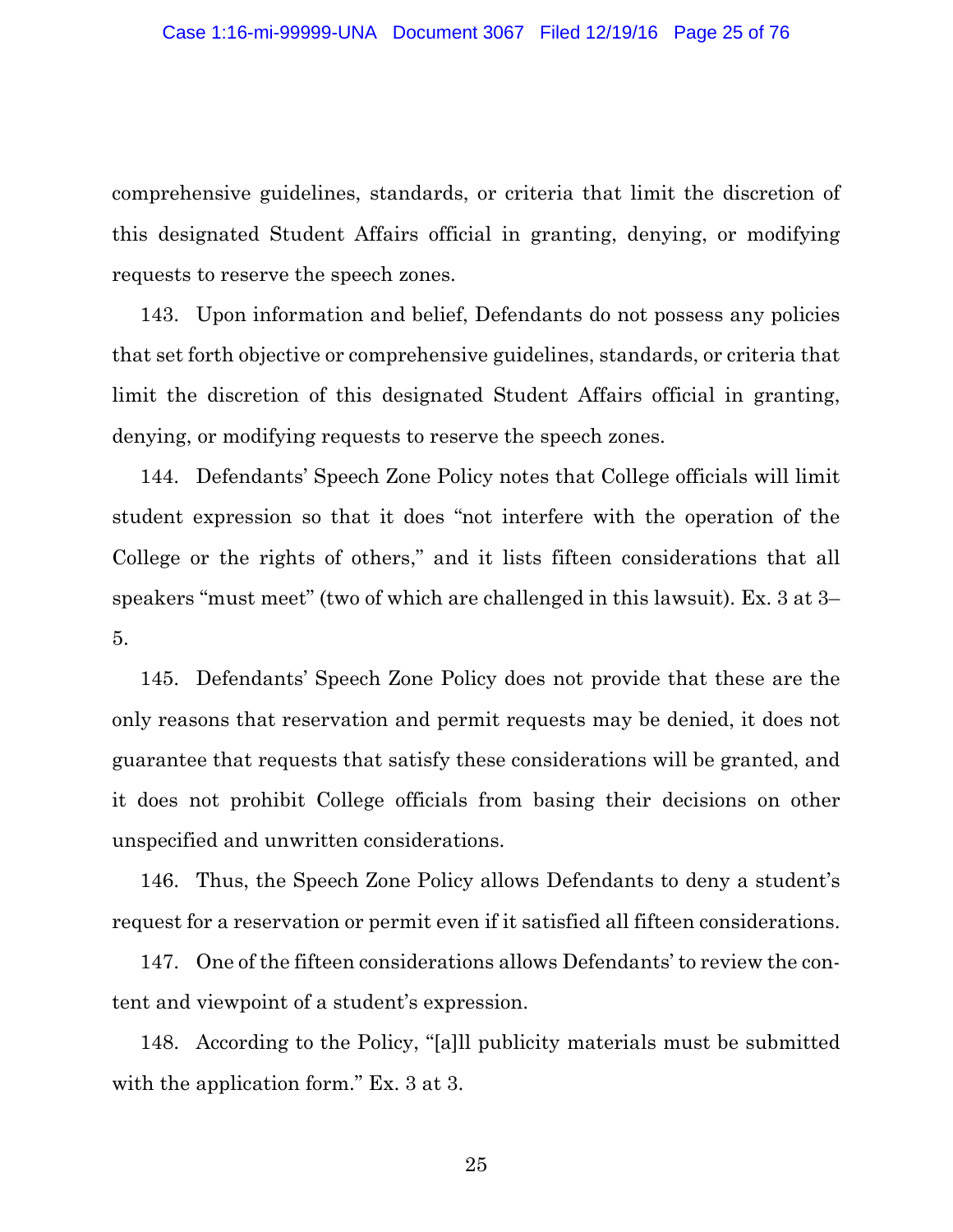149. If Defendants approve a student's request to engage in expressive activities, the Speech Zone Policy specifies that "copies of the application form and any publicity material shall be distributed to the campus Senior Associate Provost for Student Affairs, the Director of Public Services/Campus Policy, the Office of Public Relations[,] the Dean of Students[,] and the applicant." Ex. 3 at 3.

150. Defendants' Speech Zone Policy contains no objective and comprehensive guidelines, standards, or criteria to limit the discretion of Defendants or other College officials when evaluating the written materials submitted along with a request to utilize the speech zones.

151. Upon information and belief, Defendants do not possess any policies that set forth objective and comprehensive guidelines, standards, or criteria to limit the discretion of Defendants or other College officials when evaluating the written materials submitted along with a request to utilize the speech zones.

152. Another of the fifteen considerations makes it clear that students may only distribute literature in the two speech zones and only if they reserve those speech zones.

153. According to Defendants' Speech Zone Policy, "[n]on-commercial pamphlets, handbills, circulars, newspapers, magazines and other written materials may be distributed on a person-to-person basis in the free speech expression areas designated above, as long as the reservation procedures for use of the free expression areas have been completed." Ex. 3 at 4.

154. Defendants' Speech Zone Policy contains no deadlines or timetables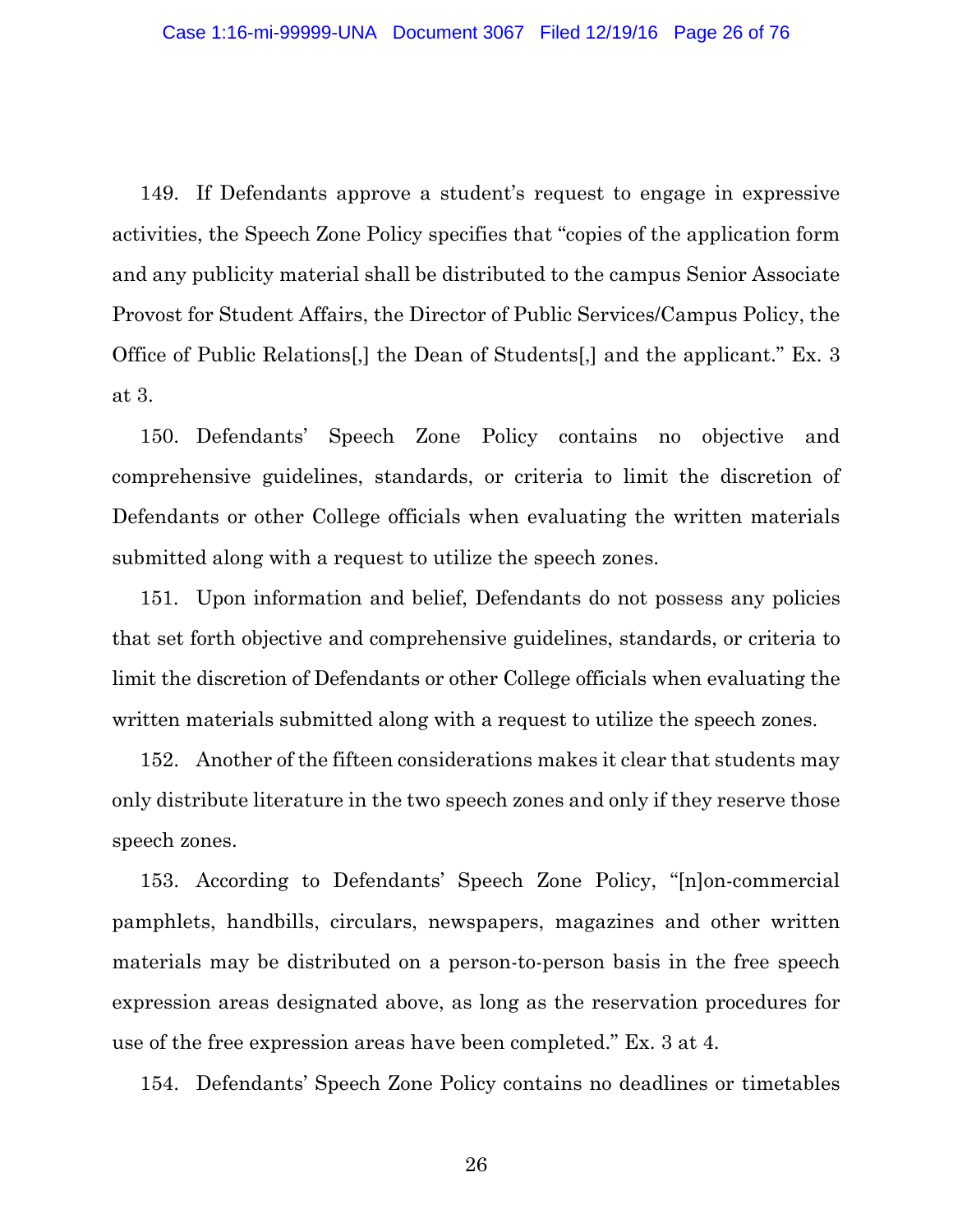in which College officials must respond to a permit or reservation request.

155. Defendants' Speech Zone Policy does not require the "designated Student Affairs official" to provide students the reason any request for a reservation or permit is denied.

156. If a student is displeased with the decision of the "designated Student Affairs official," Defendants' Speech Zone Policy allows the student to appeal that decision to the Dean of Students (*i.e.*, Defendant Jiminez), whose decision is final. Ex. 3 at 2.

157. Once a student has utilized a speech zone for expressive activity, Defendants prohibit him from using those zones again for at least thirty days, even if no one else has reserved the speech zones during that period of time.

158. According to Defendants' "Free Speech Area Request Form," "requests received within 30 days of the last date of use by an organization and/or individual will be declined." Ex. 8 at 1.

# **B. DEFENDANTS' UNCONSTITUTIONAL SPEECH CODE POLICY**

159. Defendants' regulate student conduct through their *Student Handbook*. This document contains comprehensive student conduct guidelines that regulate the bounds of permissible speech and expression on campus, including GGC's *Student Code of Conduct*. A true, correct, and complete copy of GGC's *Student Handbook 2016–2017*, which includes the *Student Code of Conduct* on pages 23–39, is attached as Exhibit 9 to this Complaint.

160. All students are required to comply with GGC's *Student Code of Conduct* both on and off campus.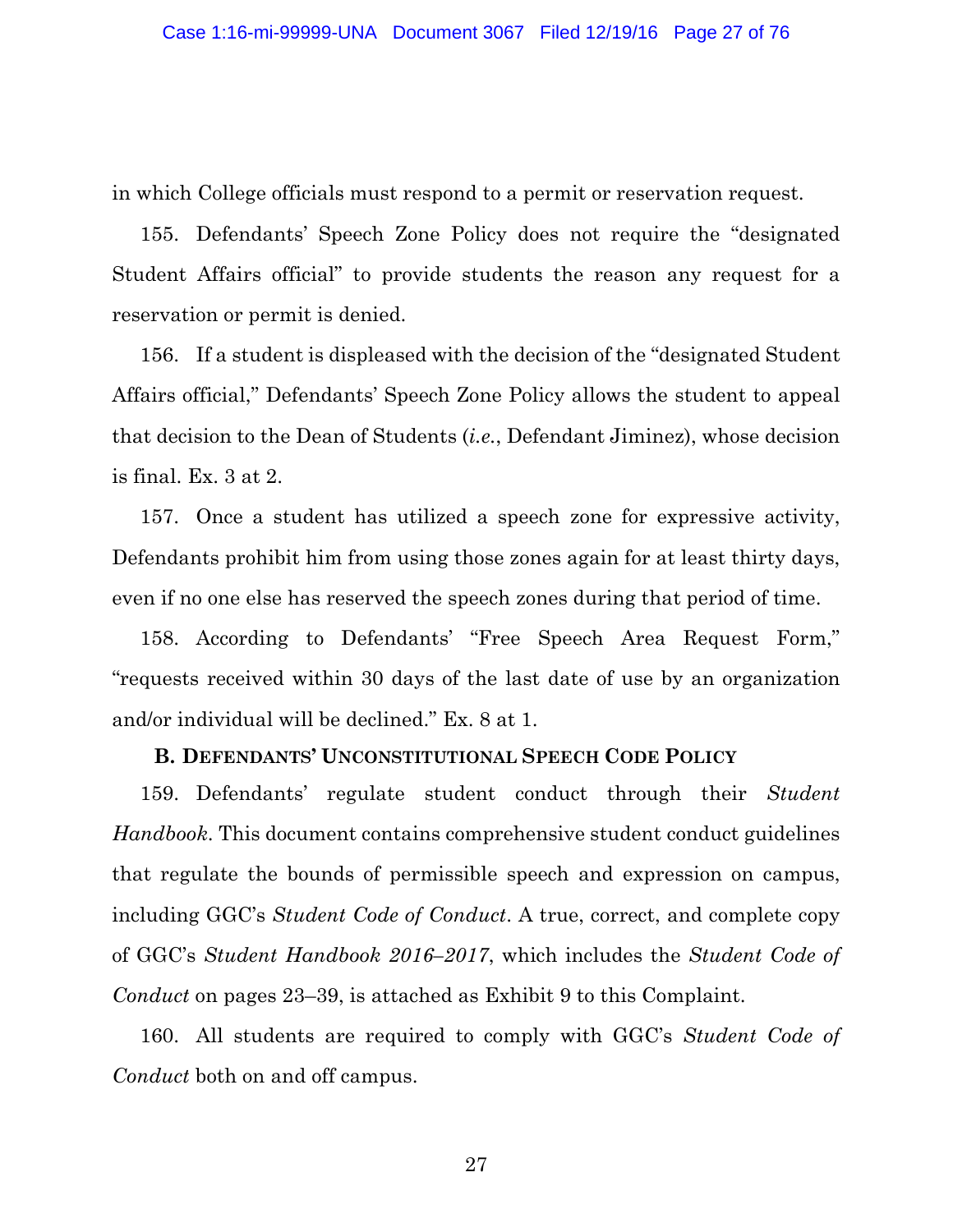161. GGC's *Student Code of Conduct* states that its conduct regulations shall apply to conduct that "occur[s] on GGC property or at GGC-sponsored or affiliated events, or otherwise violate GGC's student conduct policies at non-GGC sponsored events." Ex. 9 at 25.

162. GGC's *Student Code of Conduct* contains a list of actions that "are prohibited and constitute a violation of the Georgia Gwinnett College Student Code of Conduct." Ex. 9 at 25.

163. Any student who commits one of these violations exposes himself to disciplinary action.

164. GGC's *Student Code of Conduct* states that "[a]ny student, club or organization found to have committed a violation of these conduct regulations is subject to the sanctions outlined in this Code." Ex. 9 at 25.

165. GGC's *Student Code of Conduct* prohibits students from engaging in "disorderly conduct." Ex. 9 at 26.

166. The definition of "disorderly conduct" in GGC's *Student Code of Conduct* includes elements that prohibit or restrict expression that is protected by the First Amendment.

167. GGC's *Student Code of Conduct* defines "disorderly conduct" to include "behavior which disturbs the peace and/or comfort of person(s)." Ex. 9 at 26. This provision of GGC's *Student Code of Conduct* will hereafter be referred to as Defendants' Speech Code or Defendants' Speech Code Policy, and Plaintiff challenges this provision facially and as-applied.

168. Defendants' Speech Code contains no objective or comprehensive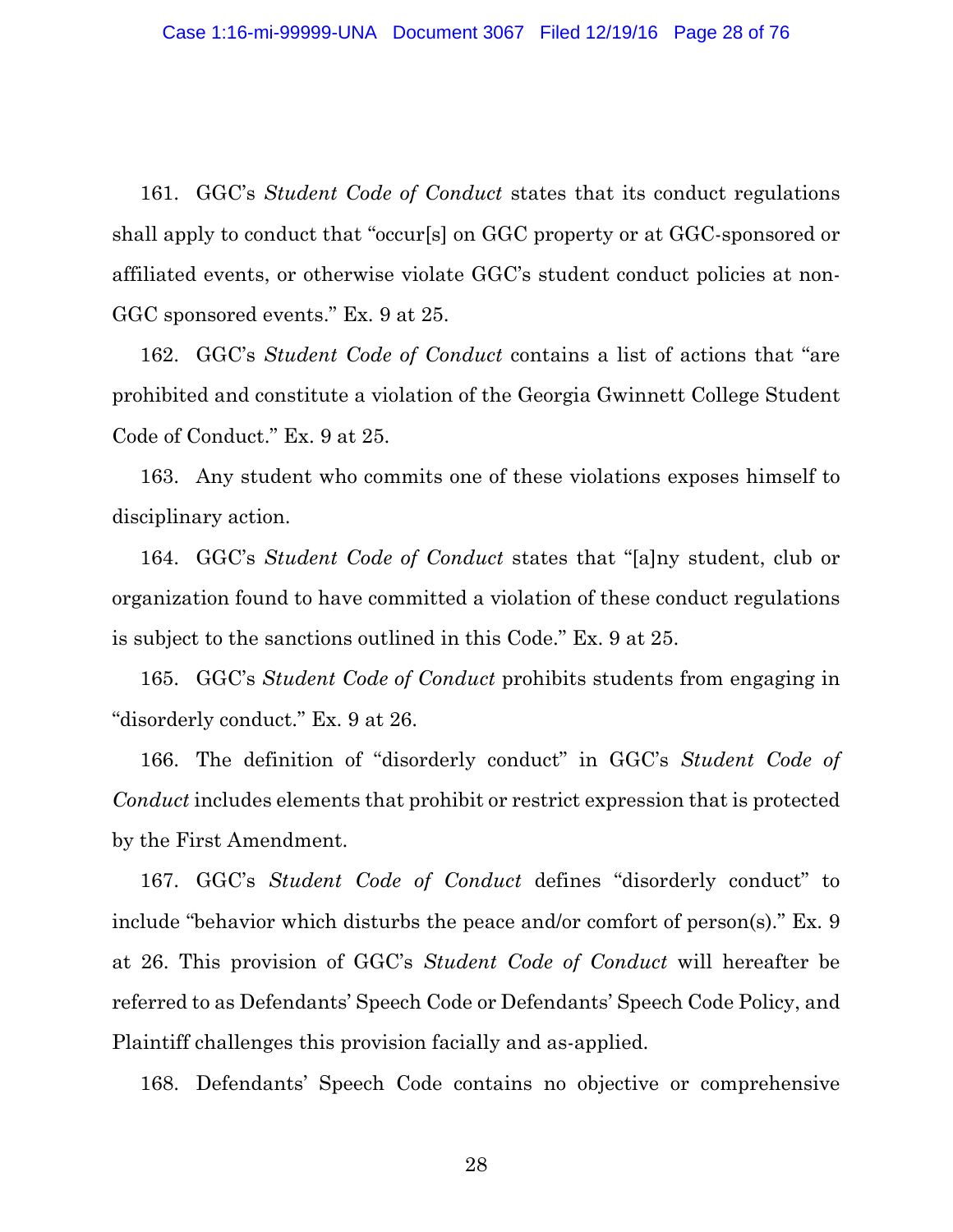guidelines, standards, or criteria to limit the discretion of Defendants or other College officials when deciding whether specific expression "disturbs the peace and/or comfort of person(s)."

169. Upon information and belief, Defendants do not possess any policies that set forth objective or comprehensive guidelines, standards, or criteria to limit the discretion of Defendants or other College officials when deciding whether specific expression "disturbs the peace and/or comfort of person(s)."

170. When enforcing their Speech Code, Defendants do not exempt expression protected by the First Amendment from disciplinary action.

171. According to GGC's *Student Code of Conduct*, Defendants merely "consider[]" students' First Amendment freedoms when "investigating and reviewing these types of alleged conduct violations." Ex. 9 at 27.

172. Defendants' Speech Code prohibits students, including Mr. Uzuegbunam, from engaging in any expression that happens to offend, disturb, or discomfort anyone who witnesses it.

173. Students run the risk of disciplinary action—ranging from a reprimand to expulsion—if they engage in any form of expression that runs afoul of Defendants' Speech Code. *See* Ex. 9 at 36.

174. As a student, Mr. Uzuegbunam's expression is governed by Defendants' Speech Code both on and off campus.

175. Mr. Uzuegbunam desires to engage in conversations and other expressive activities, both on and off campus, that cover a range of social, cultural, political, and/or religious topics that some might find offensive,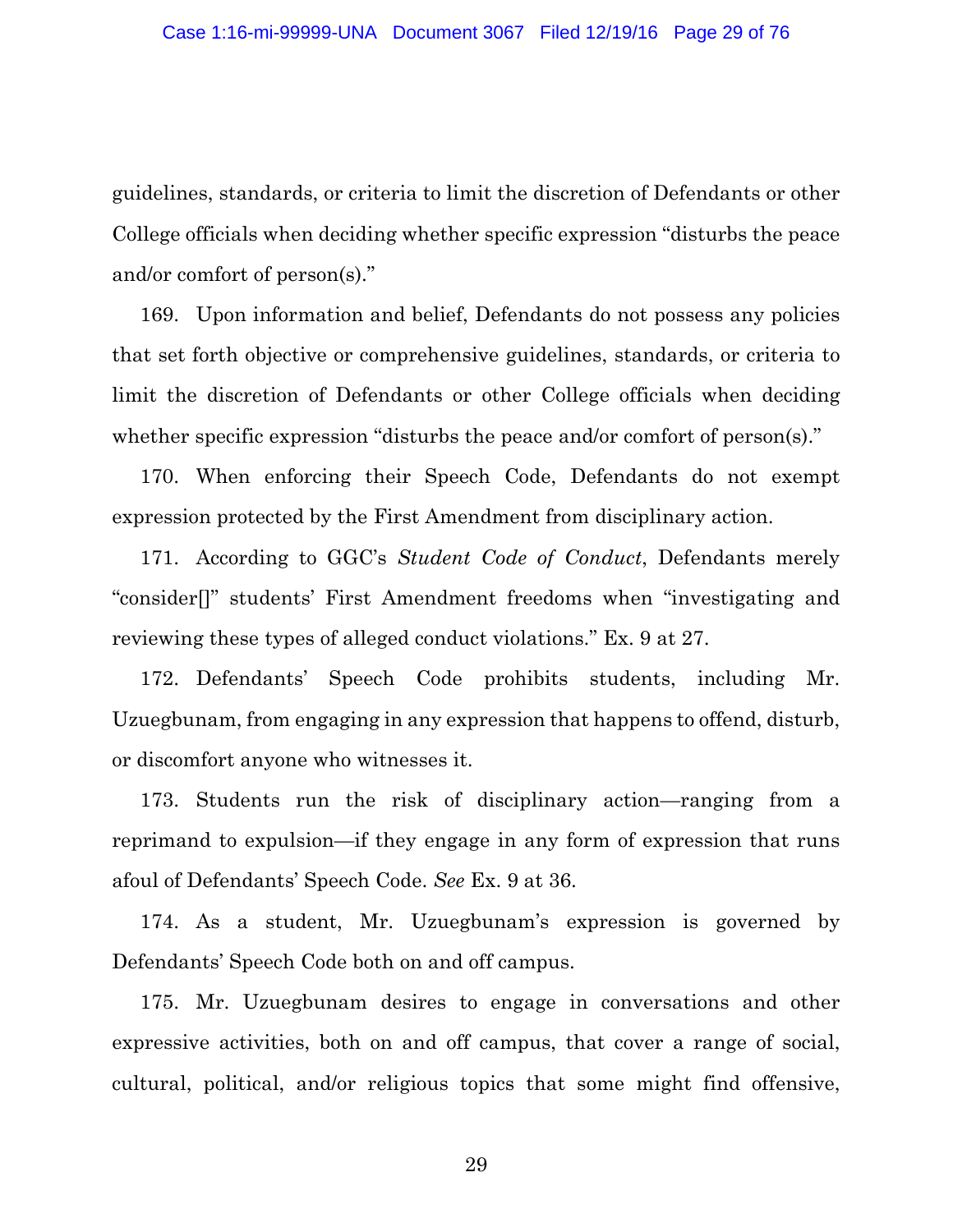disturbing, or discomforting.

176. Defendants have enforced their Speech Code against Mr. Uzuegbunam.

177. Defendants Hughes and Lawler enforced this Speech Code against Mr. Uzuegbunam when he was engaging in religious expression in the Patio Speech Zone, as discussed in more detail later.

178. Upon information and belief, Defendants Hughes and Lawler enforced the Speech Code at the direction of Defendants Dowell and Schneider.

179. Mr. Uzuegbunam fears that his expression will expose him to further enforcement and disciplinary actions due to Defendants' Speech Code.

### **C. DEFENDANTS' STUDENT CODE OF CONDUCT**

180. It is GGC's policy and practice to enforce its Speech Zone Policy against its students.

181. Defendants implement and enforce their Speech Zone Policy in part through GGC's *Student Code of Conduct.*

182. It is GGC's policy that any student who fails to comply with its regulations and guidelines regarding student expression violates the *Student Code of Conduct*.

183. As detailed in subsequent paragraphs, Plaintiff challenges, facially and as-applied, the provisions of GGC's *Student Code of Conduct* that implement Defendants' Speech Zone policy, namely the provisions that:

> • Prohibit students from distributing literature on campus without first getting permission from College officials, *see* Ex. 9 at 26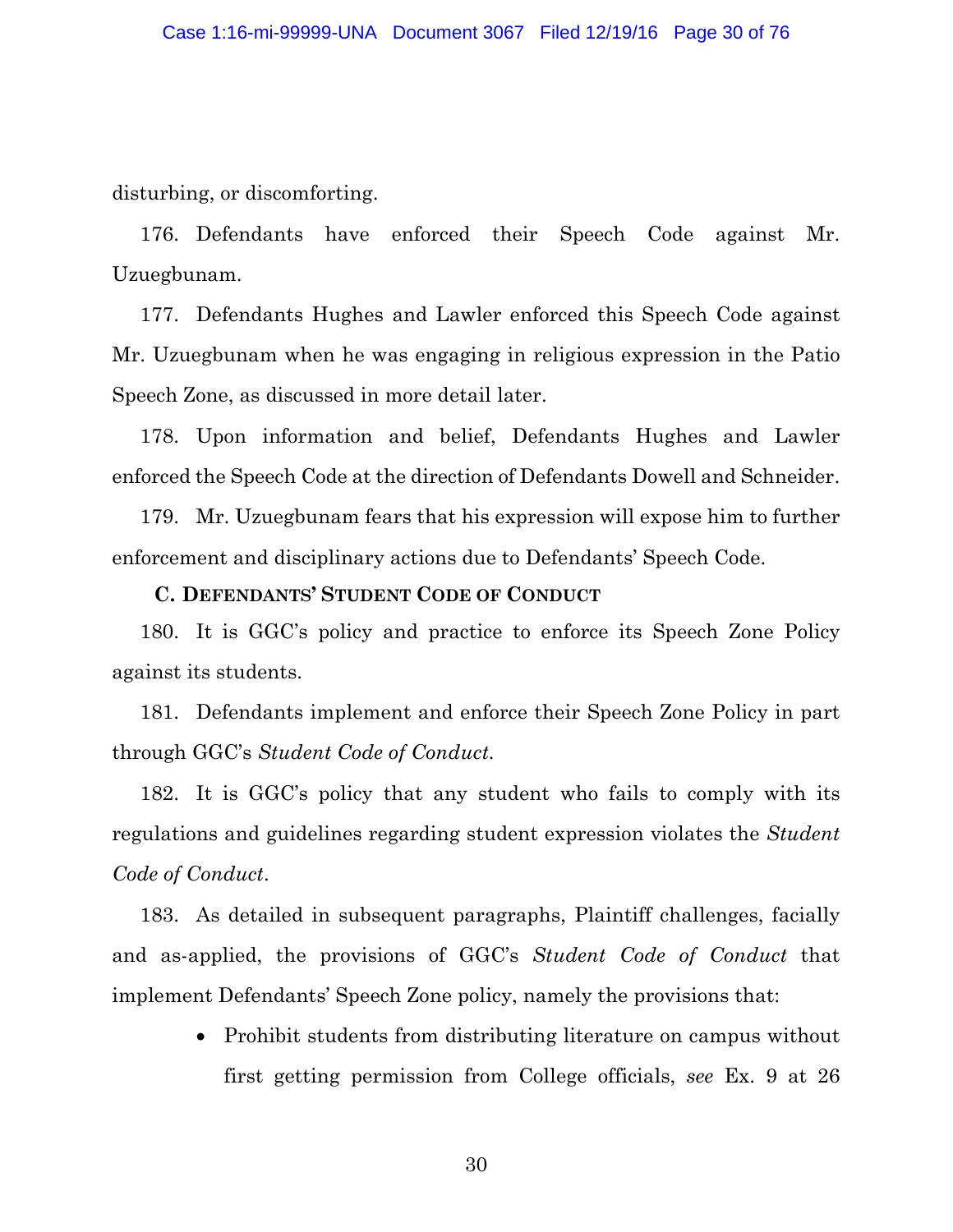(defining "disorderly conduct" to include "[c]irculating any advertising media without approval from proper College officials or in a manner that violates or is contrary to the policies of Georgia Gwinnett College."); *see also infra* ¶¶ 184–86, 190–91; and

• Prohibit students from using the open, generally accessible areas of the campus for peaceful expression without first getting authorization from College officials, *see* Ex. 9 at 29 (prohibiting students from "[m]aking or attempting to make unauthorized use of College facilities."); *see also infra* ¶¶ 187–89, 191.

184. GGC's *Student Code of Conduct* also defines "disorderly conduct" to include "[c]irculating any advertising media without approval from proper College officials or in a manner that violates or is contrary to the policies of Georgia Gwinnett College." Ex. 9 at 26.

185. When enforcing this provision of the *Student Code of Conduct*, Defendants do not exempt expression protected by the First Amendment from disciplinary action.

186. According to GGC's *Student Code of Conduct*, Defendants merely "consider[]" students' First Amendment freedoms when "investigating and reviewing these types of alleged conduct violations." Ex. 9 at 27.

187. Another of the "violations" of GGC's *Student Code of Conduct* is "[m]aking or attempting to make unauthorized use of College facilities." Ex. 9 at 29. Plaintiff challenges this provision as it applies to student expression in the outdoor, generally accessible areas of campus.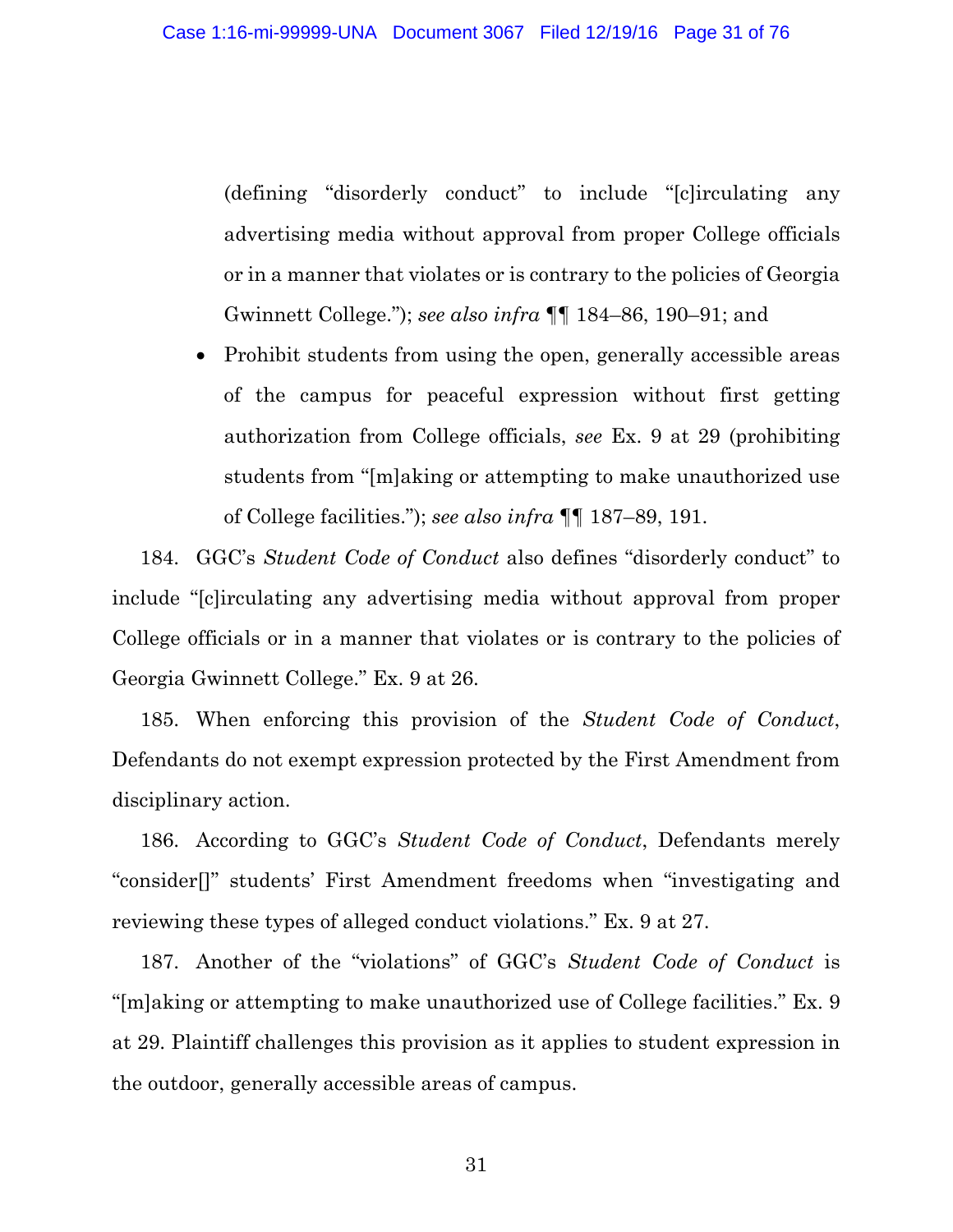188. It is GGC's policy—as expressed in the *Student Code of Conduct* that students who engage in expressive activities outside of the two speech zones have violated the provision of the *Student Code of Conduct* that prohibits "making or attempting to make unauthorized use of College facilities."

189. It is GGC's policy—as expressed in the *Student Code of Conduct* that students who engage in expressive activities without reserving one of the two speech zones have violated the provision of the *Student Code of Conduct*  that prohibits "making or attempting to make unauthorized use of College facilities."

190. It is GGC's policy—as expressed in the *Student Code of Conduct* that students who distribute written materials on campus without first submitting them to College officials and obtaining a permit violate the provision of the *Student Code of Conduct* that prohibits "[c]irculating any advertising media without approval from proper College officials or in a manner that violates or is contrary to the policies of Georgia Gwinnett College."

191. Students who violate GGC's *Student Code of Conduct* expose themselves to a variety of disciplinary sanctions, ranging from a reprimand to possible expulsion. *See* Ex. 9 at 36.

## **II. DEFENDANTS' REFUSAL TO CHANGE THEIR UNCONSTITUTIONAL SPEECH ZONE POLICY**

192. On June 28, 2013, Plaintiff's counsel sent an informational letter to GGC officials, informing them that the College maintained and enforced policies that violated the First Amendment rights of its students. A true and correct copy of this letter is attached as Exhibit 10 to this Complaint.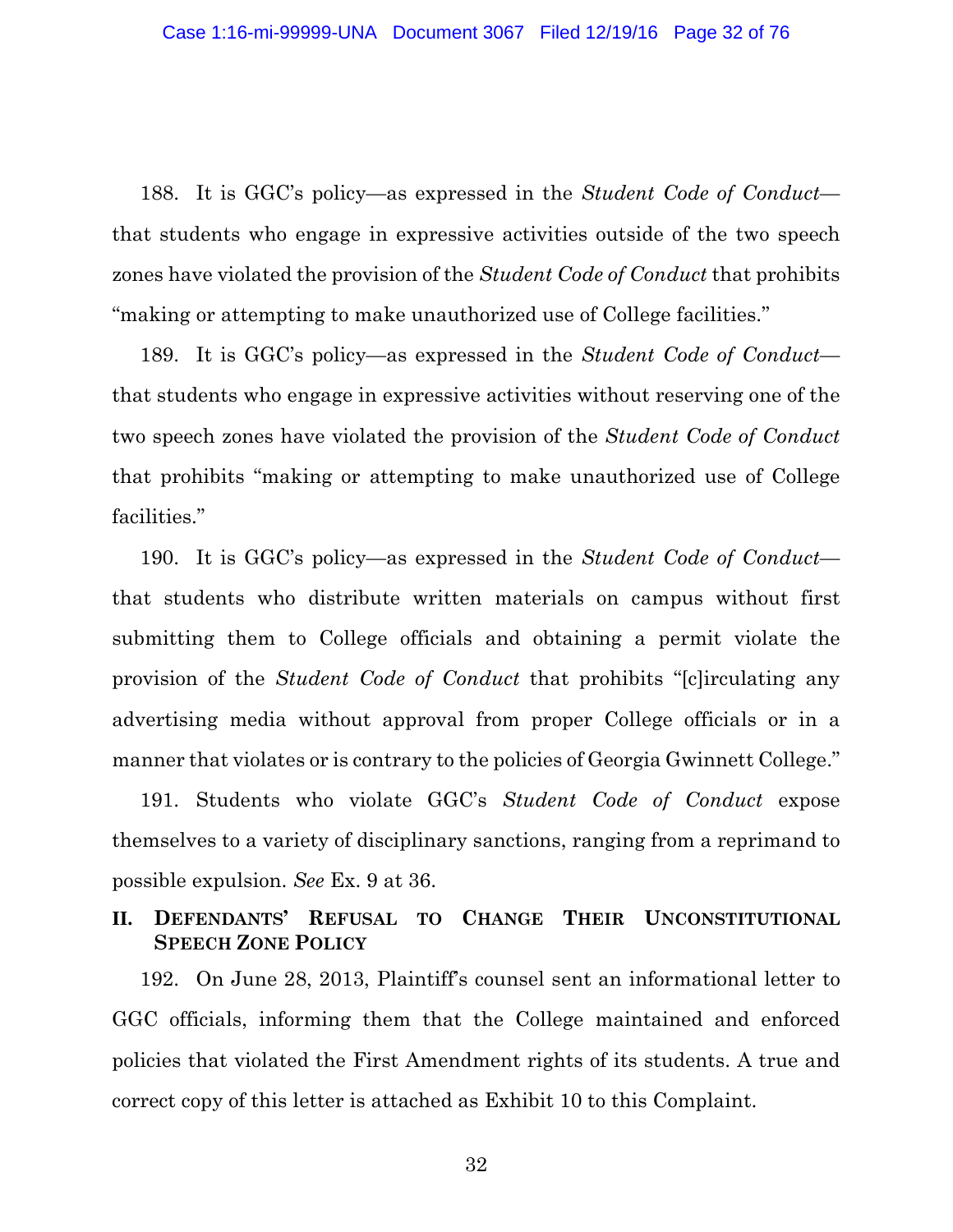193. One of the two policies highlighted in the letter Plaintiff's counsel sent to GGC officials was Defendants' Speech Zone Policy.

194. Plaintiff's counsel explained at significant length the constitutional infirmities of Defendants' Speech Zone Policy.

195. Plaintiff's counsel offered to assist GGC officials in revising Defendants' Speech Zone Policy so that it would comply with the First Amendment in the hopes that "no need for litigation to protect student expression will arise." Ex. 10 at 4.

196. None of the GGC officials addressed on this letter, including GGC's president and general counsel, ever responded to this letter.

197. In the more than three years since Plaintiff's counsel sent that letter, none of the Defendants have taken any steps to revise their Speech Zone Policy to protect and respect the First Amendment rights of their students.

198. In the more than three years since Plaintiff's counsel sent that letter, Defendants have maintained and enforced their Speech Zone Policy to limit and curtail student expression on campus.

#### **III. DEFENDANTS' UNCONSTITUTIONAL SILENCING OF MR. UZUEGBUNAM**

## **A. DEFENDANTS RESTRICT LITERATURE DISTRIBUTION & CONVERSATIONS**

199. In late July 2016, Mr. Uzuegbunam decided that he needed to inform his fellow students and other passersby of their need for salvation through Jesus Christ by distributing religious literature in the open, outdoor areas of the GGC campus.

200. Mr. Uzuegbunam desired to communicate his religious views to his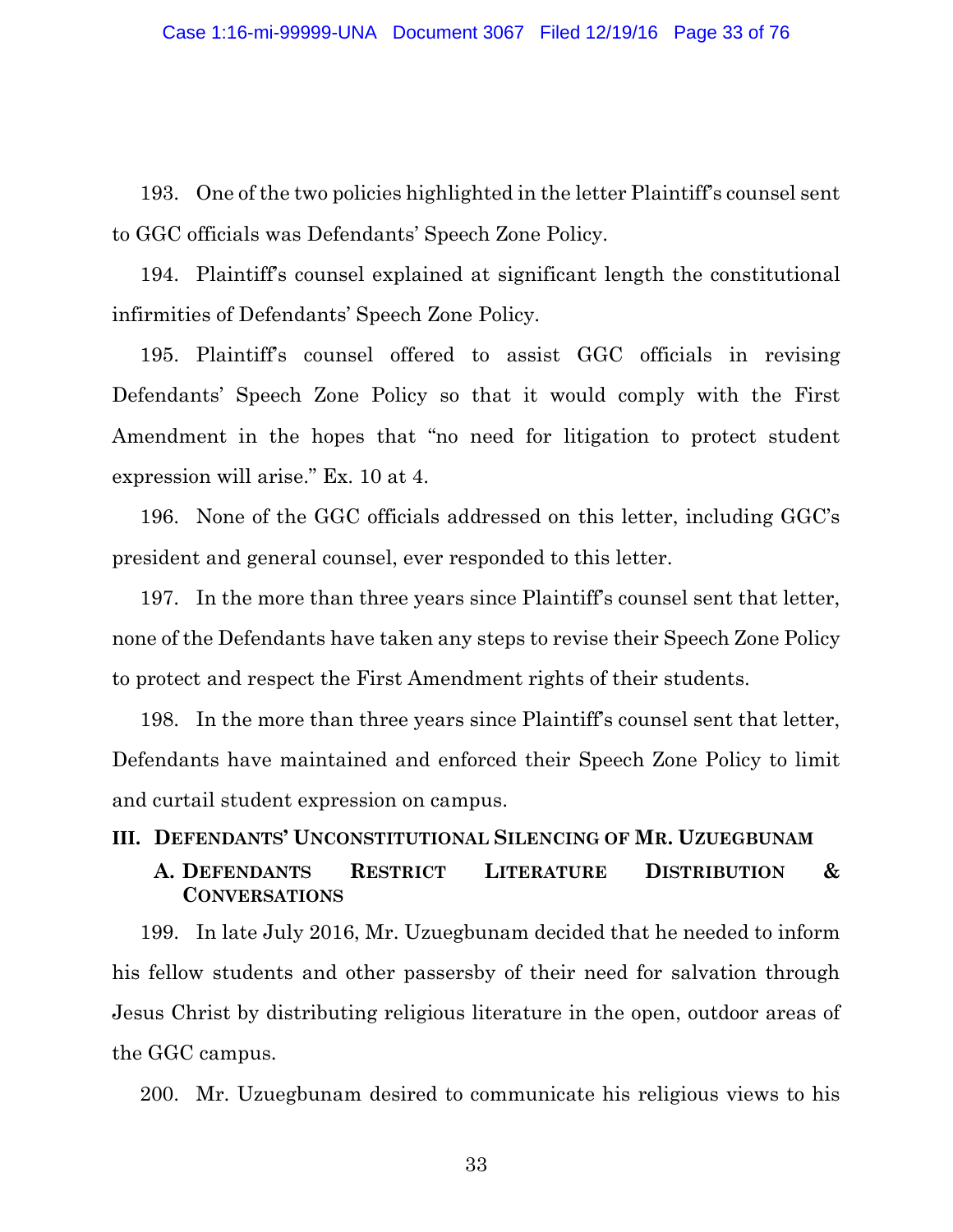fellow classmates and instructors at GGC because of his sincerely held religious beliefs and because he practices his religion by doing so.

201. To communicate his views, Mr. Uzuegbunam stood in the expansive concrete plaza just outside the library and distributed religious literature to the passing students and other individuals who were willing to accept it.

202. Mr. Uzuegbunam also engaged willing students and other passing individuals in conversation, explaining to them that they could find salvation through Jesus Christ.

203. Mr. Uzuegbunam was careful to stand in an area of the plaza that would not block the entrances and exits of any buildings, block pedestrian traffic, or create any congestion. He stood over forty feet away from the entrance to the library.

204. Mr. Uzuegbunam chose to utilize this plaza because it is a central location on GGC's campus near the library, and thus, it is a hub of student pedestrian traffic.

205. Students commonly walk through this plaza and speak to one another, often stopping friends and classmates passing through to speak to them about their classes, extracurricular activities, and any number of other topics of conversation.

206. Students also frequently utilize this plaza to play music while they sit on the benches provided in this area. This music is played using amplification, and often at a high volume.

207. When Mr. Uzuegbunam was distributing his literature, he was not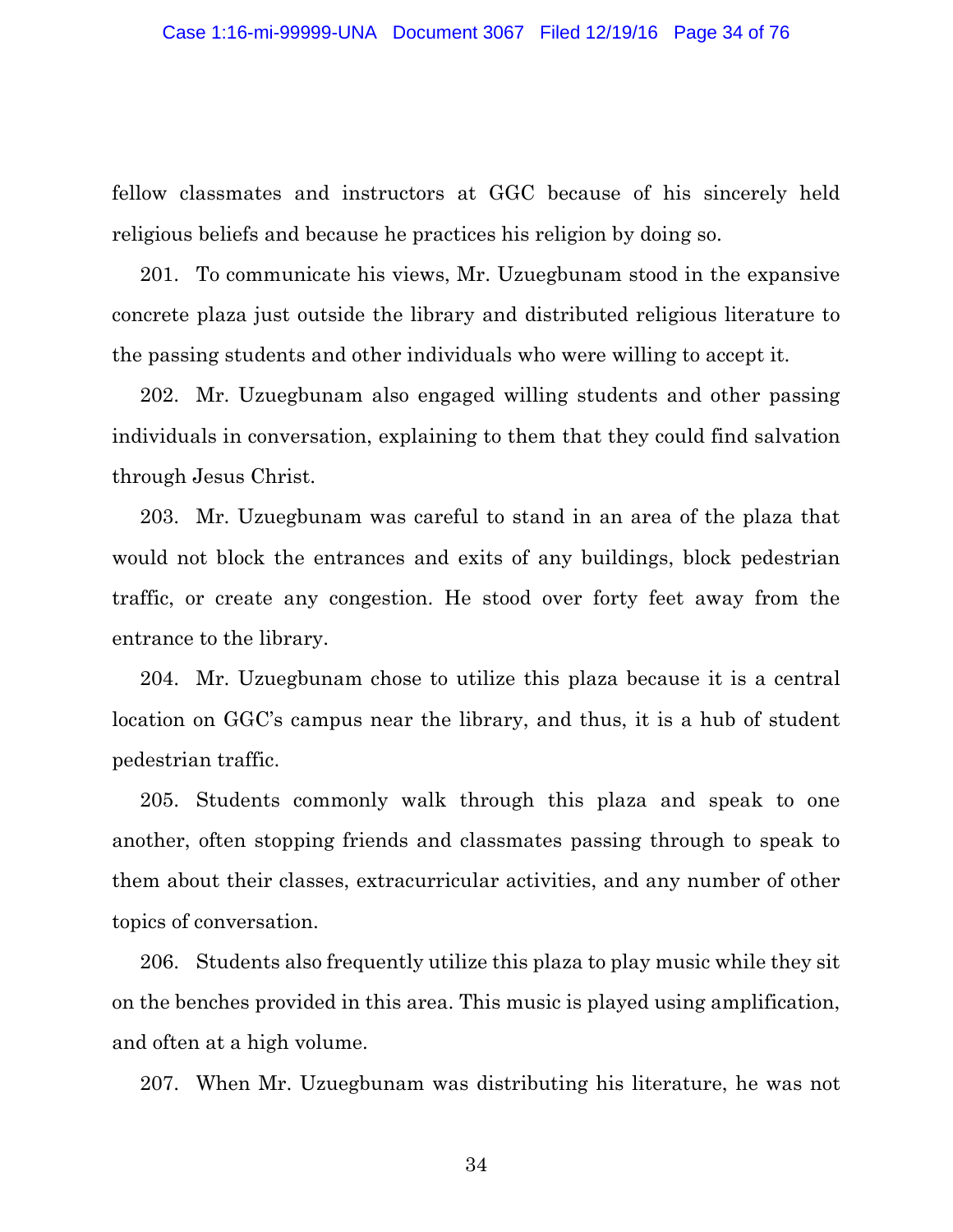engaging in any form of expression that would have disturbed anyone inside the library, as he was speaking in nothing louder than an average, conversational tone of voice.

208. When Mr. Uzuegbunam was distributing his religious literature, he did not force his literature on anyone who was unwilling to take it, harass those who were not interested, or chase anyone down so that they would take it.

209. When Mr. Uzuegbunam was engaging people in conversation, he did not force anyone to participate in a conversation, berate those who were not interested in conversing, or denigrate those who disagreed with him.

210. A short time after Mr. Uzuegbunam began his expressive activities, Defendant Perry stopped him.

211. Defendant Perry explained that Mr. Uzuegbunam was not allowed to distribute religious literature at that location.

212. Defendant Perry instructed Mr. Uzuegbunam to come inside the library and speak with Defendant Downey to learn more about the limits on his expressive activities.

213. Mr. Uzuegbunam complied with Defendant Perry's instructions and sought out Defendant Downey.

214. Defendant Downey confirmed Defendant Perry's statement that Mr. Uzuegbunam could not distribute religious literature outside the library.

215. Defendant Downey explained that Mr. Uzuegbunam could not distribute any written materials outside of GGC's two speech zones.

216. During this conversation, Defendant Downey pulled up Defendants'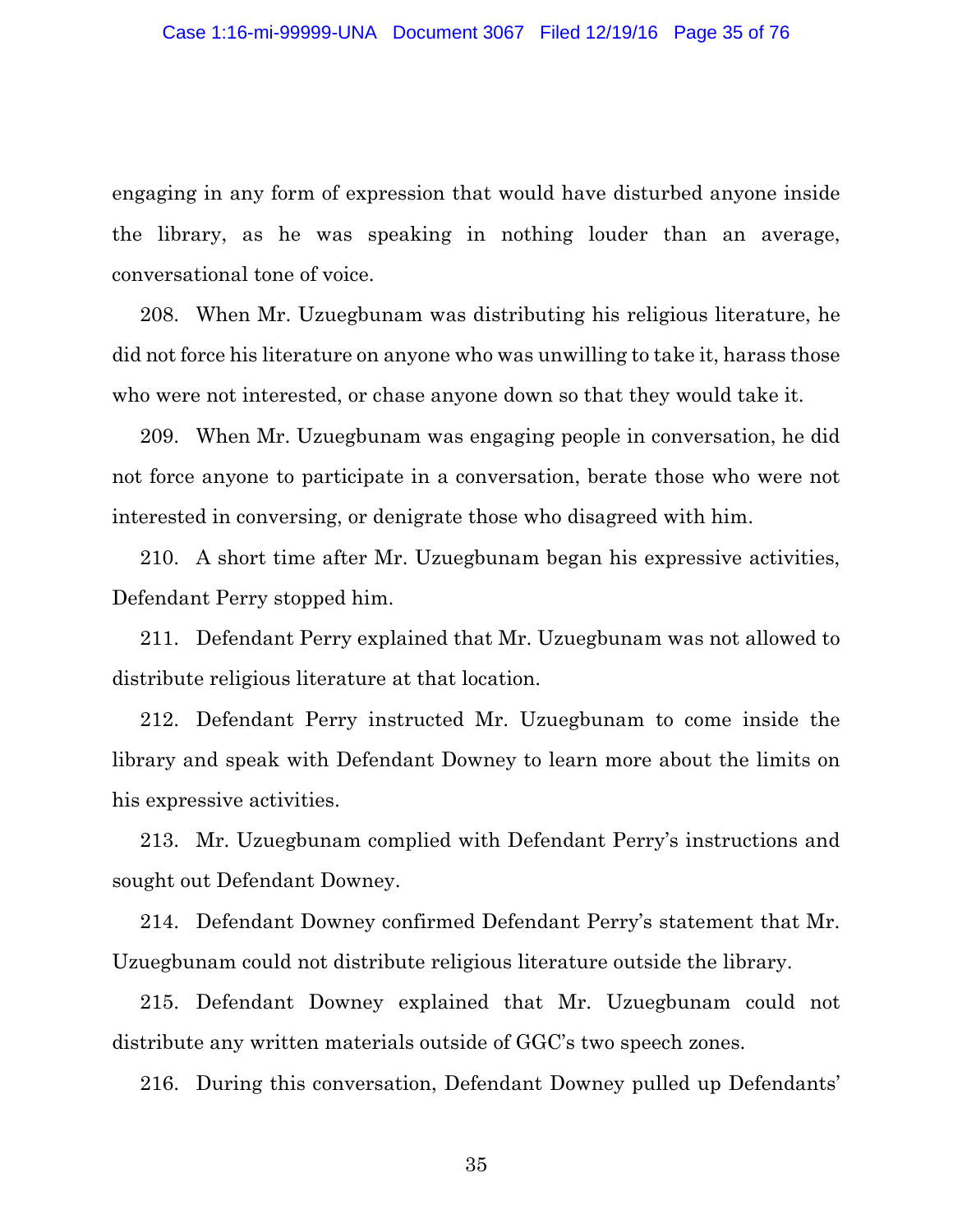Speech Zone Policy on the computer and explained it to Mr. Uzuegbunam.

217. In the process, Defendant Downey made it clear that Mr. Uzuegbunam's expressive activities violated Defendants' Speech Zone Policy and that he was stopped from continuing those activities because of Defendants' Speech Zone Policy.

218. Defendant Downey instructed Mr. Uzuegbunam that he could get further information about Defendants' Speech Zone Policy and the restrictions on his expression by going to the Office of Student Integrity.

219. Shortly after this conversation, Mr. Uzuegbunam and an acquaintance visited the Office of Student Integrity and spoke with Defendant Dowell.

220. Mr. Uzuegbunam recounted how Defendants Perry and Downey had stopped him from distributing religious literature outside the library.

221. Defendant Dowell confirmed that Defendants' Speech Zone Policy prohibits Mr. Uzuegbunam from distributing religious literature outside of the library because that location is not within one of the two speech zones.

222. Defendant Dowell explained that religious literature constitutes "written materials" under Defendants' Speech Zone Policy.

223. Defendant Dowell explained that, due to Defendants' Speech Zone Policy, Mr. Uzuegbunam must reserve one of the speech zones before he can distribute any religious literature.

224. In saying this, Defendant Dowell referenced and enforced the provision of Defendants' Speech Zone Policy that reads: "Non-commercial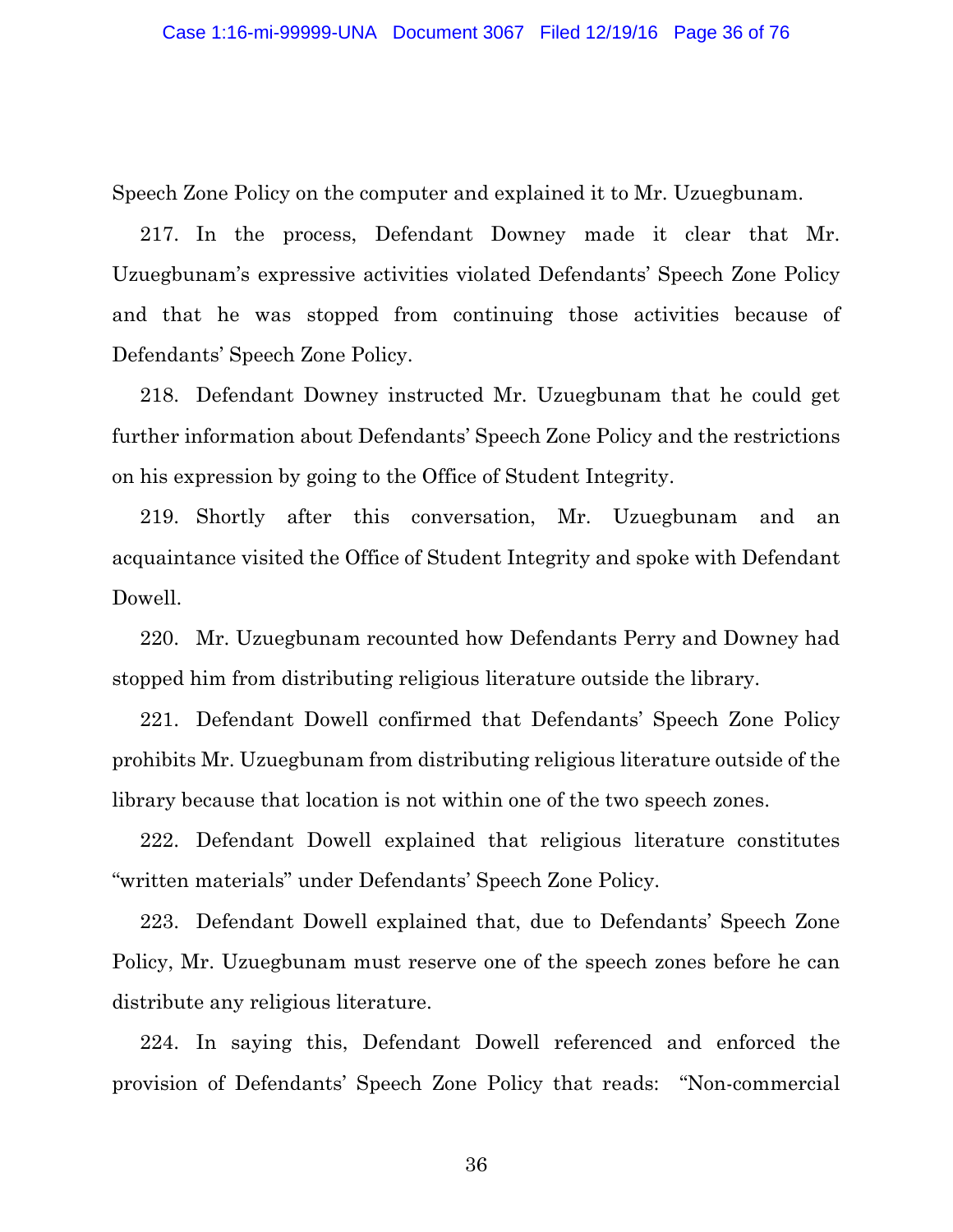pamphlets, handbills, circulars, newspapers, magazines and other written materials may be distributed on a person-to-person basis in the free speech expression areas designated above, as long as the reservation procedures for use of the free expression areas have been completed." Ex. 3 at 4.

225. Mr. Uzuegbunam's acquaintance then asked Defendant Dowell if Mr. Uzuegbunam could continue engaging interested individuals in conversations about his religious views while standing outside of the two speech zones.

226. In response, Defendant Dowell shook her head and stated that Defendants' Speech Zone Policy prohibits such conversations outside of the speech zones.

227. Defendant Dowell also explained that Mr. Uzuegbunam would have to reserve one of the two speech zones before engaging in any such religious conversations on the GGC campus.

228. In saying this, Defendant Dowell was enforcing Defendants' Speech Zone Policy against Mr. Uzuegbunam.

229. At the end of this conversation, Mr. Uzuegbunam and his acquaintance thanked Defendant Dowell for her information and left the office.

230. After all of these conversations, Mr. Uzuegbunam stopped trying to distribute literature and engage people in conversations outside the library for fear that he would be disciplined for violating Defendants' Speech Zone Policy and the analogous provisions of the *Student Code of Conduct*.

231. If it were not for Defendants' Speech Zone Policy, the analogous provisions of the *Student Code of Conduct*, and Defendants' actions enforcing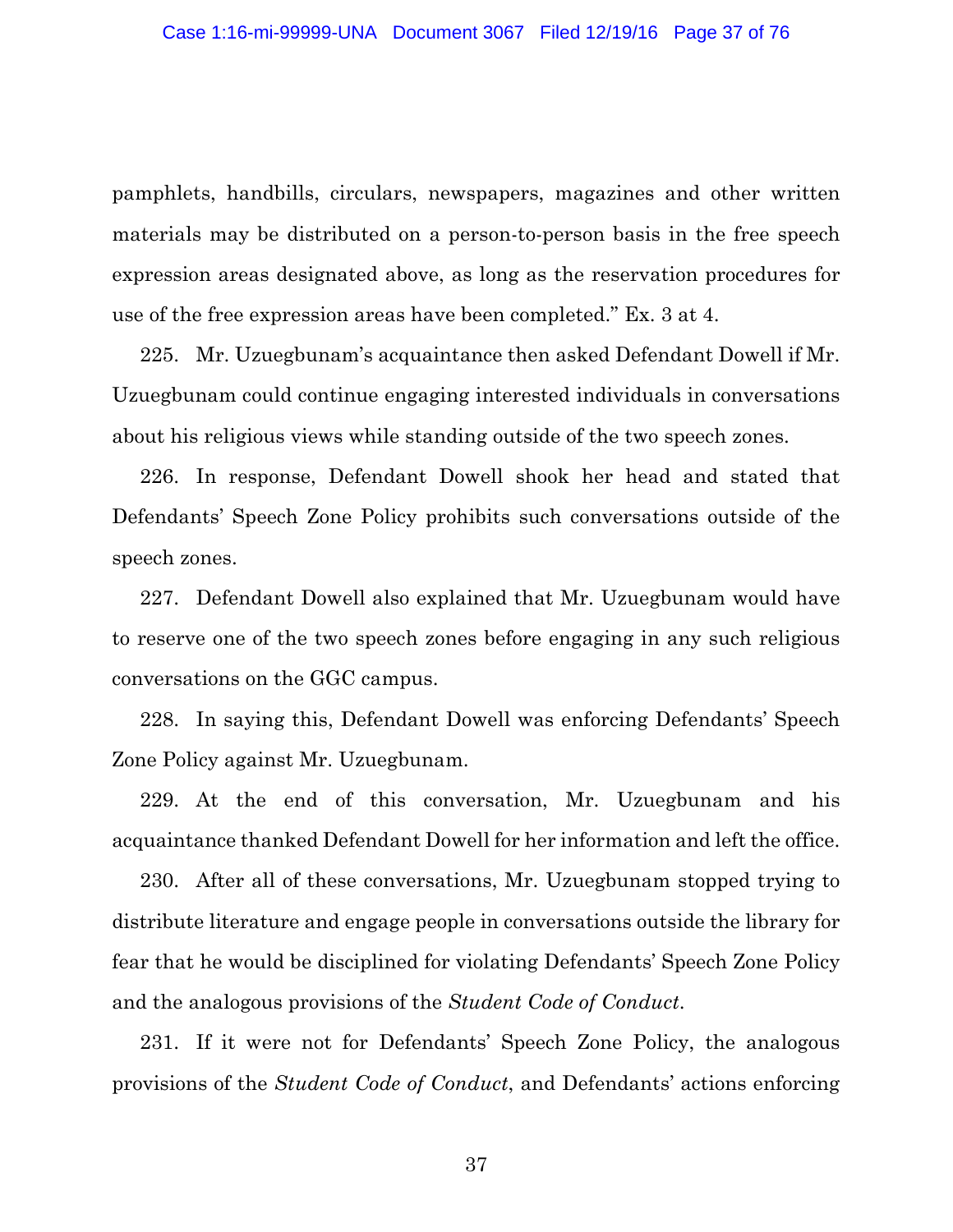these policies, Mr. Uzuegbunam would continue his expressive activities outside the library.

#### **B. DEFENDANTS RESTRICT OPEN-AIR SPEAKING**

232. In August 2016, Mr. Uzuegbunam again decided that he needed to inform his fellow students and other passersby of their need for salvation through Jesus Christ by expressing these religious beliefs on campus through open-air speaking.

233. Mr. Uzuegbunam desired to communicate his religious views to his fellow classmates and instructors at GGC because of his sincerely-held religious beliefs and because he practices his religion by doing so.

234. After having his efforts to distribute religious literature outside the library thwarted, Mr. Uzuegbunam sought to reserve a speech zone in order to share his religious beliefs.

235. On or about August 22, 2016, Mr. Uzuegbunam visited the Office of Student Integrity to reserve the speech zones.

236. The official at the front desk, Mrs. Charlisa Powell Hall, asked Mr. Uzuegbunam to indicate which days he wanted to reserve the speech zone and which speech zone he wanted to reserve.

237. Mr. Uzuegbunam reserved the Patio Speech Zone for August 25, 2016; September 8, 2016; and September 22, 2016.

238. During the conversation, Mr. Uzuegbunam explained that he wanted to use the Patio Speech Zone to share his religious beliefs with the people congregated in that area.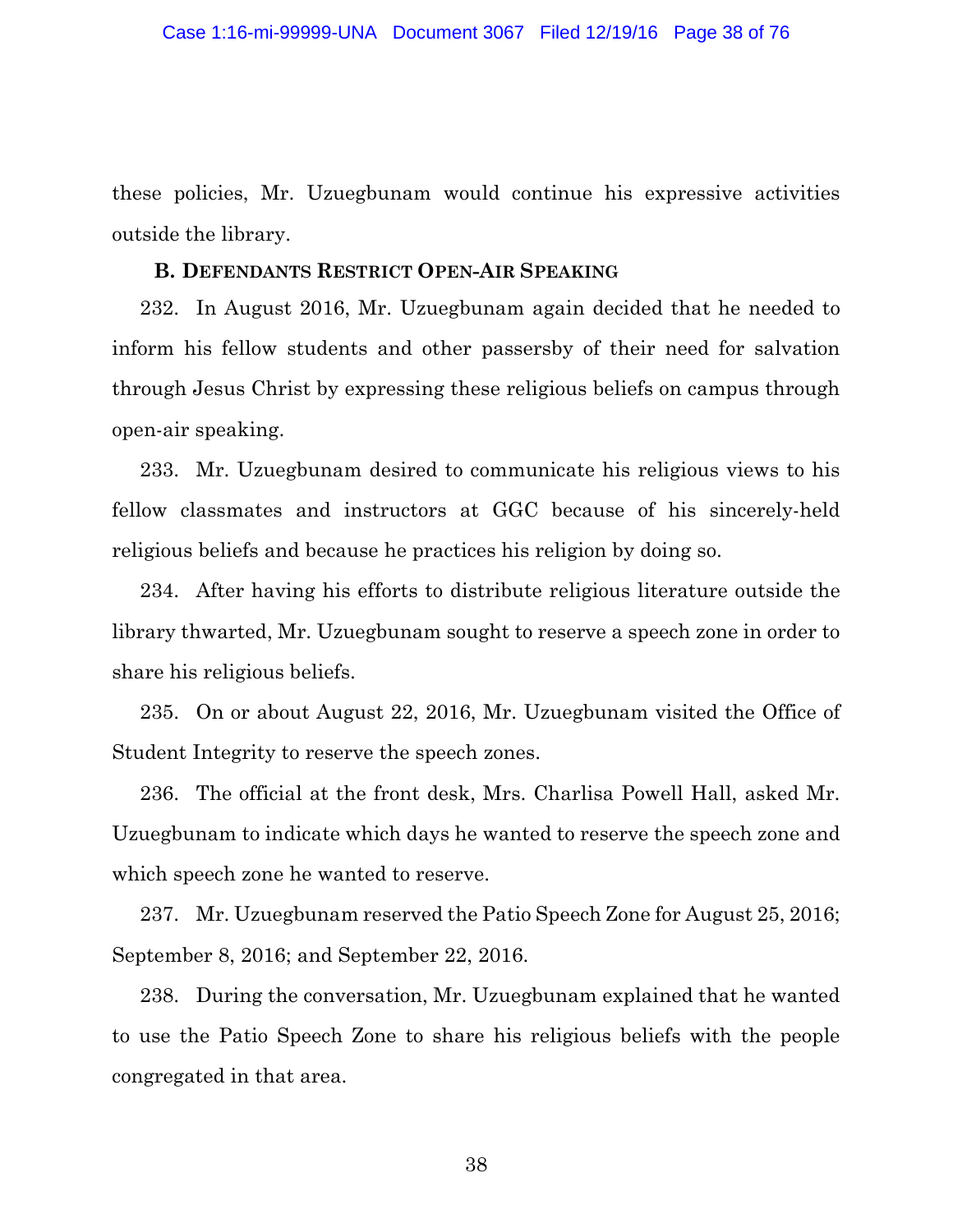239. During the conversation, Mr. Uzuegbunam explained that he was not acting as a member of a student organization but that one to three people would accompany him as he shared his religious beliefs in the Patio Speech Zone.

240. Mr. Uzuegbunam completed Defendants' "Free Speech Area Request Form," attached copies of two tracts he intended to distribute, and submitted the form to Mrs. Hall. A true and correct copy of the "Free Speech Area Request Form" that Mr. Uzuegbunam completed is attached as Exhibit 11 to this Complaint.

241. Mrs. Hall stapled the two tracts to the form Mr. Uzuegbunam submitted, approved his request, and signed the form confirming his reservation of the Patio Speech Zone.

242. On August 25, 2016, Mr. Uzuegbunam went to the Patio Speech Zone to communicate his religious views by speaking publicly and distributing religious literature.

243. The Patio Speech Zone is the patio area outside the Food Court, with tables and benches distributed at various points where students routinely congregate to eat and socialize. *See* Ex. 5 (picturing the area).

244. Mr. Uzuegbunam was careful to stand in an area of the Patio Speech Zone that did not did not block the entrances and exits to the building, block pedestrian traffic, or create any congestion.

245. Mr. Uzuegbunam stood on a small stool and began publicly speaking about the Gospel to the students and other individuals in the Patio Speech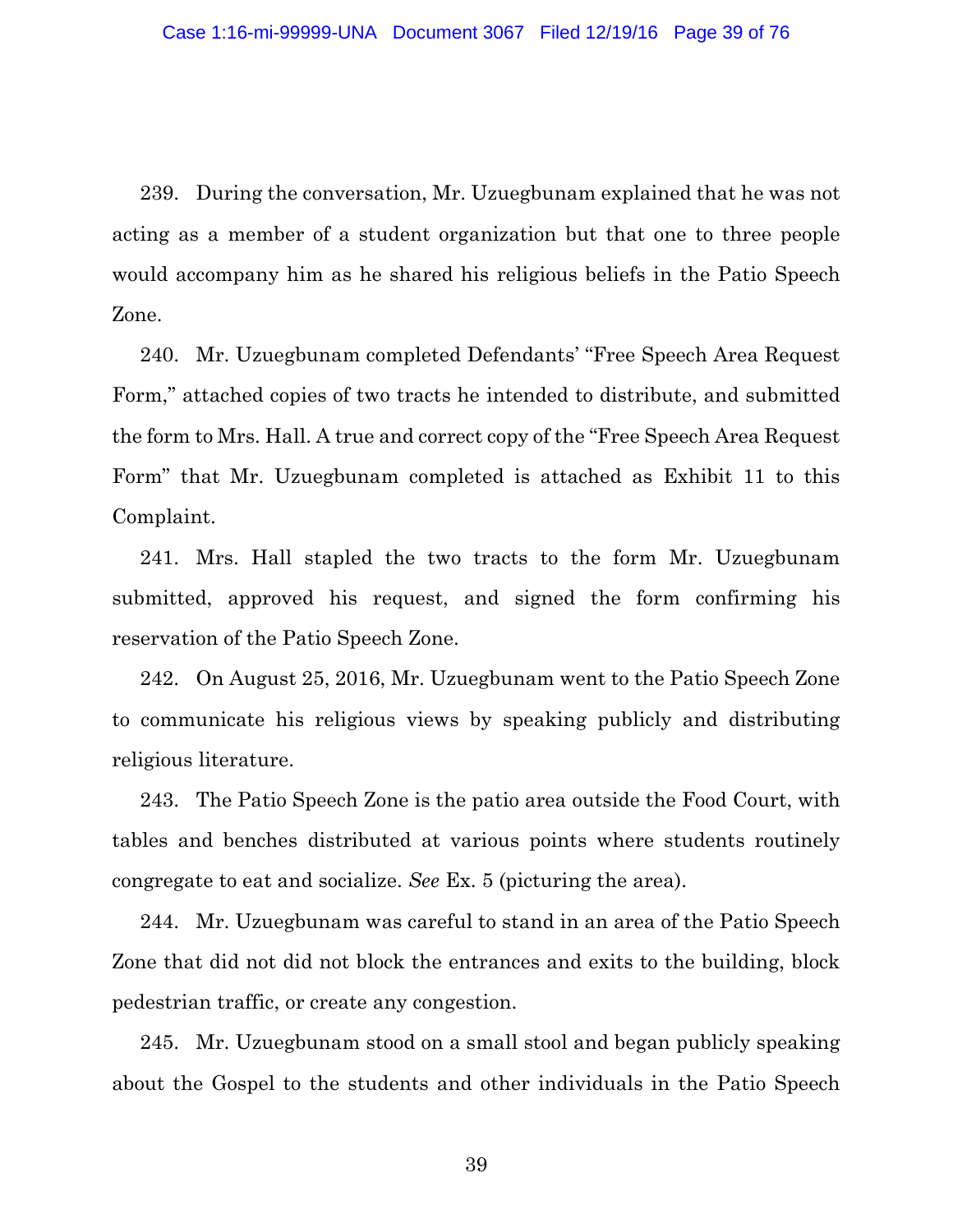Zone at that time.

246. Mr. Uzuegbunam was accompanied by a friend.

247. Mr. Uzuegbunam's friend prayed and distributed religious literature while Mr. Uzuegbunam shared his religious beliefs.

248. Mr. Uzuegbunam chose to utilize the Patio Speech Zone because Defendants require him to use a speech zone.

249. When Mr. Uzuegbunam began to speak, many students were lingering in the Patio Speech Zone, eating, studying, or visiting with each other on the tables in the area.

250. When Mr. Uzuegbunam spoke in the Patio Speech Zone, he did not carry signs or utilize amplification. He merely spoke loudly enough to be heard, using his unaided voice, for about fifteen or twenty minutes to the students congregated in the area at the time.

251. When Mr. Uzuegbunam spoke in the Patio Speech Zone, he did not utilize inflammatory rhetoric or personally attack any individual.

252. Mr. Uzuegbunam began by discussing the brevity of life and how all men and women have fallen short of God's commands. He continued by explaining how Jesus Christ had come to earth to die on the cross and rise again from the dead in order to provide men and women the only means of obtaining salvation and eternal life. He also explained how this gift of eternal life is available to all by God's grace and that it is the only way to avoid the penalty for our sins.

253. After Mr. Uzuegbunam had been speaking for about twenty minutes,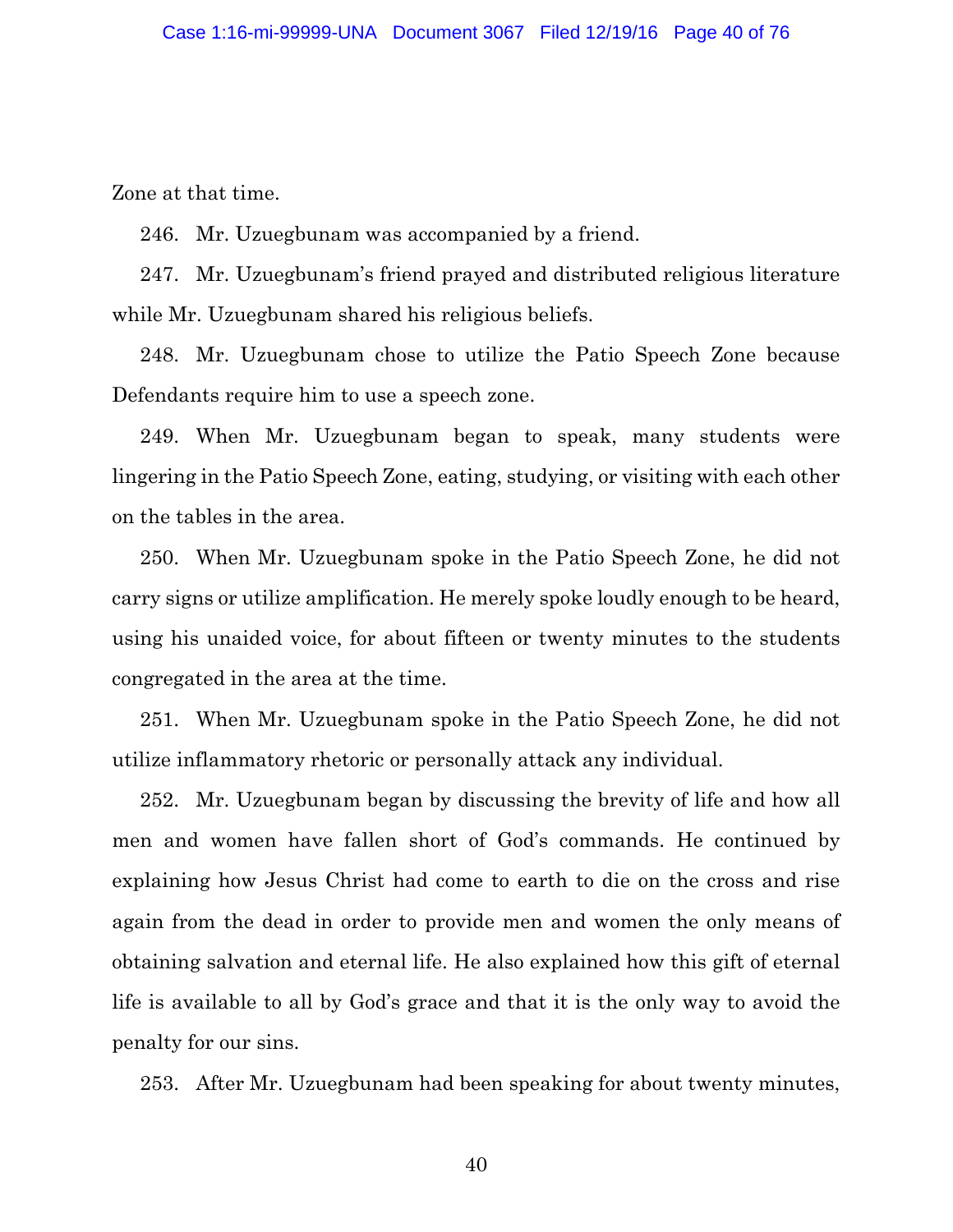Defendant Hughes drove up and approached him, asking him to stop speaking so that the two of them could talk.

254. Mr. Uzuegbunam immediately complied with Defendant Hughes' instructions.

255. Defendant Hughes explained that he had come to the scene because "we just got some calls on you" and asked what Mr. Uzuegbunam was doing.

256. Mr. Uzuegbunam explained that he was "preaching the love of Christ" and that he had reserved the Patio Speech Zone for this purpose with the Office of Student Integrity.

257. After asking Mr. Uzuegbunam to provide his first and last names, Defendant Hughes asked Mr. Uzuegbunam to produce his student identification card.

258. Mr. Uzuegbunam complied with Defendant Hughes' instructions.

259. Defendant Hughes took this information and returned to his patrol vehicle.

260. While in his patrol vehicle, Defendant Hughes called the Office of Student Integrity and spoke with an official there.

261. Upon information and belief, the official at the Office of Student Integrity who spoke with Defendant Hughes either was Defendant Dowell or acted at the direction of Defendant Dowell.

262. Approximately ten minutes later, Defendant Hughes returned and informed Mr. Uzuegbunam that he could not speak publicly in the Patio Speech Zone.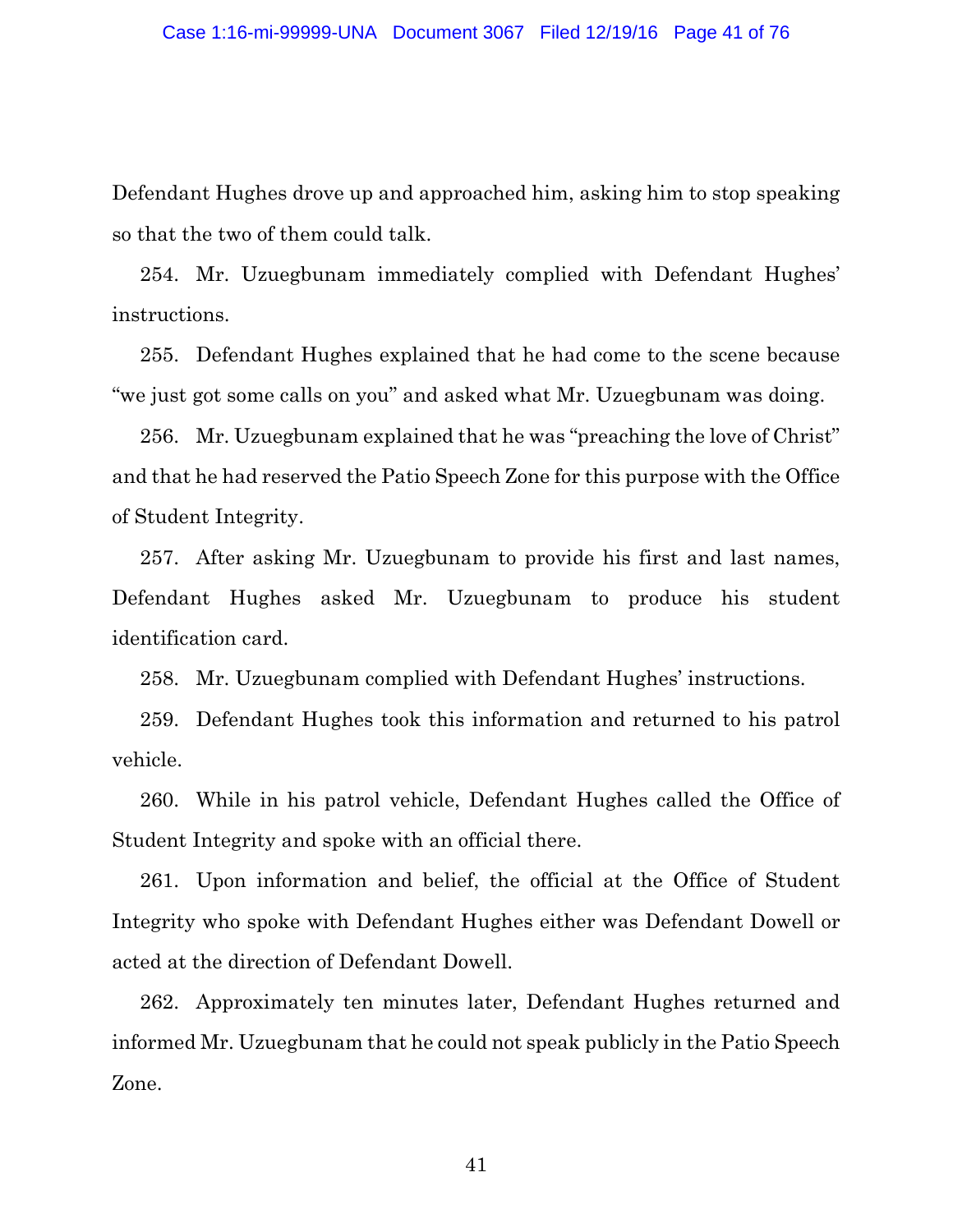263. As he returned, Defendant Hughes was accompanied by Defendant Lawler.

264. Defendant Hughes explained that the Office of Student Integrity claimed that Mr. Uzuegbunam had only reserved the Patio Speech Zone in order to distribute literature and have one-on-one conversations with individuals.

265. Defendant Hughes also told Mr. Uzuegbunam that the only reason Defendant Hughes interrupted Mr. Uzuegbunam's open-air speaking was because GGC officials had received calls from people complaining about his expression.

266. Defendant Hughes instructed Mr. Uzuegbunam to stop speaking publicly and to restrict his expressive activities to distributing literature and having one-on-one conversations with individuals.

267. Mr. Uzuegbunam explained that he had clearly informed the Office of Student Integrity that he was reserving the Patio Speech Zone in order to share his religious beliefs with the people congregated there.

268. Defendant Hughes responded by reiterating what the Office of Student Integrity had told him.

269. Because Mr. Uzuegbunam had allegedly reserved the Patio Speech Zone for select forms of expression (*i.e.,* literature distribution and one-on-one conversations), Defendant Hughes declared that he could not use it for another, closely related form of expression (*i.e.*, open-air speaking) because he had not obtained permission to conduct that additional mode of expression.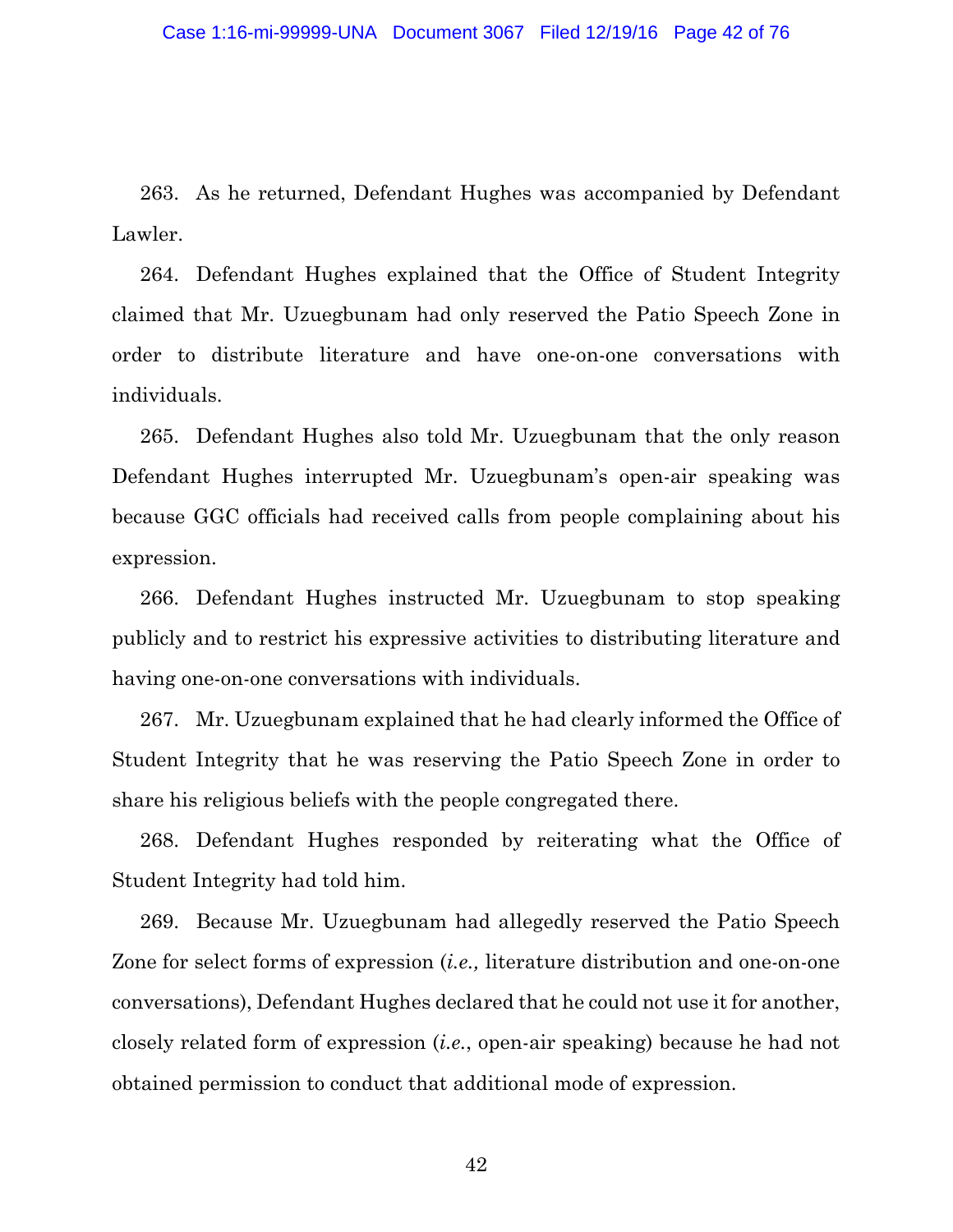270. Defendant Hughes stated that Mr. Uzuegbunam's right to free speech in the Patio Speech Zone was limited to having conversations with people and distributing literature and that it did not include the right to engage in some form of open-air, public address.

271. Defendant Hughes stated that Mr. Uzuegbunam's speaking in the Patio Speech Zone constituted "disorderly conduct" because it was disturbing the peace and tranquility of individuals who were congregating in that area.

272. Defendant Hughes stated that Mr. Uzuegbunam's speaking was disturbing the peace and tranquility of individuals who were congregating in that area because it had generated complaints.

273. In saying this, Defendant Hughes enforced Defendants' Speech Code against Mr. Uzuegbunam.

274. Defendant Hughes instructed Mr. Uzuegbunam to go back to the Office of Student Integrity and clarify whether he could use the Patio Speech Zone for open-air speaking.

275. Defendant Hughes also stated that he anticipated receiving additional complaints about Mr. Uzuegbunam's open-air speaking.

276. Defendant Hughes stated that if Mr. Uzuegbunam continued speaking publicly in the Patio Speech Zone, he could face discipline under the *Student Code of Conduct*, particularly if GGC officials received additional complaints about his speaking.

277. Defendant Hughes stated that if Mr. Uzuegbunam's friend started speaking publicly in the Patio Speech Zone, he could be prosecuted for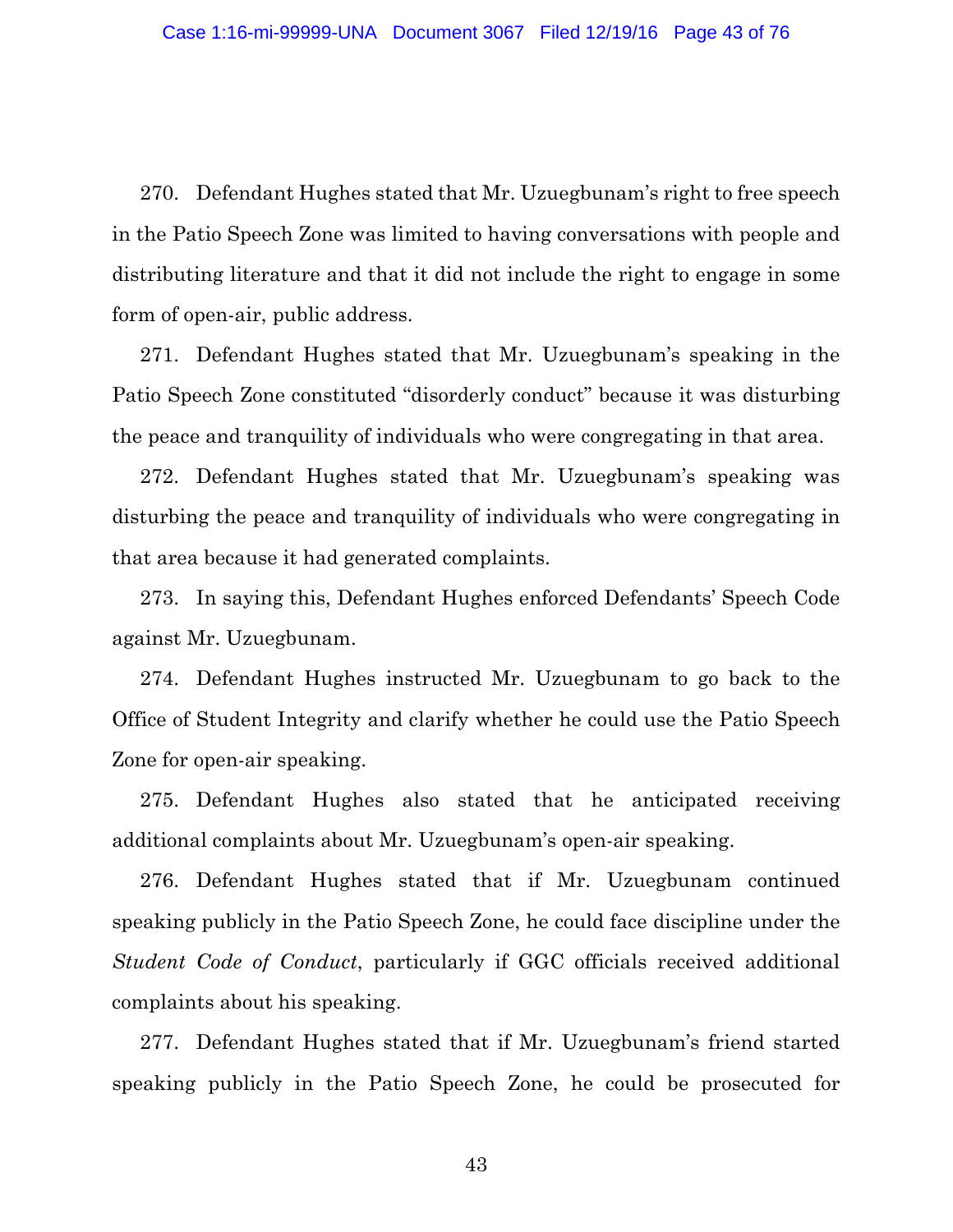"disorderly conduct."

278. Defendant Hughes instructed Mr. Uzuegbunam and his friend to "respect the community" by ceasing any efforts to share their religious beliefs through open-air speaking in the Patio Speech Zone.

279. Mr. Uzuegbunam noted that GGC has allowed other events and speakers to use amplified sound, both inside and outside the speech zones, without interference. Many of these speakers and events have used offensive language (including the broadcasting of vulgar, lewd, and obscene music), but were still allowed to continue expressing their message.

280. Defendant Hughes responded by saying that Mr. Uzuegbunam had an obligation to comply with GGC policies, but did not identify any policies that Mr. Uzuegbunam had allegedly violated.

281. At this point, Defendant Lawler also stated that Mr. Uzuegbunam's open-air speaking in the Patio Speech Zone constituted disorderly conduct.

282. Defendant Lawler stated that Mr. Uzuegbunam's open-air speaking in the Patio Speech Zone would constitute "disorderly conduct" because it was disturbing people's peace and tranquility, as shown by the complaints GGC officials received.

283. Defendant Lawler stated that Mr. Uzuegbunam's open-air speaking was "disorderly conduct" because "people are calling us because their peace and tranquility is being disturbed and we've asked you to stop."

284. Defendant Lawler stated that the mere fact that someone complains about expression converts that expression into disorderly conduct.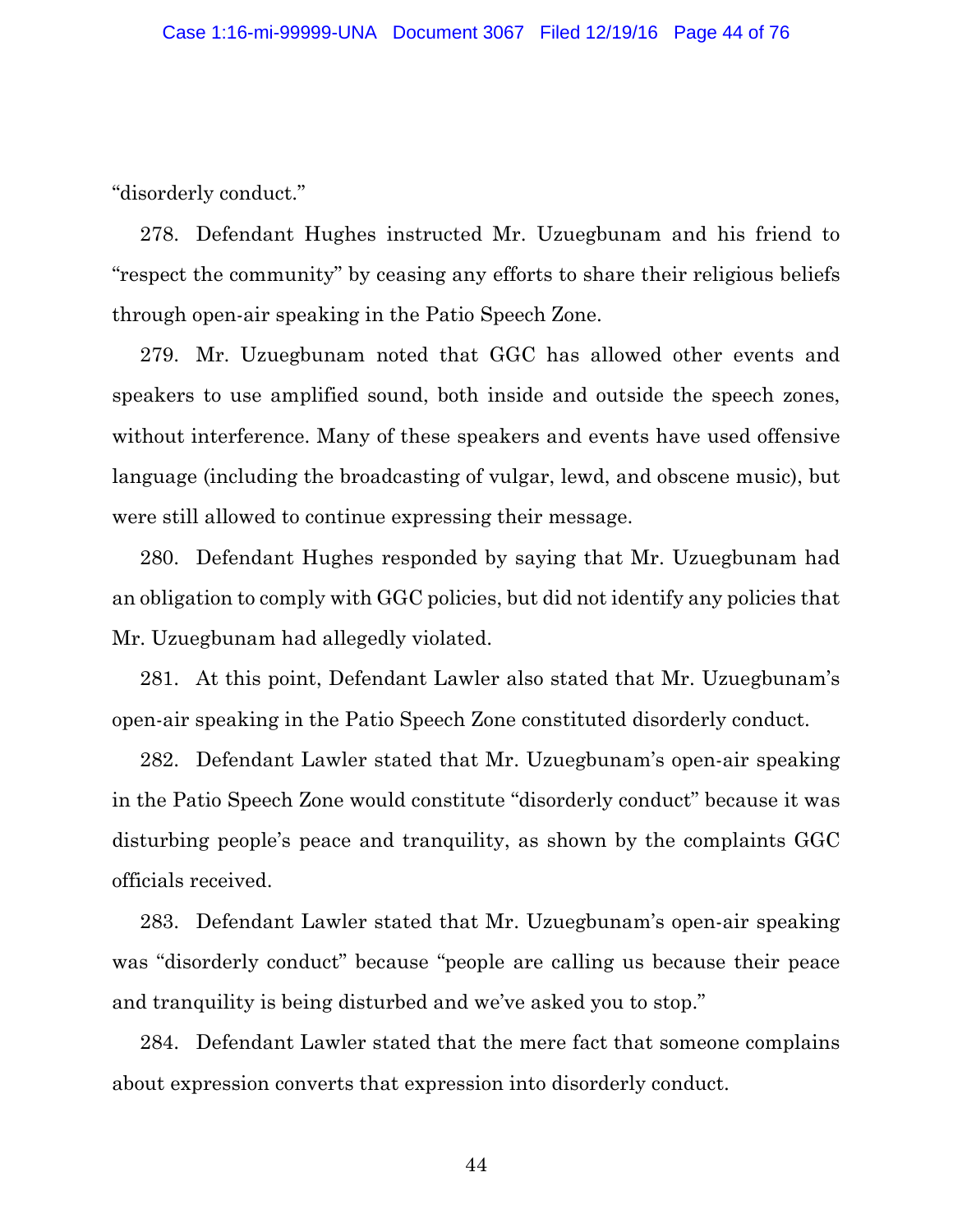285. In saying this, Defendant Lawler enforced Defendants' Speech Code against Mr. Uzuegbunam.

286. Defendant Hughes then instructed Mr. Uzuegbunam that he should cease speaking publicly in the Patio Speech Zone because it was not an effective method of communicating his message.

287. Defendant Hughes noted that members of the Church of Jesus Christ of Latter-Day Saints ("LDS") regularly visit the GGC campus and get approval to express their religious views on campus.

288. Defendant Hughes noted that members of the LDS church spread their religious views through one-on-one conversations, not through open-air speaking.

289. Defendant Hughes stated that Mr. Uzuegbunam should communicate his religious views using the same methods that members of the LDS Church uses, rather than through speaking publicly.

290. Defendant Hughes observed that GGC officials do not receive complaints about the activities of members of the LDS Church when they express their religious viewpoints.

291. Defendant Hughes summarized the conversation by ordering Mr. Uzuegbunam to stop speaking publicly and to go back to the Office of Student Integrity to get permission to resume speaking publicly.

292. Defendant Hughes reiterated that if Mr. Uzuegbunam ignored these instructions, he could be disciplined under the *Student Code of Conduct* and other GGC policies.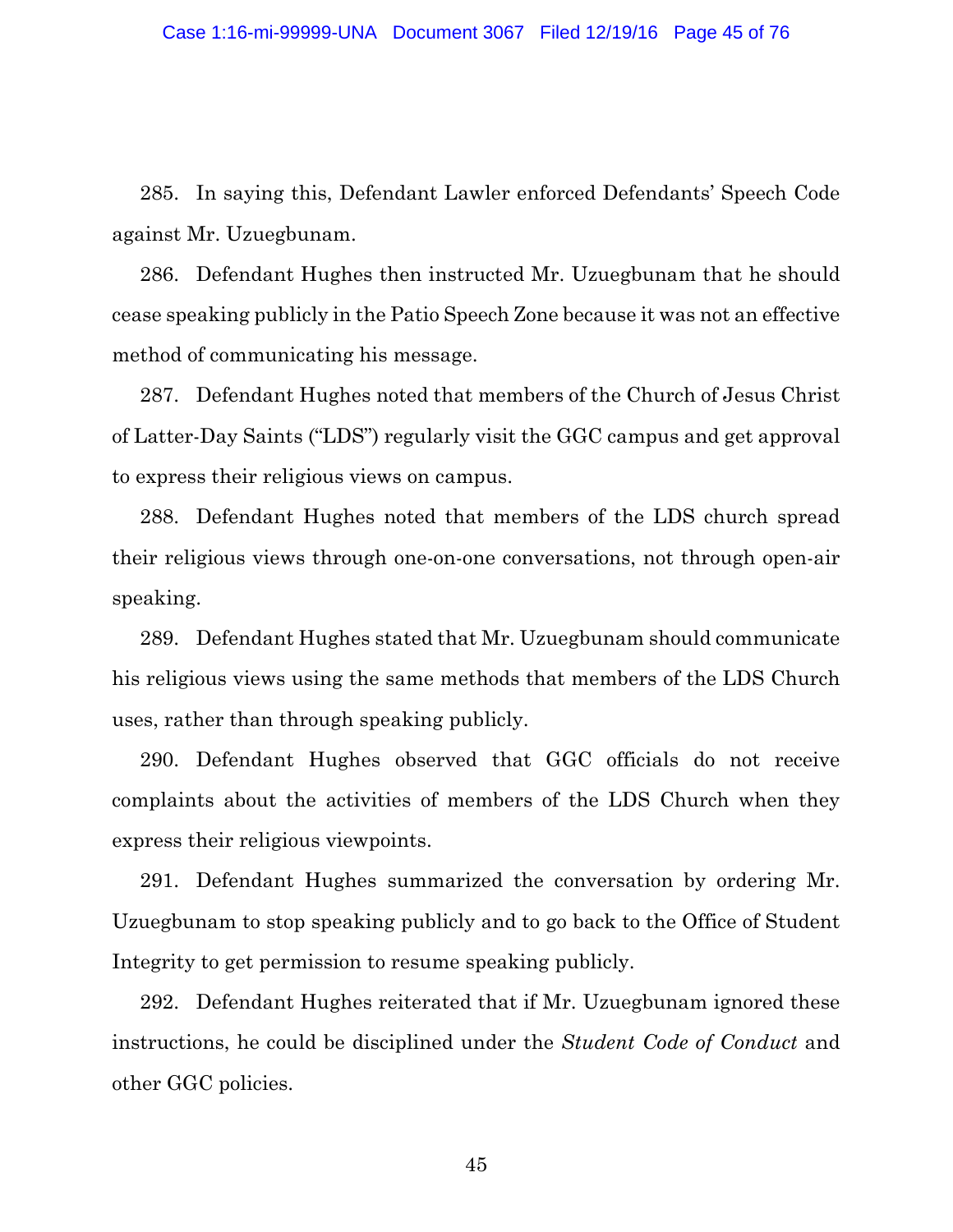293. Defendant Hughes also reiterated that if Mr. Uzuegbunam did not want to return to the Office of Student Integrity, he needed to confine his expressive activities to literature distribution and one-on-one conversations.

294. Mr. Uzuegbunam questioned whether returning to the Office of Student Integrity would serve any purpose because even if that office authorized him to speak publicly, people could still call with complaints, which would prompt further interference from Defendant Hughes, Defendant Lawler, and their colleagues.

295. Defendant Hughes responded by saying that he did not think openair speaking would be approved in the Patio Speech Zone "because it disturbs people."

296. Defendant Hughes concluded the conversation by stating again that Mr. Uzuegbunam's speech would qualify as "disorderly conduct" and by ordering him again to stop speaking publicly and to revert to literature distribution and one-on-one conversations.

297. After Defendant Hughes left, Mr. Uzuegbunam and his friend left the Patio Speech Zone.

298. After leaving the Patio Speech Zone, Mr. Uzuegbunam went to the Office of Student Integrity and spoke with Defendant Dowell.

299. During the conversation, Defendant Dowell stated that it is a violation of GGC policy for anyone to express a "fire and brimstone message" on campus, even within the speech zones.

300. Upon information and belief, this prohibition on "fire and brimstone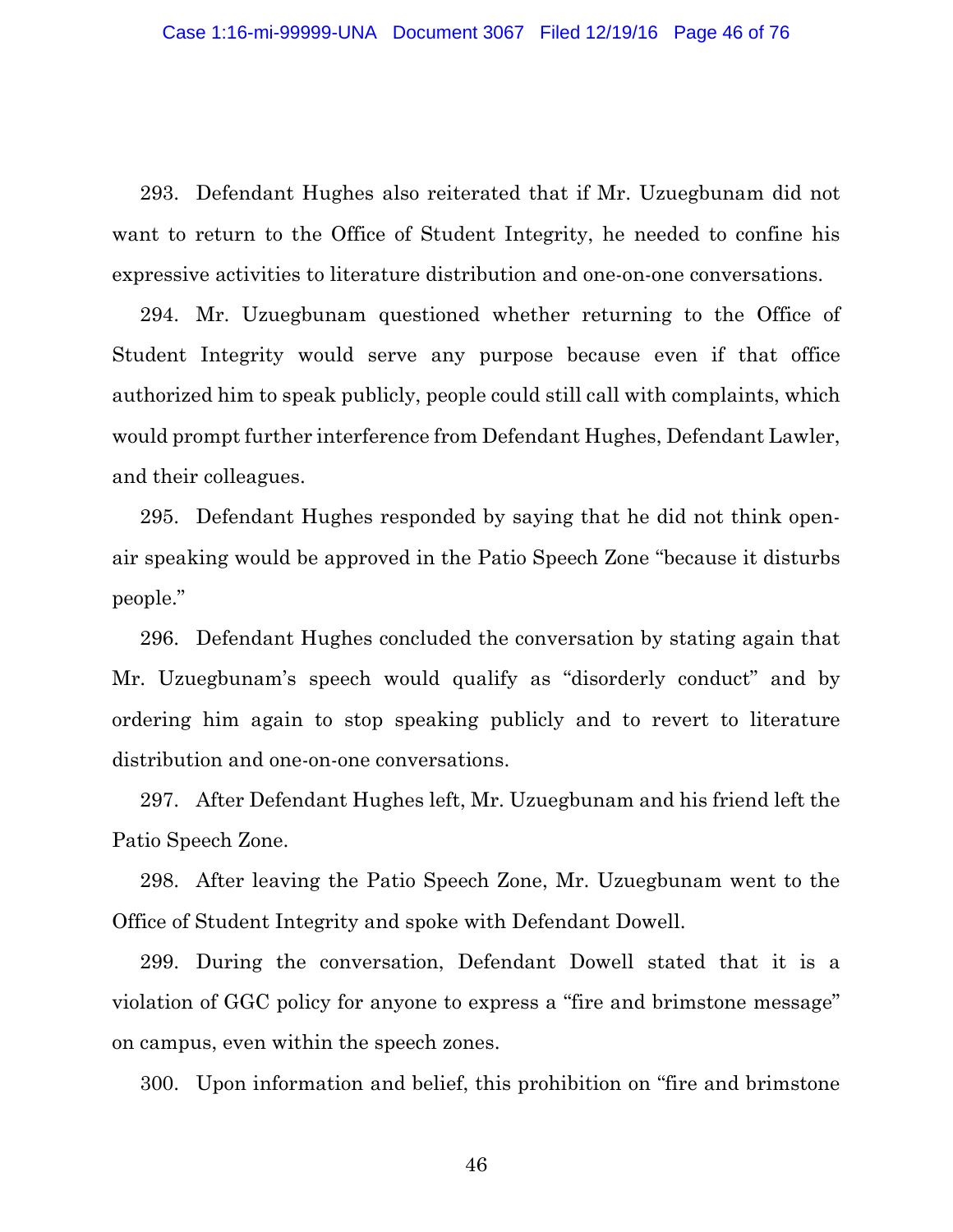messages" would also prohibit students from conveying such messages, however they might be defined, to fellow students in private, one-on-one conversations.

301. Mr. Uzuegbunam has frequently observed a percussion group that plays its drums and other instruments very loudly, especially as it utilizes amplification, approximately once a week outside Building B on campus.

302. Building B is not within either of the two speech zones on campus.

303. Upon information and belief, no GGC official has ever interrupted this percussion group or required it to stop performing its music, even though it is outside of the two speech zones.

304. Mr. Uzuegbunam has frequently observed representatives of the LDS church distribute literature, engage students in conversation about their religious beliefs, and conduct other forms of religious expression, both inside and outside the speech zones.

305. Upon information and belief, no GGC official has ever required these representatives of the LDS church to stop their religious expression, even when it was outside of the two speech zones.

#### **C. IMPACT OF DEFENDANTS' POLICIES & ACTIONS ON MR. UZUEGBUNAM**

306. Since Defendants stopped him from distributing literature outside of the speech zones in July 2016, Mr. Uzuegbunam has not attempted to speak publicly in any open, outdoor, generally accessible areas of campus that are outside of the two speech zones.

307. Since Defendants stopped him from distributing literature outside of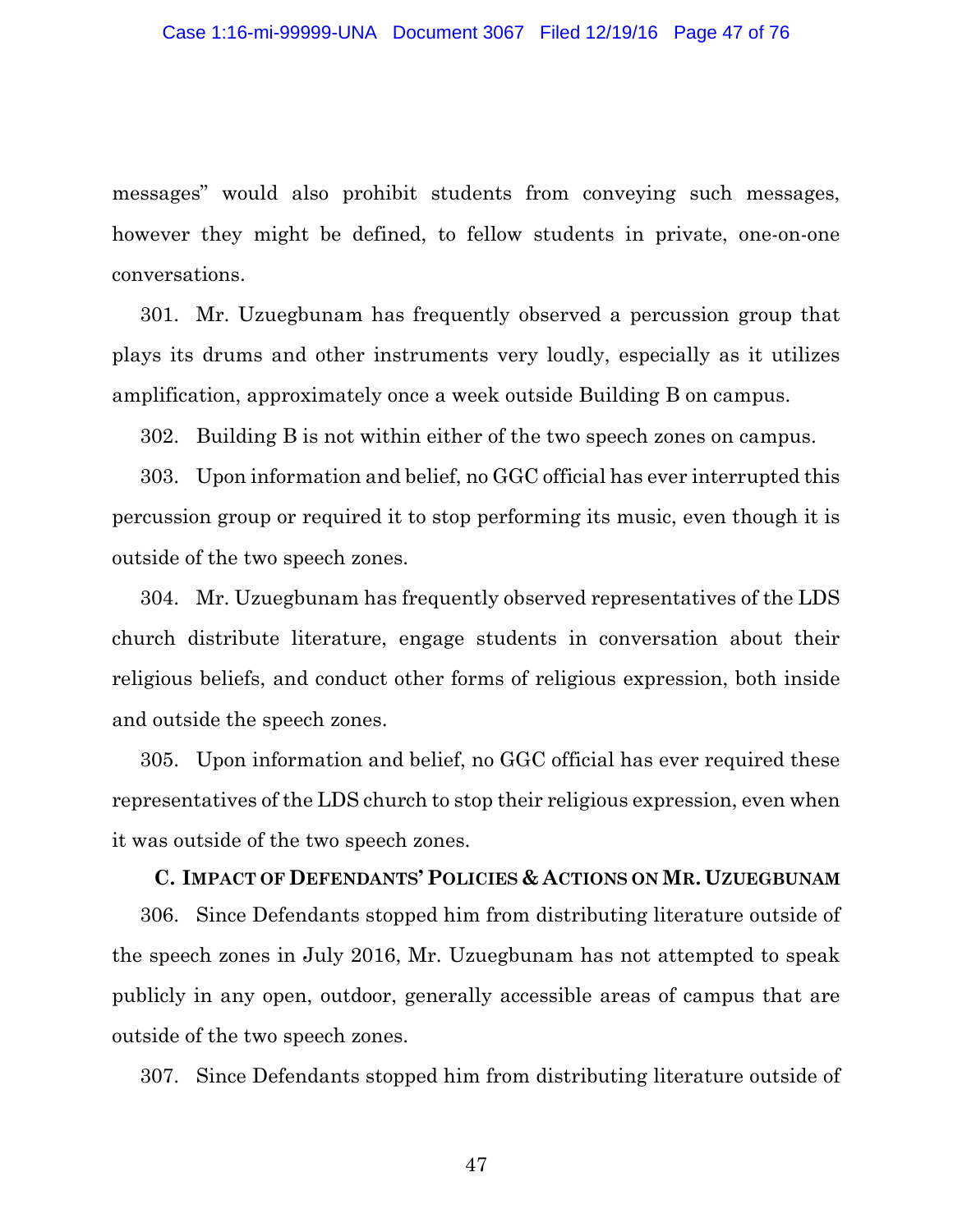the speech zones in July 2016, Mr. Uzuegbunam has greatly curtailed, restricted, and limited any efforts to share religious literature with fellow students in any open, outdoor, generally accessible areas of campus that are outside of the two speech zones.

308. Since Defendants Hughes and Lawler stopped him from speaking publicly in the Patio Speech Zone, Mr. Uzuegbunam has not attempted to engage in open-air speaking or other expressive activities in the speech zones.

309. Mr. Uzuegbunam desires to resume freely using open, outdoor, generally accessible areas of the GGC campus that are outside of the two tiny speech zones for expressive activities, including literature distribution, at the earliest opportunity.

310. Mr. Uzuegbunam desires to resume his open-air speaking both in the speech zones and in other open, outdoor, generally accessible areas of the GGC campus at the earliest opportunity.

311. Mr. Uzuegbunam would like to continue speaking publicly not only in the speech zones, but also in other open, outdoor areas of campus that are generally open to students.

312. Mr. Uzuegbunam would like to use the open, outdoor, generally accessible areas of campus for expressive activities, even at times when the two tiny speech zones are closed.

313. For example, Mr. Uzuegbunam would like to speak to different groups of students by conducting expressive activities in the open, outdoor, generally accessible areas of campus, including the following: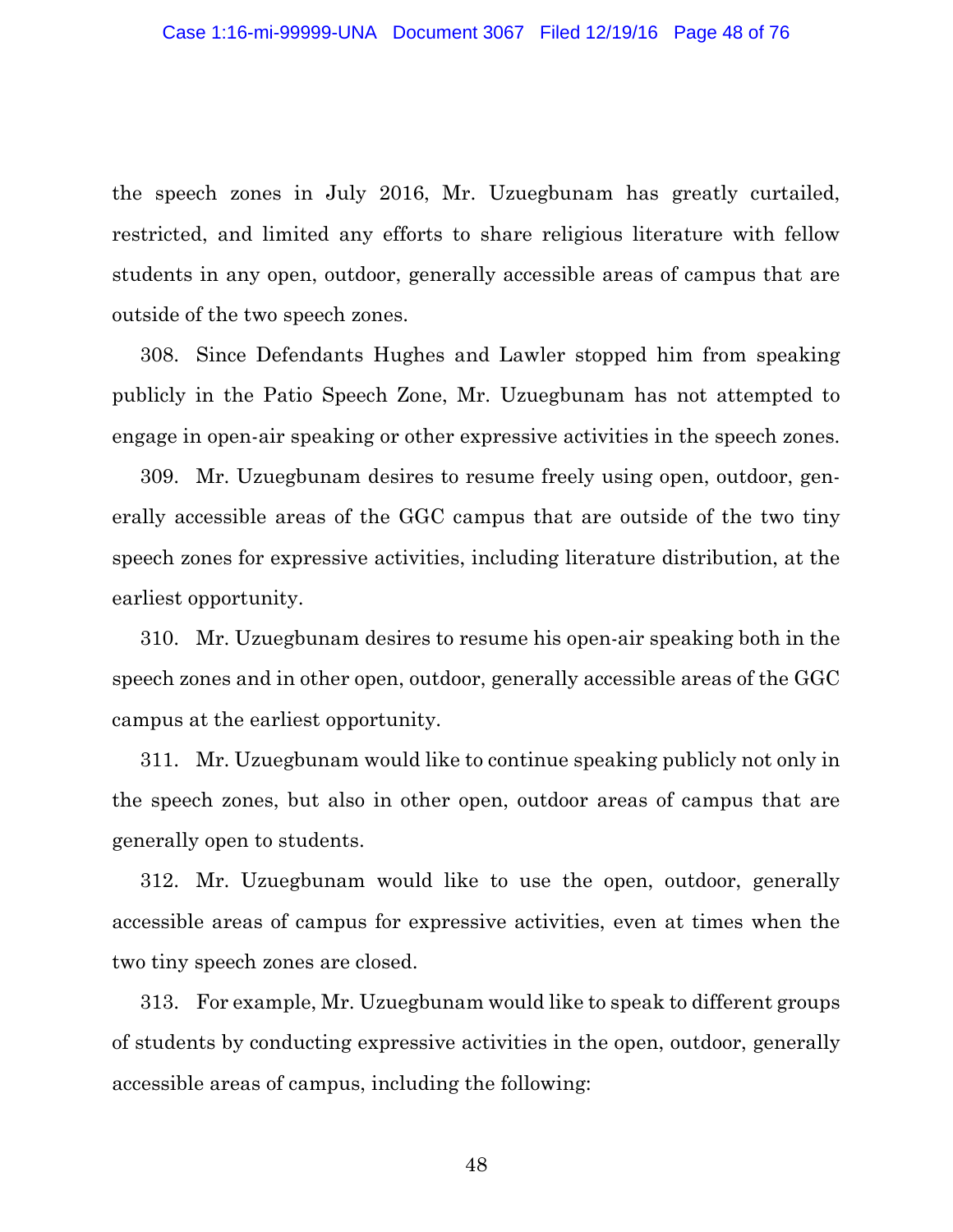- The expansive lawns and green space bordered by Buildings B, the Student Center (*i.e.*, Building E), the library (*i.e.*, Building L);
- The patios and green spaces just north of Building H;
- The sidewalks and pedestrian pathways between the library (*i.e.*, Building L) and the Food Court (*i.e.*, Building A);
- The lawns and between Buildings B and C; and
- The lawns to the east of Building B.

*See* Exs. 1–2, 6–7.

314. Each of these locations is outside of the speech zones set forth in Defendants' Speech Zone Policy.

315. Mr. Uzuegbunam desires to engage in peaceful expressive activities on campus—including public oral communication—without first seeking permission to do so from GGC three days in advance and without agreeing to limit his activities to the speech zones or methods of communication that GGC officials specify, but he has not done so for fear of punishment.

316. Mr. Uzuegbunam desires to engage in peaceful literature distribution without first seeking permission to do so from GGC three days in advance and without agreeing to limit his activities to the speech zones GGC officials specify, but he has greatly limited these activities for fear of punishment.

317. Since July 2016, Mr. Uzuegbunam has not attempted to speak publicly in the open, outdoor, generally accessible areas of the GGC campus that are outside of the two speech zones because numerous GGC officials, including Defendants, have told him that engaging in this activity would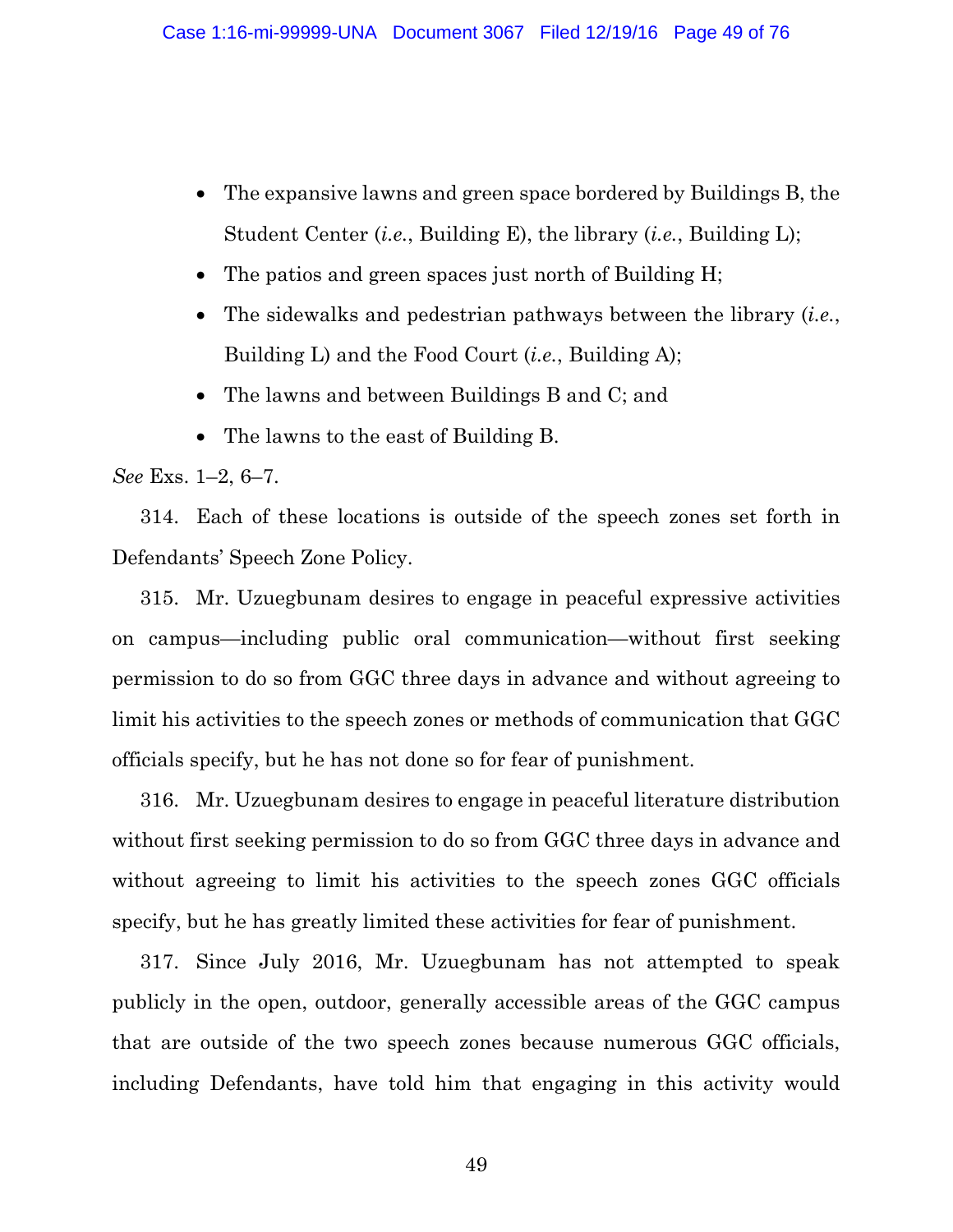violate GGC policies. Thus, he would risk disciplinary action if he were to engage in such activities in those locations.

318. Since July 2016, Mr. Uzuegbunam has greatly curtailed, restricted, and limited his efforts to engage in other expressive activities (especially literature distribution) in the open, outdoor, generally accessible areas of the GGC campus that are outside of the two speech zones because numerous GGC officials, including Defendants, have told him that engaging in these activities would violate GGC policies. Thus, he would risk disciplinary action, including possible expulsion, if he were to engage in such activities in those locations.

319. Since approximately August 25, 2016, Mr. Uzuegbunam has not attempted to speak publicly inside the speech zones because numerous GGC officials, including Defendants, have told him that doing so would violate GGC policies if someone in the area happened to complain. Thus, he would risk disciplinary action if he were to engage in such expression in those speech zones.

320. Since July 2016, Mr. Uzuegbunam has greatly curtailed, restricted, and limited any efforts to engage in any form of spontaneous expressive activities because GGC policies state that he would expose himself to disciplinary action, including possible expulsion, if he engaged in these activities without requesting permission three days in advance from GGC officials and without obtaining that permission.

321. Defendants' enforcement of their Speech Code against Mr. Uzuegbunam burdens his free speech because he is prohibited from saying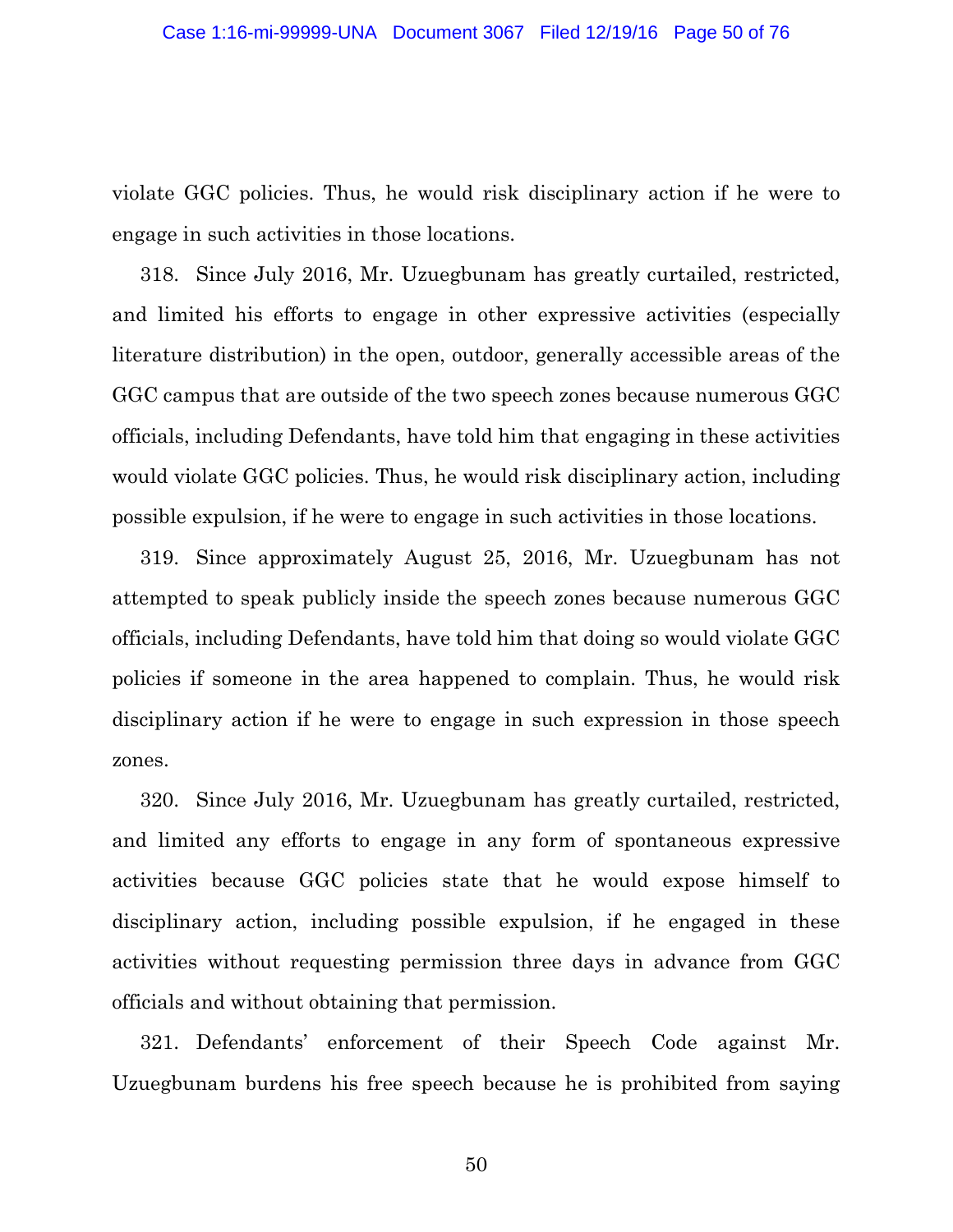anything that might offend, disturb, or discomfort anyone who happens to hear him lest he be punished for "disorderly conduct."

322. Defendants' enforcement of their Speech Zone Policy and related provisions of GGC's *Student Code of Conduct* against Mr. Uzuegbunam burdens his speech for multiple reasons.

323. Mr. Uzuegbunam wants to speak publicly, discuss religious issues, and distribute religious literature while he stands on public ways and open areas on GGC's campus without first having to obtain permission from GGC officials and without having to confine his activities to one of two speech zones.

324. Mr. Uzuegbunam's speech is further frustrated because he cannot speak publicly, speak publicly, or distribute literature at GGC until he first requests permission from GGC officials three days in advance, restricts his activities to the speech zone, and complies with any other restrictions they impose.

325. The permit requirement, in and of itself, is unduly burdensome as it requires three days advanced notice for processing.

326. If Mr. Uzuegbunam learns of breaking news and wants to share his views about that news with fellow students by speaking publicly, engaging interested passersby in conversations, or distributing literature outside the two speech zones, Defendants' Speech Zone Policy prohibits him from doing so.

327. It is repugnant to Mr. Uzuegbunam that he, as an individual citizen and student at a public college, must notify the government in order to speak on campus when he feels convicted by his religious faith to speak and distribute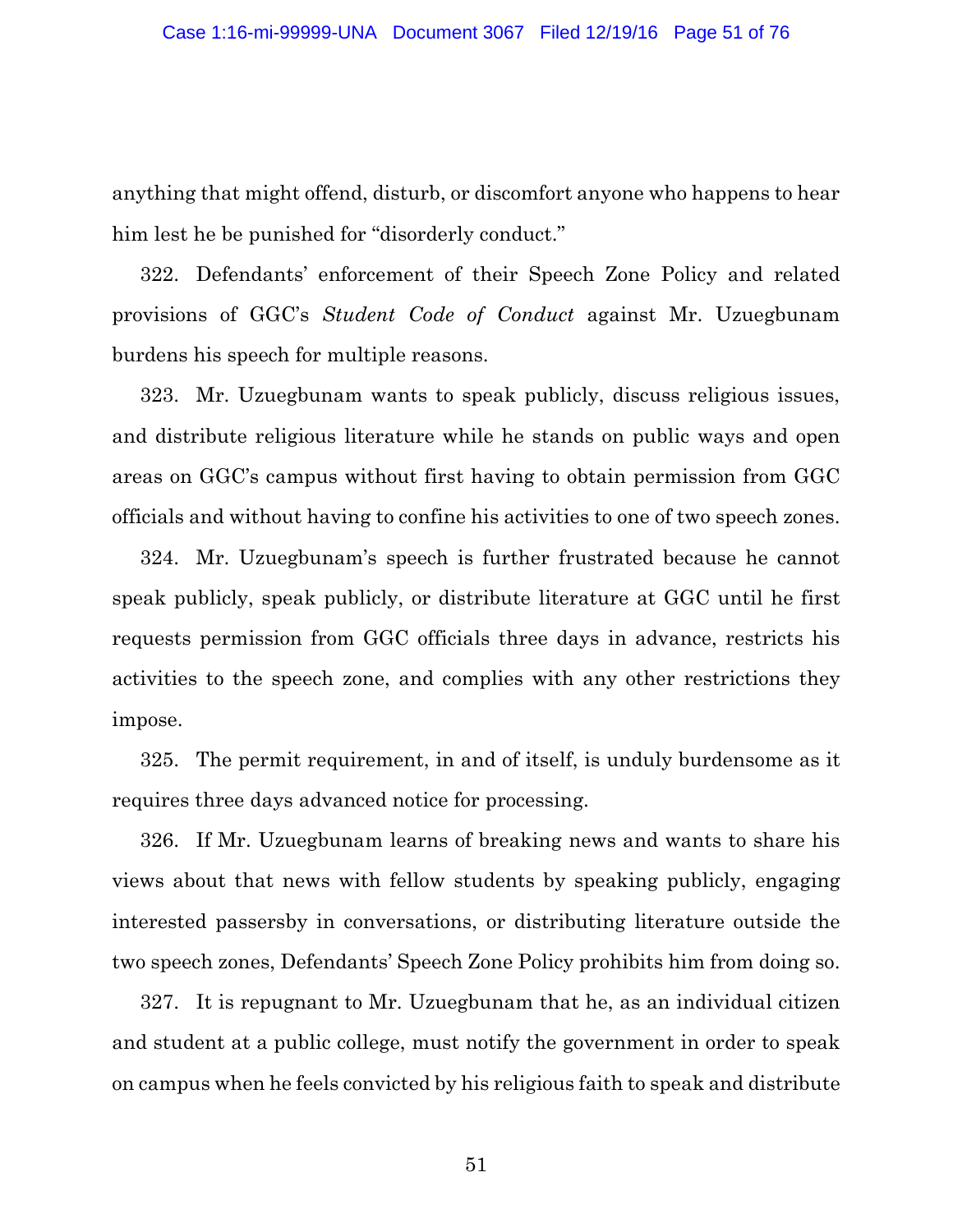literature on campus.

328. Mr. Uzuegbunam also likes to spread his message about his faith as it relates to current events.

329. Mr. Uzuegbunam and all students at GGC require the ability to speak spontaneously in reaction to news. And yet, Defendants' Speech Zone Policy and the related provisions of GGC's *Student Code of Conduct* prohibit such spontaneous speech because they force Mr. Uzuegbunam to obtain a permit prior to engaging in expressive activities and to request that permit three days in advance.

330. Mr. Uzuegbunam is bound to comply with the terms of Defendants' Speech Zone Policy and GGC's *Student Code of Conduct* at all times on campus, in part because it is incorporated into GGC's *Student Code of Conduct*.

331. Mr. Uzuegbunam is not engaging in any public speaking or other forms of public address in the open, outdoor, generally accessible areas of campus that are outside of the two speech zones due to Defendants' Speech Zone Policy, the related provisions of GGC's *Student Code of Conduct*, Defendants' enforcement of those policies against him, and the accompanying threat of punishment under GGC's *Student Code of Conduct*.

332. Mr. Uzuegbunam has greatly curtailed, restricted, and limited his efforts to engaging in any literature distribution in the open, outdoor, generally accessible areas of campus that are outside of the two speech zones due to Defendants' Speech Zone Policy, the related provisions of GGC's *Student Code*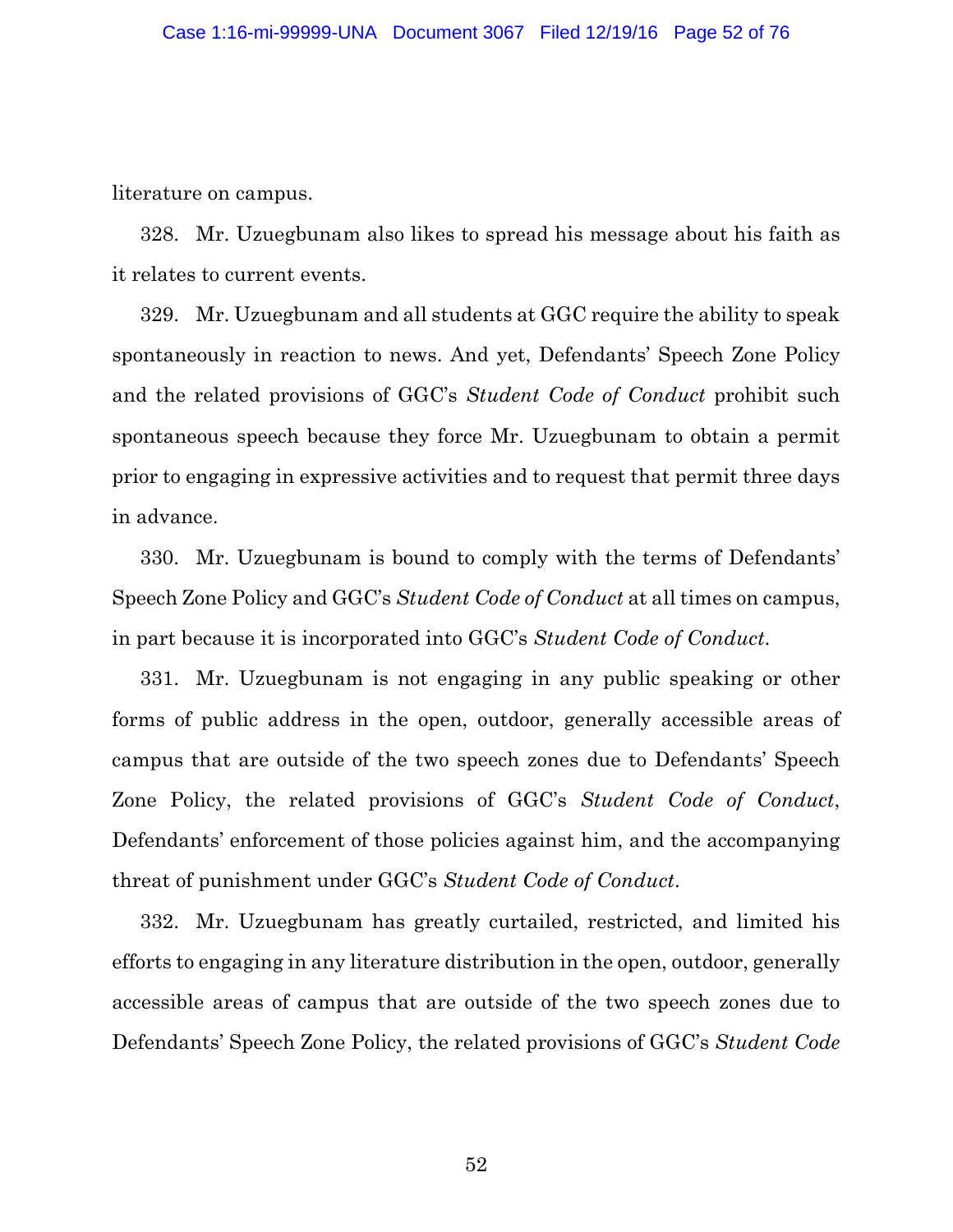*of Conduct*, Defendants' enforcement of those policies against him, and the accompanying threat of punishment under GGC's *Student Code of Conduct*.

333. Mr. Uzuegbunam is not engaging in open-air speaking or publicly discussing religious topics inside the speech zones due to Defendants' Speech Code, Defendants' enforcement of that policy against him, and the accompanying threat of punishment under GGC's *Student Code of Conduct*.

334. Mr. Uzuegbunam is not engaging in open-air speaking or publicly discussing religious topics outside the speech zones due to Defendants' Speech Code, Defendants' enforcement of that policy against him, and the accompanying threat of punishment under GGC's *Student Code of Conduct*.

335. Mr. Uzuegbunam is chilled in his ability to engage in expressive activities outside of the two speech zones due to Defendants' Speech Zone Policy, the related provisions of GGC's *Student Code of Conduct*, Defendants' enforcement of those policies against him, and the accompanying threat of punishment under GGC's *Student Code of Conduct*.

336. Mr. Uzuegbunam is chilled in his ability to speak publicly and discuss religious topics on campus that might offend, disturb, or discomfort any listener due to Defendants' Speech Code, Defendants' enforcement of that policy against him, and the accompanying threat of punishment under GGC's *Student Code of Conduct*.

337. If not for Defendants' Speech Zone Policy, the related provisions of GGC's *Student Code of Conduct*, and the actions of Defendants, Mr. Uzuegbunam would immediately return to the open, outdoor areas of the GGC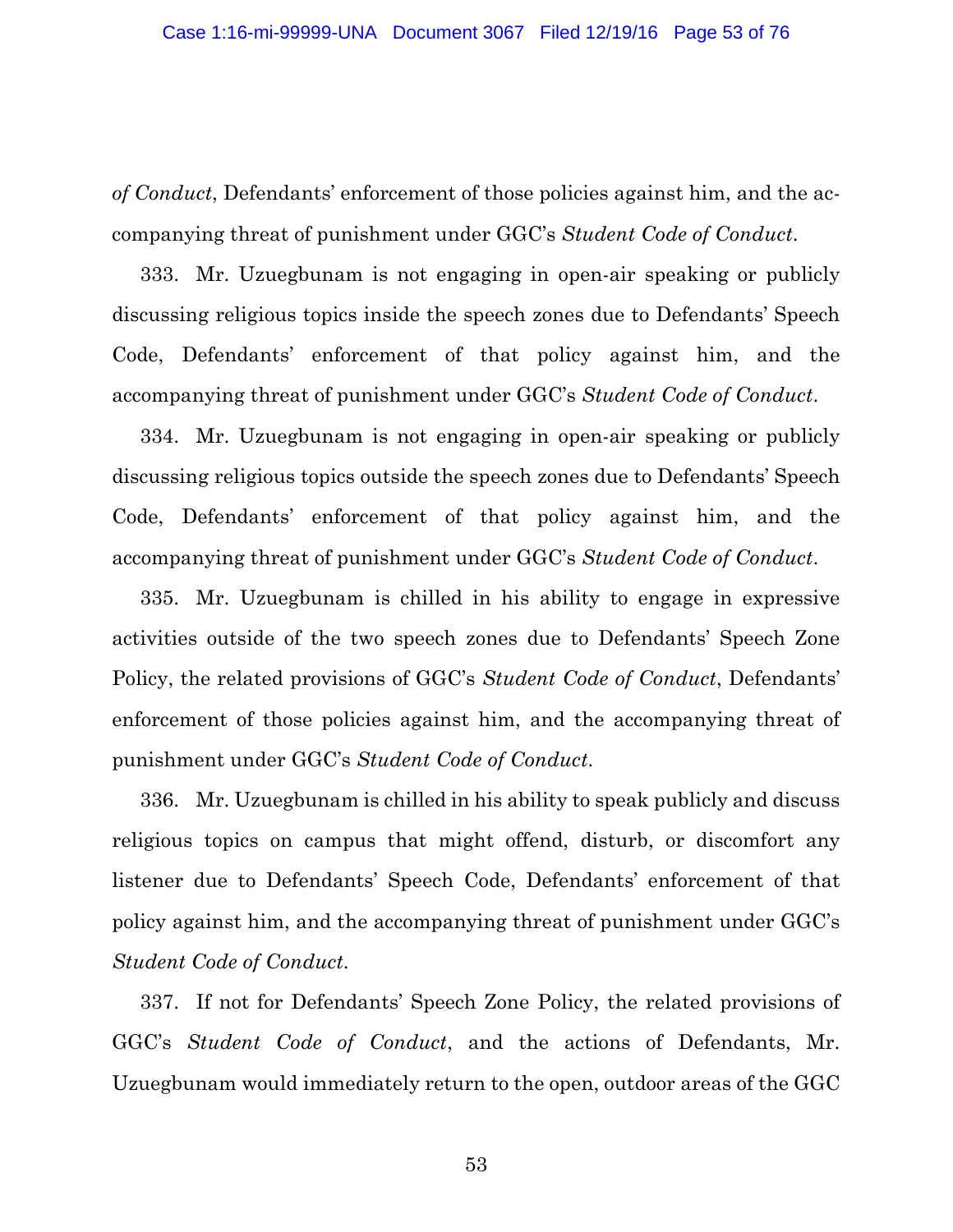campus and engage in expressive activities like public speaking and discussing religious topics with fellow students and passersby.

338. If not for Defendants' Speech Zone Policy, the related provisions of GGC's *Student Code of Conduct*, and the actions of Defendants, Mr. Uzuegbunam would immediately stop curtailing, restricting, and limiting his efforts to distribute literature to fellow students and passersby in the open, outdoor areas of the GGC campus.

339. Mr. Uzuegbunam refrains for fear of punishment under Defendants' Speech Zone Policy and the related provisions of GGC's *Student Code of Conduct*.

340. If not for Defendants' Speech Code and the actions of Defendants, Mr. Uzuegbunam would immediately return to the open, outdoor areas of the GGC campus and engage in expressive activities like public speaking and discussing religious topics with fellow students and passersby.

341. Mr. Uzuegbunam refrains for fear of punishment under Defendants' Speech Code and the related provisions of GGC's *Student Code of Conduct*.

342. The fear of arrest or punishment severely limits Mr. Uzuegbunam's constitutionally-protected expression on campus.

#### **ALLEGATIONS OF LAW**

343. At all times relevant to this Complaint, each and all of the acts alleged herein were attributed to the Defendants who acted under color of a statute, regulation, custom, or usage of the State of Georgia.

344. Defendants knew or should have known that by disallowing Mr.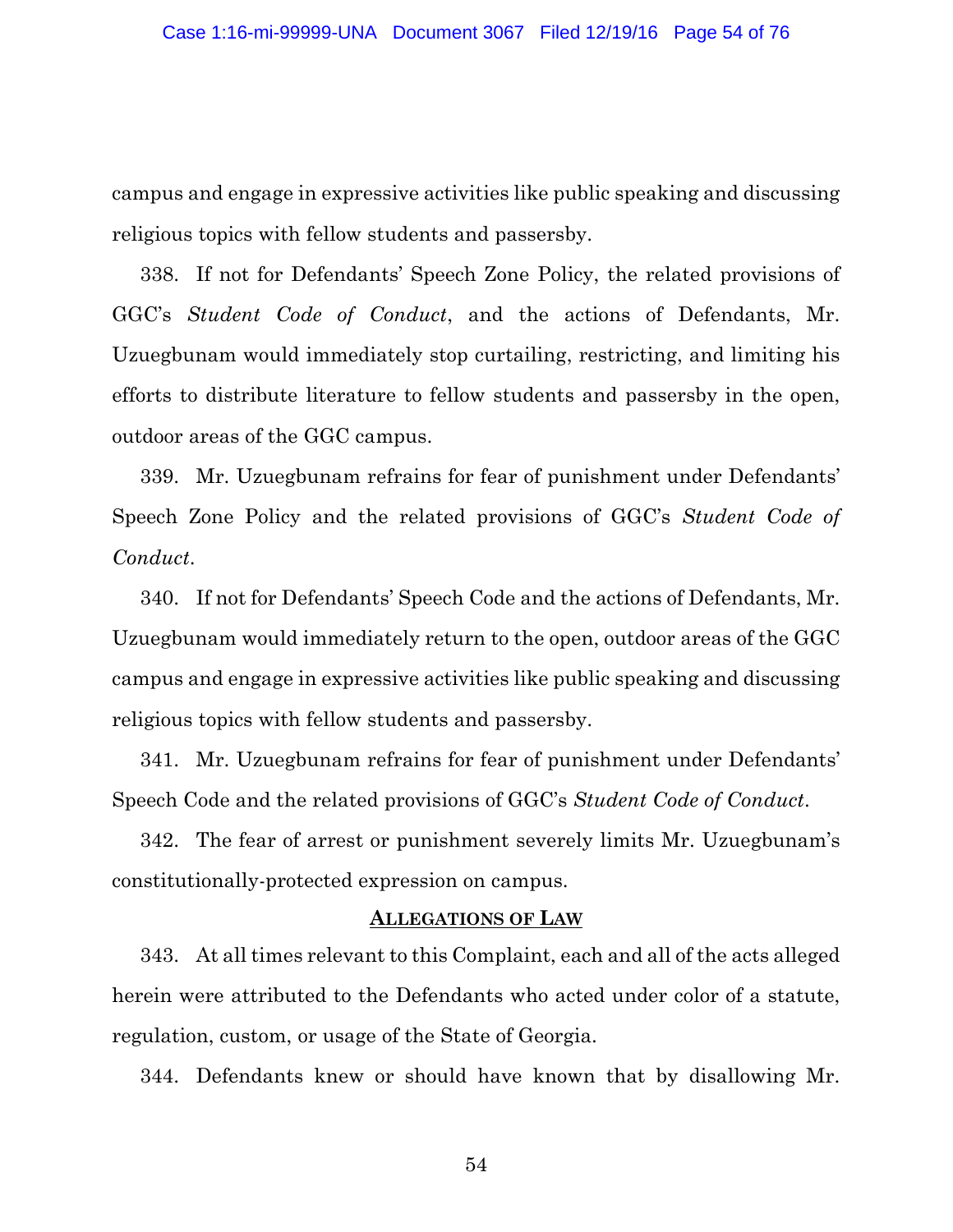Uzuegbunam's expressive activity on campus without him obtaining prior permission, by limiting his expression to two tiny speech zones, and by prohibiting him from speaking publicly because some people complained, Defendants violated his constitutional rights.

345. Defendants knew or should have known that by disallowing Mr. Uzuegbunam's expressive activity on campus because some people complained about it, Defendants violated his constitutional rights.

346. The policies and practices that led to the violation of Mr. Uzuegbunam's constitutional rights remain in full force and effect.

347. Mr. Uzuegbunam is suffering irreparable harm from the policies and practices of Defendants which cannot be fully compensated by an award of money damages.

348. Mr. Uzuegbunam has no adequate or speedy remedy at law to correct or redress the deprivation of his rights by Defendants.

349. Defendants' actions and policies, as set forth above, do not serve any legitimate or compelling state interest.

350. Defendants have deprived, and continue to deprive, Mr. Uzuegbunam of his clearly established rights under the United States Constitution, as set forth in the causes of action below.

351. Unless the policies and conduct of Defendants are enjoined, Mr. Uzuegbunam will continue to suffer irreparable injury.

352. Pursuant to 42 U.S.C. §§ 1983 and 1988, Mr. Uzuegbunam is entitled to appropriate relief invalidating Defendants' Speech Zone and Speech Code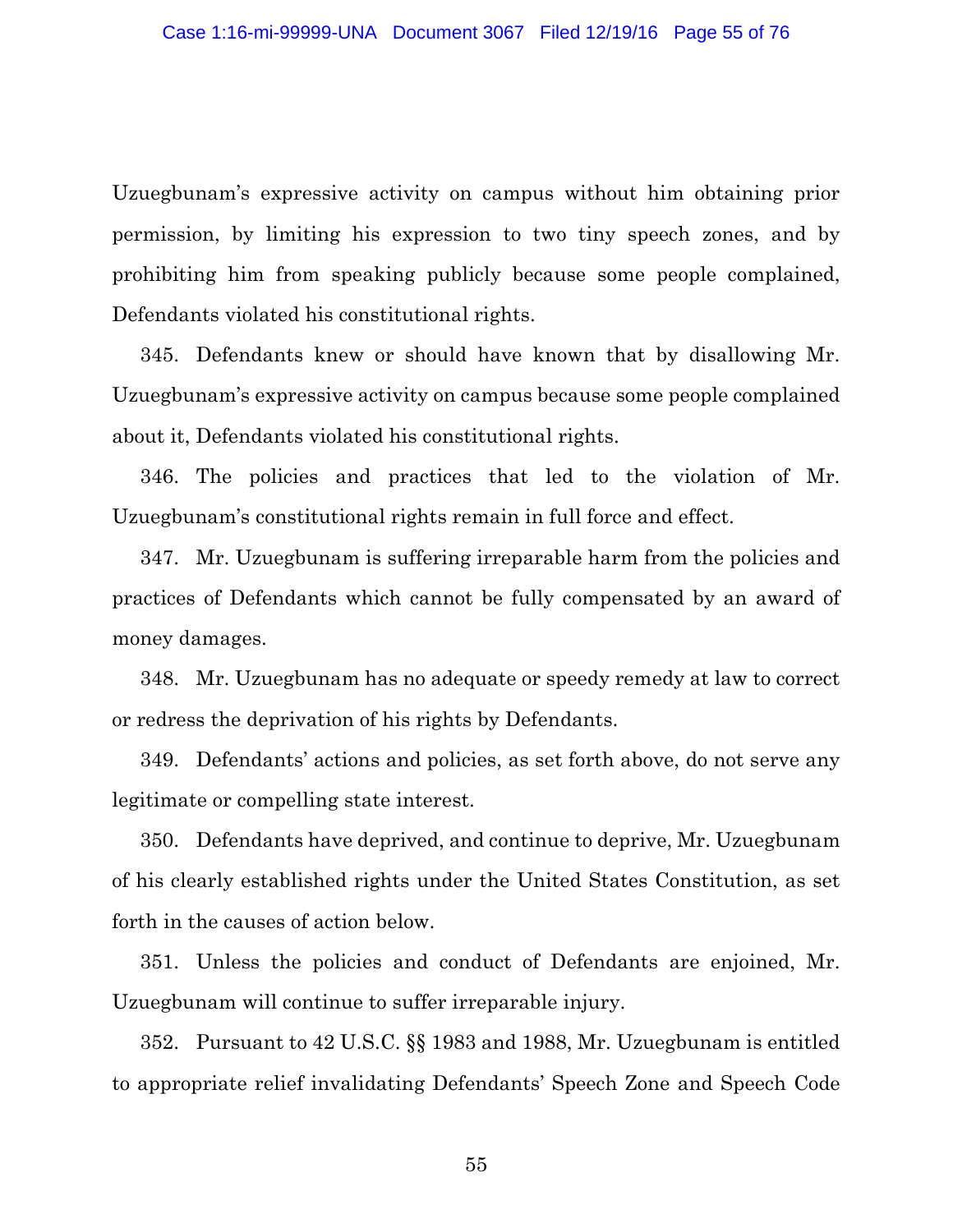Policies, along with the related policies and practices*.*

## **FIRST CAUSE OF ACTION Violation of Plaintiff's First Amendment Right to Freedom of Speech (42 U.S.C. § 1983)**

353. Plaintiff repeats and realleges each of the allegations contained in paragraphs 1–352 of this Complaint, as if set forth fully herein.

354. Speech, including public oral expression, is entitled to comprehensive protection under the First Amendment.

355. Religious speech—including public speaking and preaching—is also fully protected by the First Amendment.

356. The First Amendment rights of free speech and press extend to the campuses of state colleges.

357. The sidewalks and open spaces of the GGC campus are designated public fora—if not traditional public fora—for speech and expressive activities by students enrolled at GGC.

358. The First Amendment's Free Speech Clause, incorporated and made applicable to the states by the Fourteenth Amendment to the United States Constitution, prohibits content and viewpoint discrimination in the public fora for student speech and expression on the campus of a public college.

359. A public college's ability to restrict speech—particularly student speech—in a public forum is limited.

360. The First Amendment's Free Speech Clause prohibits censorship of religious expression.

361. The First Amendment prohibits the government from prohibiting or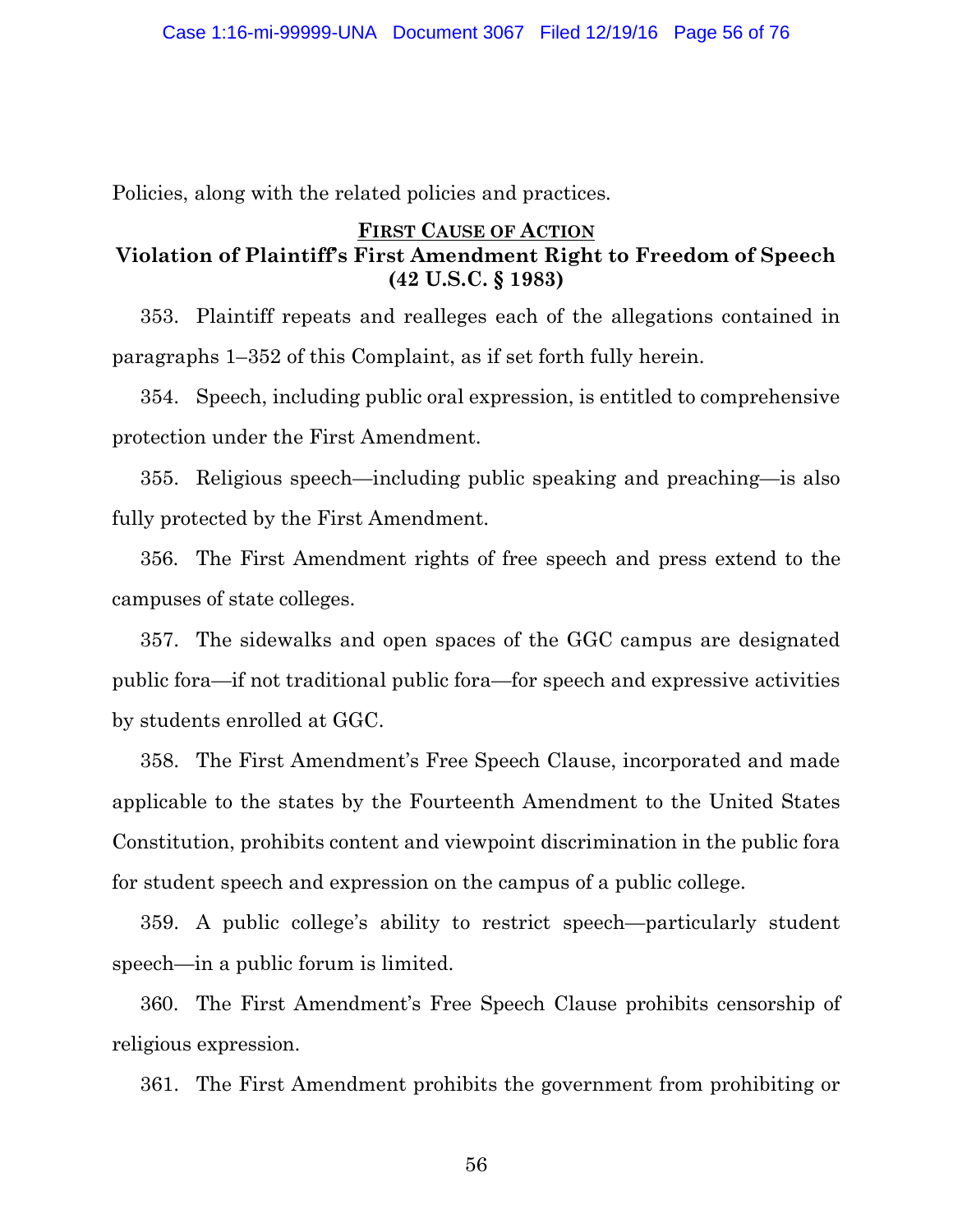limiting speech because it might offend, disturb, or discomfort the sensibilities of listeners, and any governmental attempts to do so are inherently content and/or viewpoint based.

362. Under the First Amendment's Free Speech Clause, a prior restraint on citizens' expression is presumptively unconstitutional, unless it (1) does not delegate overly broad licensing discretion to a government official, (2) contains only content and viewpoint neutral reasonable time, place, and manner restrictions, (3) is narrowly tailored to serve a significant governmental interest, and (4) leaves open ample alternative means for communication.

363. Thus, the government may not regulate speech based on policies that permit arbitrary, discriminatory, or overzealous enforcement.

364. Unbridled discretion to discriminate against speech based on its content or viewpoint violates the First Amendment regardless of whether that discretion has ever been unconstitutionally applied in practice.

365. The First Amendment's Free Speech Clause guarantees a citizen the right to express his views anonymously and spontaneously.

366. Defendants' Speech Zone Policy, the related provisions of GGC's *Student Code of Conduct*, and their practice of requiring students to obtain a permit from College officials before engaging in any expressive activities and of restricting student speech to two tiny speech zones violate the First Amendment facially and as applied because they are prior restraints on speech in areas of campus that are traditional or designated public fora for GGC students.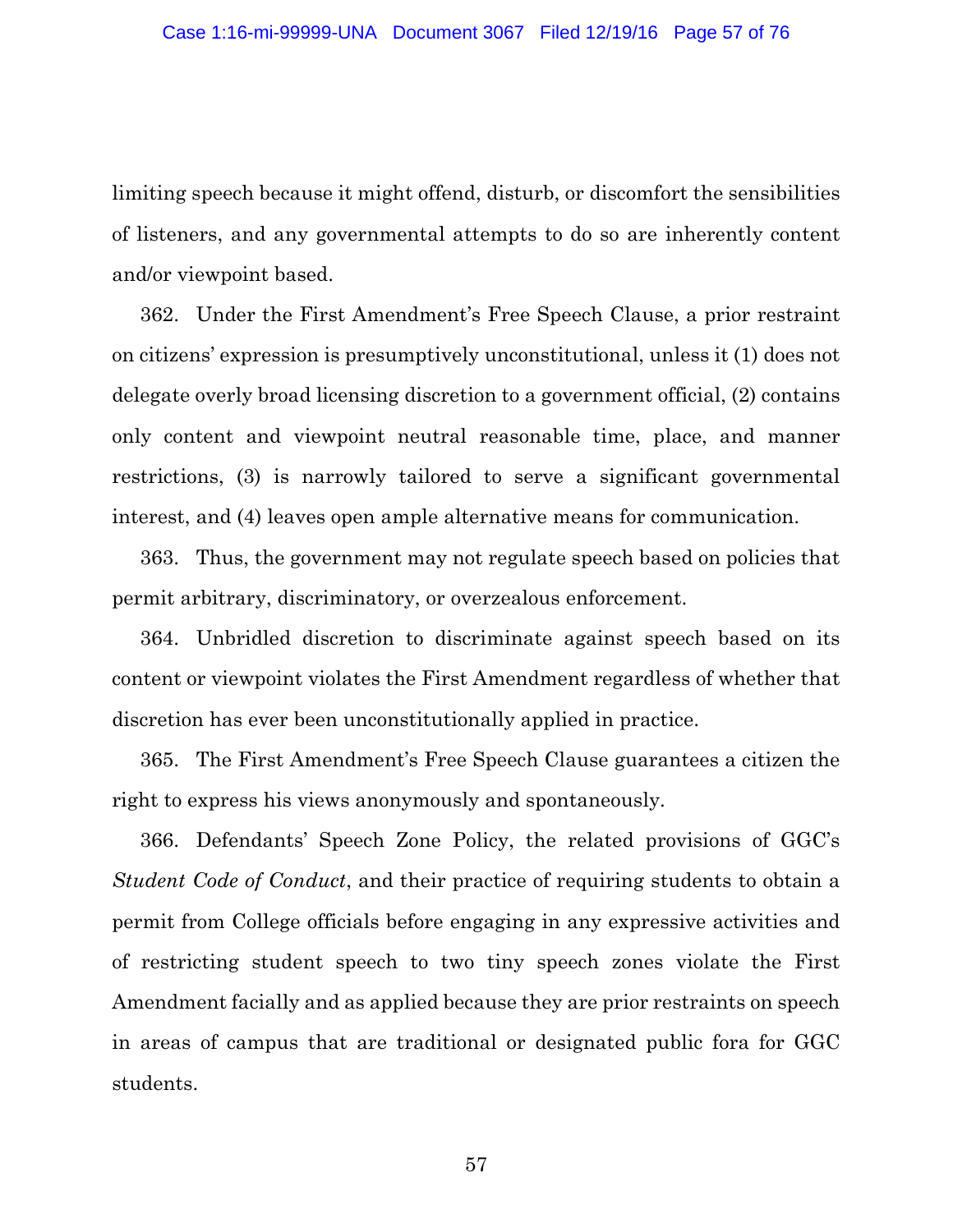367. Defendants' Speech Zone Policy, the related provisions of GGC's *Student Code of Conduct*, and their practice of requiring students to obtain a permit from College officials before engaging in any expressive activities and of restricting student speech to two tiny speech zones violate the First Amendment facially and as applied because they grant College officials unbridled discretion to discriminate against speech based on its content or viewpoint.

368. Defendants' Speech Zone Policy, the related provisions of GGC's *Student Code of Conduct*, and their practice of requiring students to obtain a permit from College officials before engaging in any expressive activities and of restricting student speech to two tiny speech zones violate the First Amendment facially and as applied because they are vague and overbroad.

369. Defendants' Speech Zone Policy, the related provisions of GGC's *Student Code of Conduct*, and associated practices that require students to seek a permit for a proposed expressive activity at least three days in advance and that limit the activity to two tiny speech zones are unconstitutional "time, place, and manner" restrictions that violate Plaintiff's and other students' right to freedom of speech and expression because they are not content-neutral, they are not narrowly tailored to serve a significant government interest, and they do not leave open ample alternative channels of communication.

370. Defendants' Speech Zone Policy, the related provisions of GGC's *Student Code of Conduct*, and associated practices provide no guidelines or standards to limit the discretion of GGC officials in granting, denying,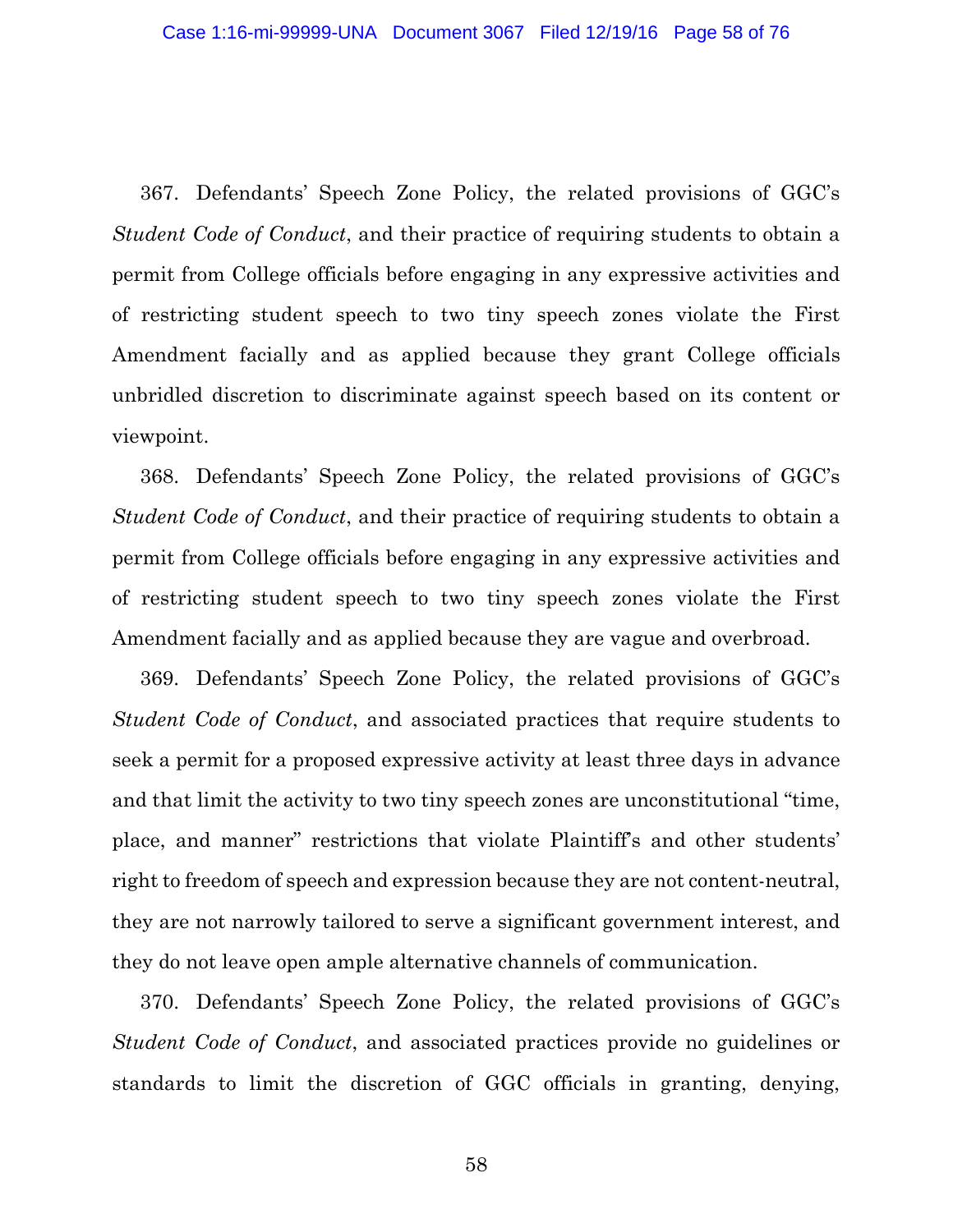relocating, or restricting requests by students to engage in expressive activity.

371. Defendants' Speech Zone Policy, the related provisions of GGC's *Student Code of Conduct*, and associated practices require students to seek a permit for proposed expressive activities from Defendants and then delegate authority to Defendants to determine whether and where students may engage in these expressive activities, thus giving Defendants unbridled discretionary power to limit student speech in advance of such expression on campus and to do so based on the content and viewpoint of the speech.

372. These grants of unbridled discretion to GGC officials violate the First Amendment because they create a system in which speech is reviewed without any standards, thus giving students no way to prove that a denial, restriction, or relocation of their speech was based on unconstitutional considerations.

373. The First Amendment's prohibition against content and viewpoint discrimination requires Defendants to provide adequate safeguards to protect against the improper exclusion, restriction, or relocation of student speech based on its content or viewpoint.

374. Because Defendants have failed to establish neutral criteria governing the granting, denial, or relocation of student speech applications (including requests to use campus facilities), there is a substantial risk that GGC officials will engage in content and viewpoint discrimination when addressing those applications.

375. Defendants exercised the unbridled discretion granted them under their Speech Zone Policy, the related provisions of GGC's *Student Code of*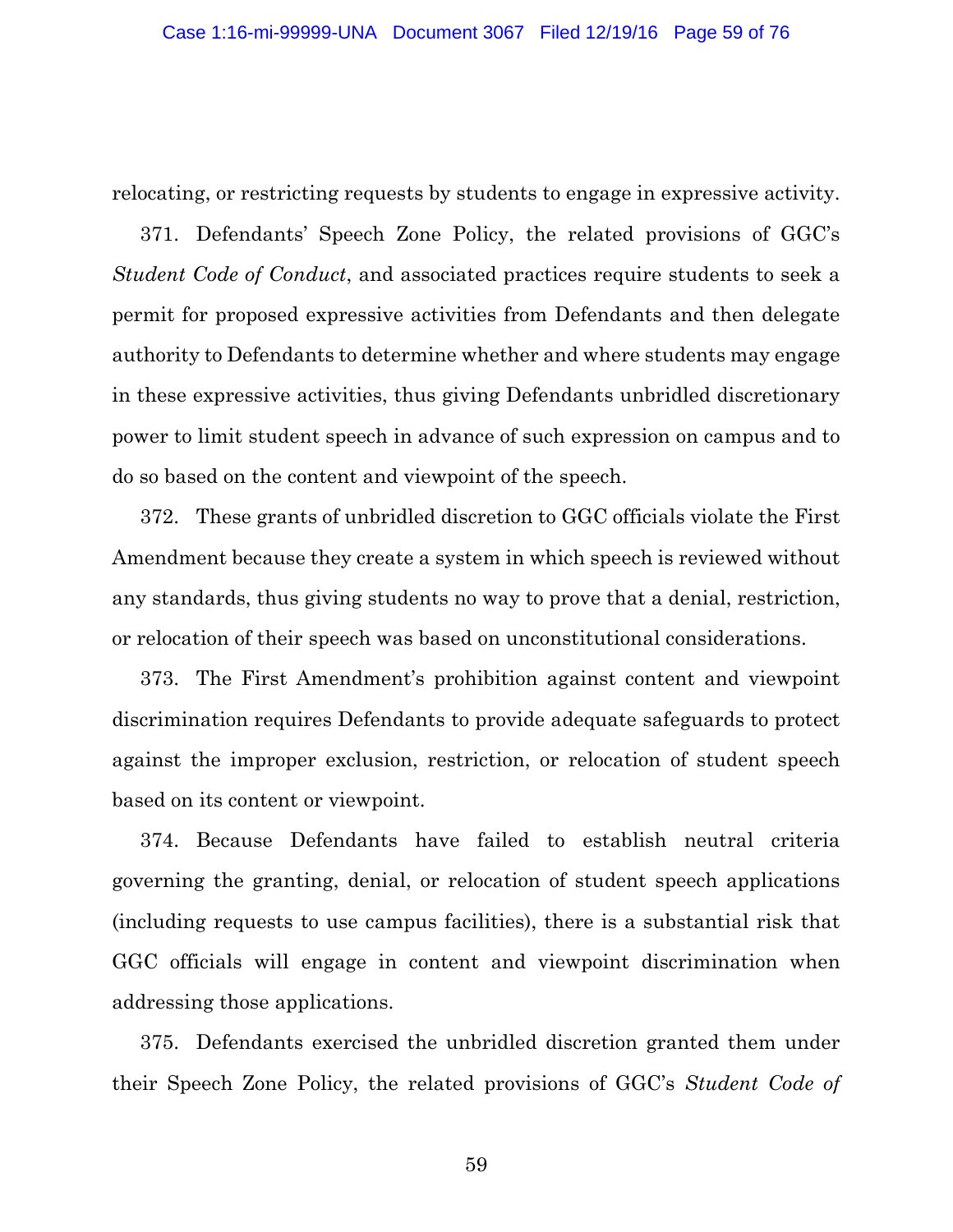*Conduct*, and associated practices when they prohibited Plaintiff from distributing religious literature and engaging passing students in conversation in the open, generally accessible areas of campus outside the library because he had not first obtained a permit and because he was outside of the two speech zones.

376. Defendants' Speech Zone Policy, the related provisions of GGC's *Student Code of Conduct*, and associated practices do not contain any definite time period in which GGC officials must grant or deny students' requests to engage in expressive activities.

377. Defendants' Speech Zone Policy, the related provisions of GGC's *Student Code of Conduct*, and associated practices that require students to seek a permit three days before any expressive activity prohibit spontaneous expression.

378. Defendants' Speech Zone Policy, the related provisions of GGC's *Student Code of Conduct*, and associated practices are neither reasonable nor valid time, place, and manner restrictions on speech because they are not content-neutral, they are not narrowly tailored to serve a significant government interest, and they do not leave open ample alternative channels of communication.

379. Defendants' Speech Zone Policy, the related provisions of GGC's *Student Code of Conduct*, and associated practices are also overbroad because they prohibit and restrict protected expression.

380. Defendants' Speech Zone Policy, the related provisions of GGC's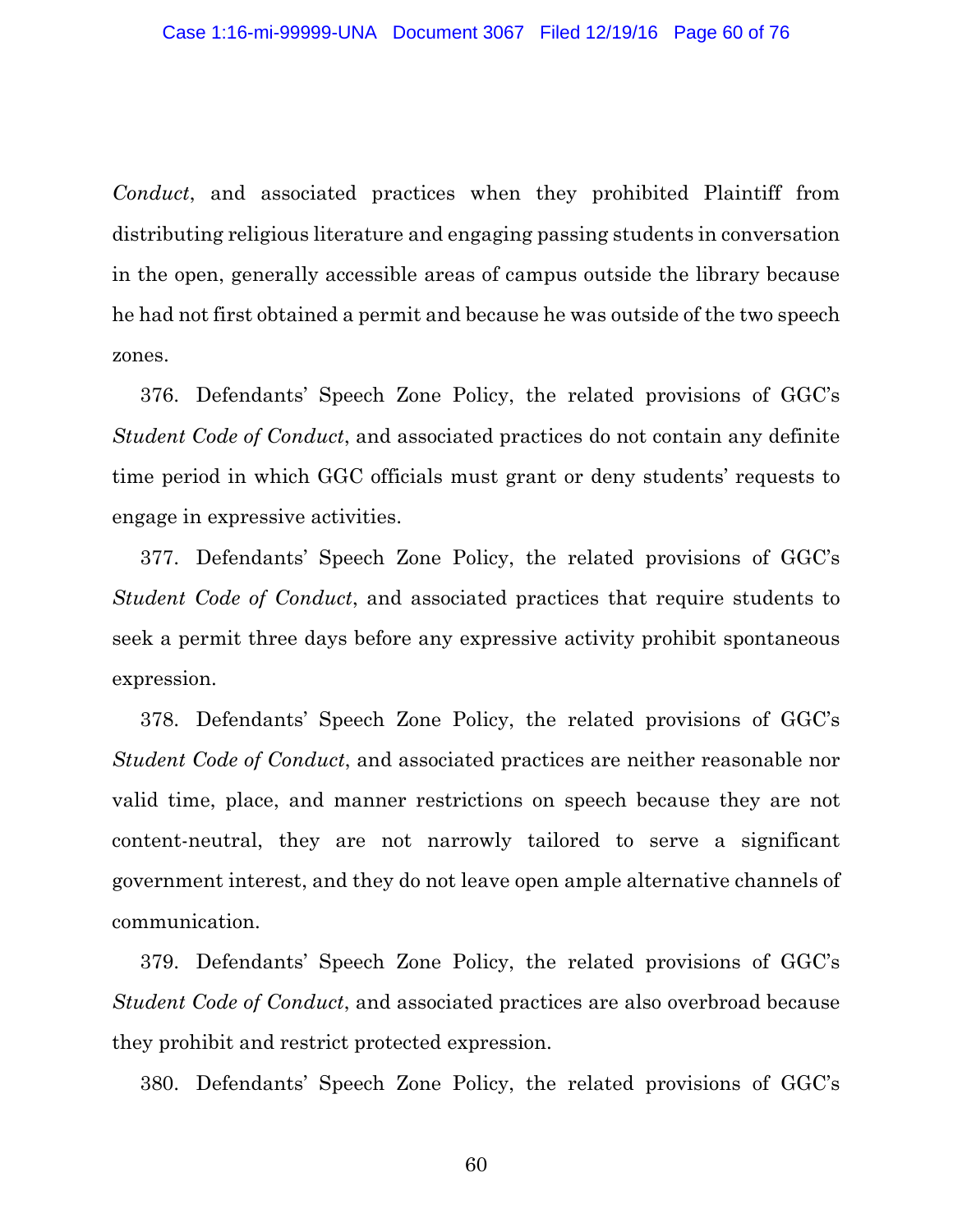*Student Code of Conduct*, and associated practices unconstitutionally censor or restrict all private speech (including, but not limited to, literature distribution) that occurs outside the two speech zones, require students to obtain a permit for all expressive activities from Defendants in advance, and ban a student from utilizing the speech zones for thirty days after each use (even if no one else is utilizing them during that time).

381. The government may not regulate speech based on overbroad policies that encompass a substantial amount of constitutionally protected speech.

382. Defendants' Speech Zone Policy, the related provisions of GGC's *Student Code of Conduct*, and associated practices prohibit a substantial amount of constitutionally protected speech in that they prohibit students from engaging in expressive activities in the public fora of campus outside the two speech zones, they require students to seek a permit from College officials at least three days in advance, they require students to confine their expressive activities to the speech zones, and they ban students from utilizing the speech zones for thirty days after each use (even if no one else is utilizing them during that time).

383. The overbreadth of Defendants' Speech Zone Policy, the related provisions of GGC's *Student Code of Conduct*, and their associated practices chills the speech of students not before the Court who seek to engage in private expression (including public speaking, conversations, and literature distribution) in the open, outdoor area of campus.

384. Defendants' Speech Zone Policy, the related provisions of GGC's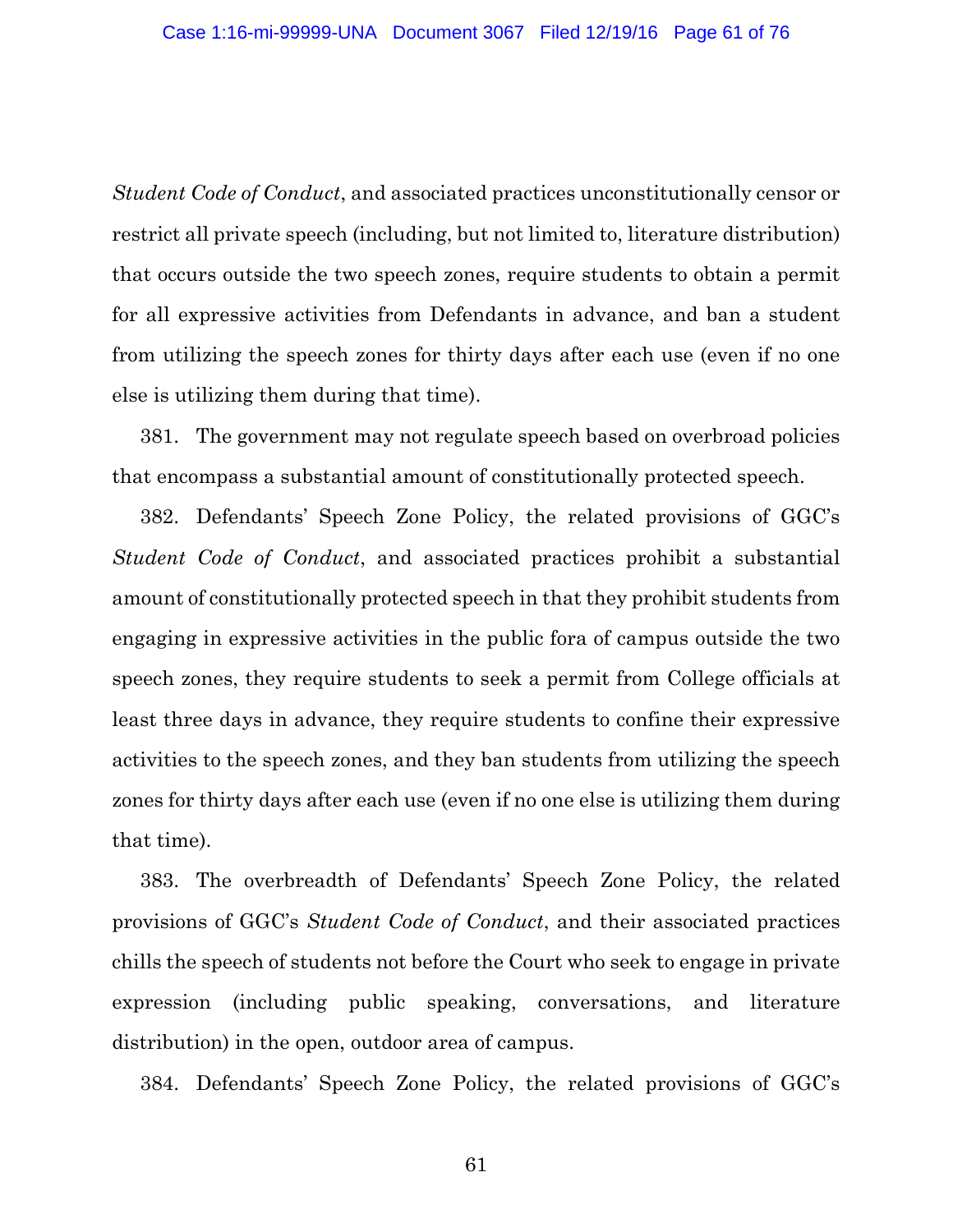*Student Code of Conduct*, and associated practices chill, deter, and restrict Plaintiff from freely expressing his religious beliefs.

385. The Free Speech Clause of the First Amendment protects speech that is provocative and challenging and prohibits the government from restricting speech simply because listeners find it offensive or discomforting.

386. Defendants' Speech Code and associated practices violate the First Amendment, facially and as applied, because they create a heckler's veto on campus, allowing any student to silence a speaker and expose him to discipline for engaging in "disorderly conduct" simply by complaining about the speaker's expression.

387. Defendants' Speech Code and associated practices violate the First Amendment, facially and as applied, because they are inherently content- and viewpoint-discriminatory because they prohibit students from engaging in any expression that creates complaints.

388. Defendants' Speech Code and associated practices violate the First Amendment, facially and as applied, because they are vague and overbroad.

389. Defendants' Speech Code and associated practices prohibit a substantial amount of constitutionally protected speech in that they declare that any expression that prompts complaints from a listener constitutes "disorderly conduct" and subject students to discipline for engaging in such expression.

390. Defendants' Speech Code and associated practices provide no guidelines or standards to limit the discretion of GGC officials when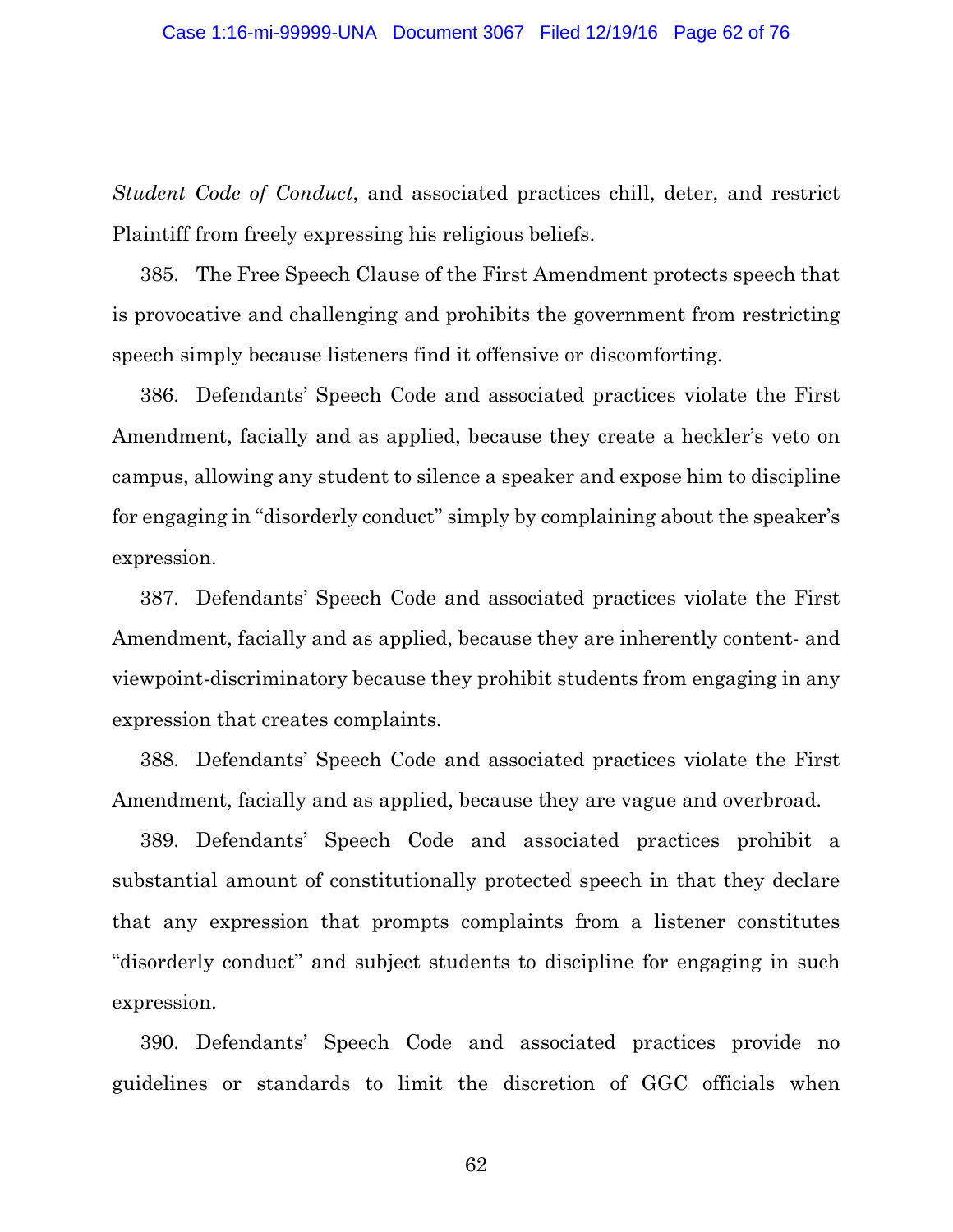determining whether a student's expression has "disturb[ed] the peace and/or comfort of person(s)."

391. Defendants exercised the unbridled discretion granted them under their Speech Code and associated practices when they prohibited Plaintiff from sharing his religious beliefs inside the speech zone he reserved for that purpose because people complained about his expression.

392. Defendants engaged in content and viewpoint discrimination when they applied their Speech Code to prohibit Plaintiff from communicating his religious views inside the speech zone despite allowing members of other religious organizations to communicate their different religious views freely and without interference on campus.

393. Defendants' Speech Code and associated practices are also overbroad because they prohibit and restrict protected expression.

394. Defendants' Speech Code and associated practices unconstitutionally censor all private speech that prompts complaints from any listener.

395. The overbreadth of Defendants' Speech Code and related practices chills the speech of students not before the Court who seek to engage in private expression on campus that some might find offensive or discomforting.

396. Defendants' Speech Code and related practices chill, deter, and restrict Plaintiff from freely expressing his religious beliefs.

397. Defendants' Speech Zone and Speech Code Policies, along with the associated policies and practices, do not satisfy strict scrutiny because they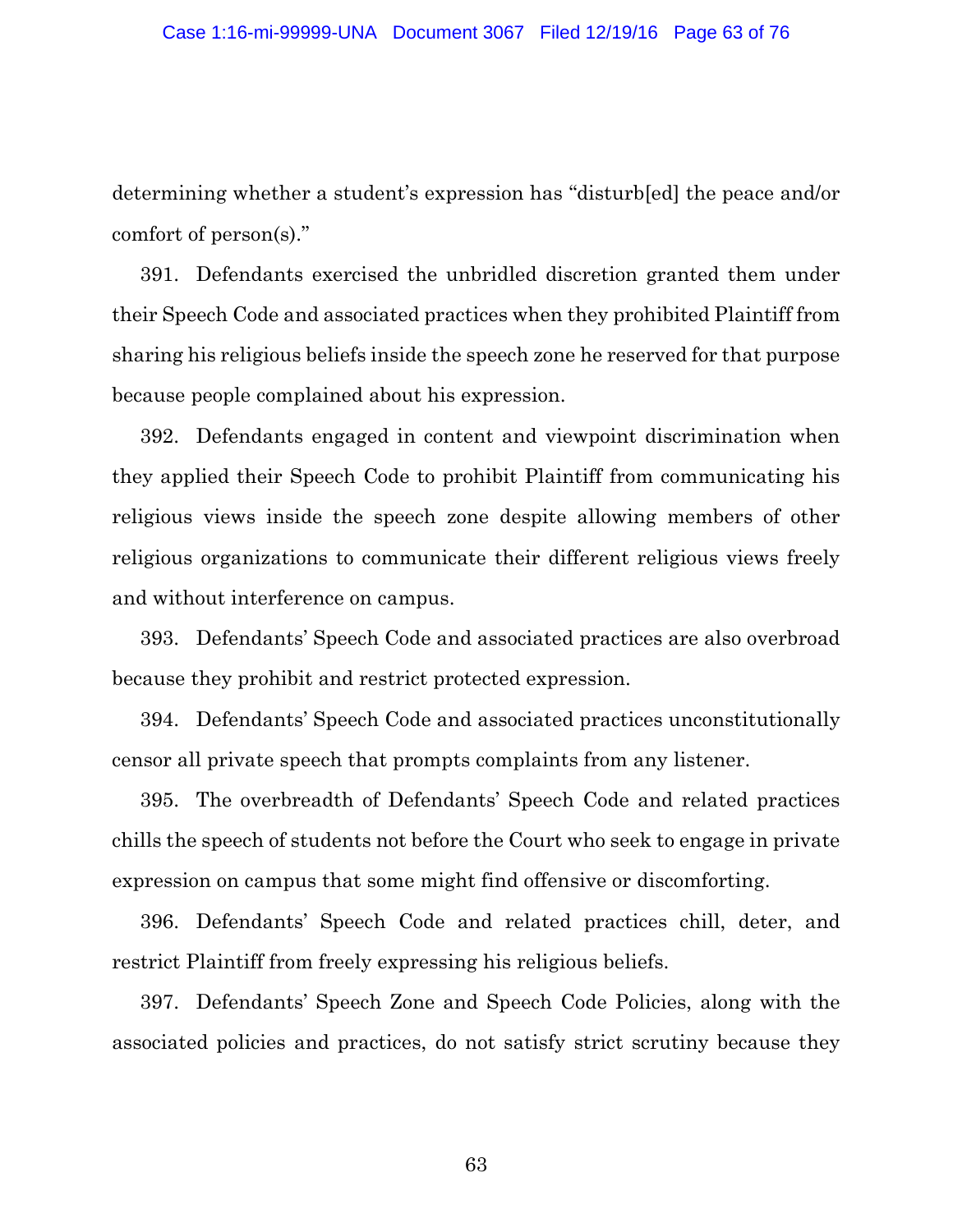support no compelling governmental interest and they are not narrowly tailored to meet any such concerns.

398. Defendants' Speech Zone and Speech Code Policies, along with the associated policies and practices, violate Plaintiff's right to free speech as guaranteed by the First Amendment to the United States Constitution.

399. Because of Defendants' actions, Plaintiff has suffered, and continues to suffer irreparable harm. He is entitled to an award of monetary damages and equitable relief.

400. Pursuant to 42 U.S.C. §§ 1983 and 1988, Plaintiff is entitled to a declaration that Defendants violated his First Amendment right to freedom of speech and an injunction against Defendants' policy and actions. Additionally, Plaintiff is entitled to damages in an amount to be determined by the evidence and this Court and the reasonable costs of this lawsuit, including his reasonable attorneys' fees.

### **SECOND CAUSE OF ACTION Violation of Plaintiff's First Amendment Right to Free Exercise of Religion (42 U.SC. § 1983)**

401. Plaintiff repeats and realleges each of the allegations contained in paragraphs 1–352 of this Complaint, as if set forth fully herein.

402. The First Amendment's Free Exercise Clause, incorporated and made applicable to the states by the Fourteenth Amendment to the United States Constitution, guarantees Plaintiff the free exercise of religion.

403. Laws that burden the free exercise of religion must be neutral and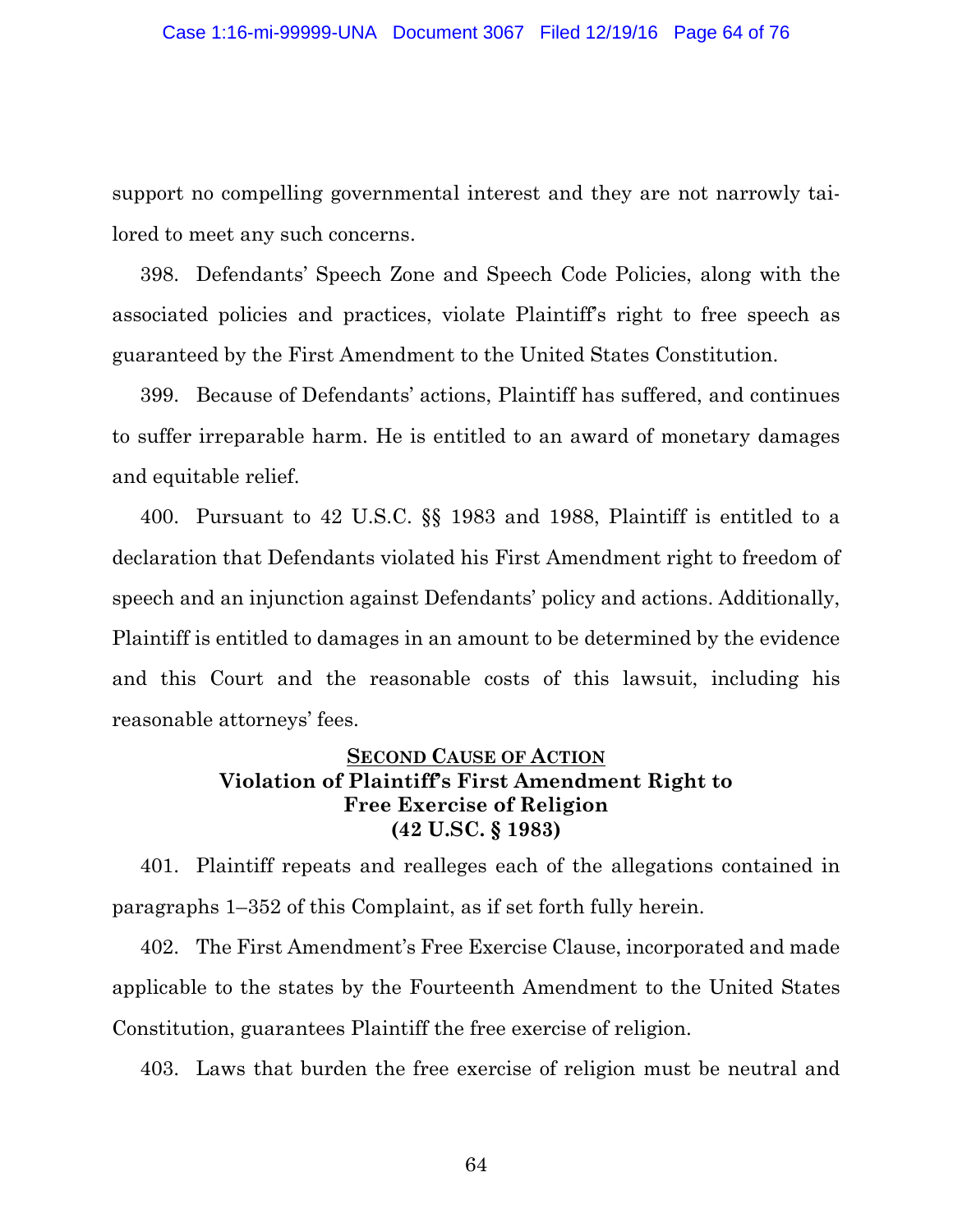generally applicable, and even then, they must have a rational basis.

404. If they are not neutral and generally applicable, then laws that burden the free exercise of religion must be justified by a compelling state interest.

405. Plaintiff's decision to distribute religious literature, engage interested students and other individuals in conversations, and engage in open-air speaking is motivated by his sincerely held religious beliefs, is an avenue through which he exercises his religious faith, and constitutes a central component of his sincerely held religious beliefs.

406. Defendants' Speech Zone and Speech Code Policies are neither neutral nor generally applicable but allow Defendants to target religious expression and activities specifically.

407. Defendants' Speech Zone and Speech Code Policies and associated practices are neither neutral nor generally applicable because they represent a system of individualized assessments. For the same reason, they are subject to strict scrutiny.

408. Defendants' Speech Zone Policy and the associated policies and practices grant College officials unbridled discretion when evaluating students' requests to utilize the speech zones for expressive activities, and thus, they establish a system of individualized assessments.

409. Defendants' Speech Zone Policy and the associated policies and practices grant College officials unbridled discretion when evaluating students' requests to engage in expressive activities outside the speech zones, and thus,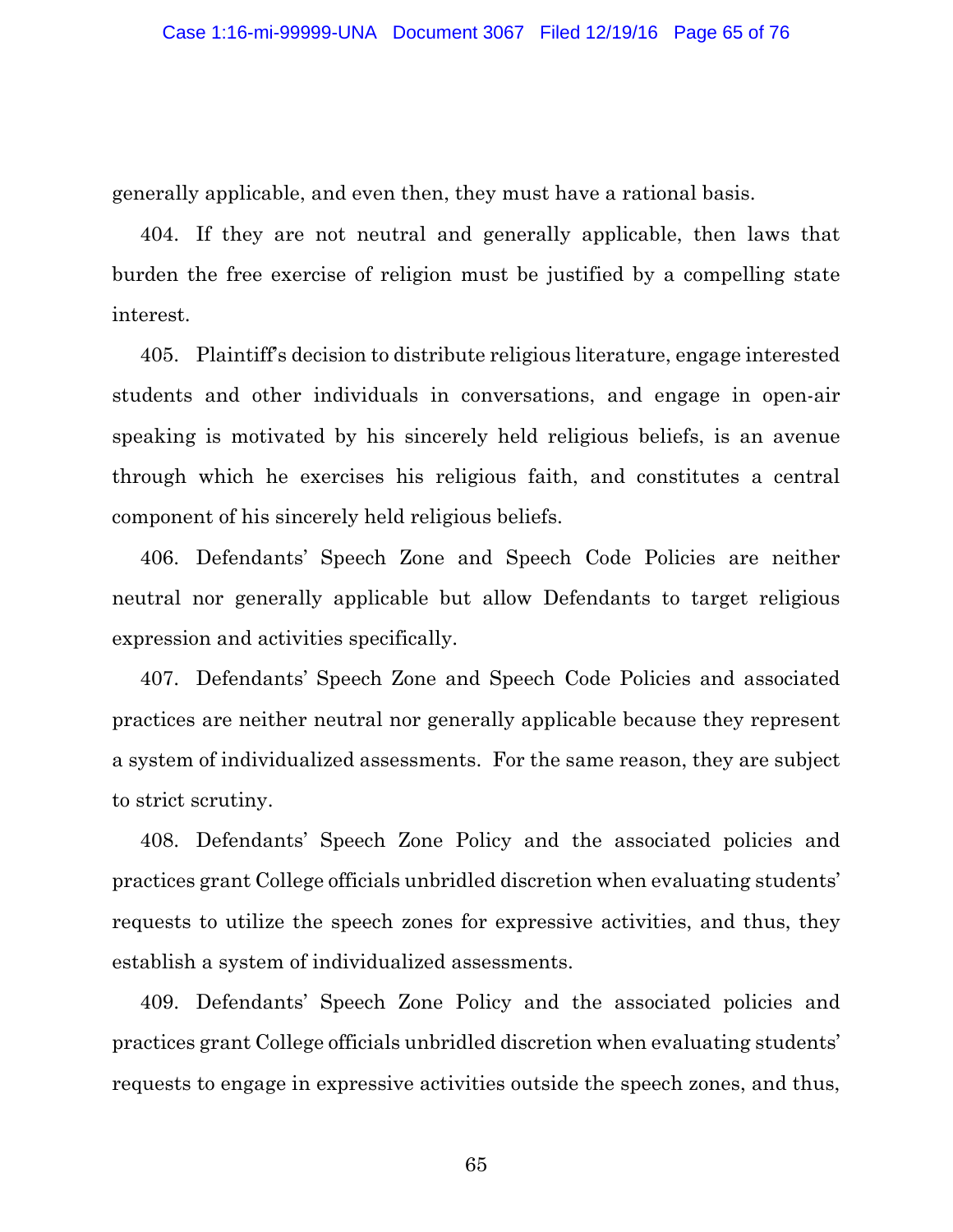they establish a system of individualized assessments.

410. Defendants' Speech Zone Policy and the associated policies and practices grant College officials unbridled discretion when evaluating students' requests to engage in expressive activities during hours the speech zones are closed, and thus, they establish a system of individualized assessments.

411. Defendants' Speech Code and associated practices provide no guidelines or standards to limit the discretion of GGC officials when determining whether a student's expression has "disturb[ed] the peace and/or comfort of person(s)," and thus, they establish a system of individualized assessments.

412. Defendants' Speech Code and Speech Zone policies and their associated policies and practices are underinclusive, prohibiting some speech while leaving other speech equally harmful to GGC's asserted interests unprohibited.

413. Defendants' Speech Zone and Speech Code Policies burden several of the constitutional rights of all of its students, including Mr. Uzuegbunam, in addition to their rights under the Free Exercise Clause (*e.g.*, freedom of speech, freedom from an establishment of religion, due process rights, equal protection rights).

414. Defendants' infringement of Plaintiff's free exercise of religion fails to satisfy strict scrutiny because it is not narrowly tailored to promote a compelling government interest.

415. Defendants, acting under color of state law, and by policy and practice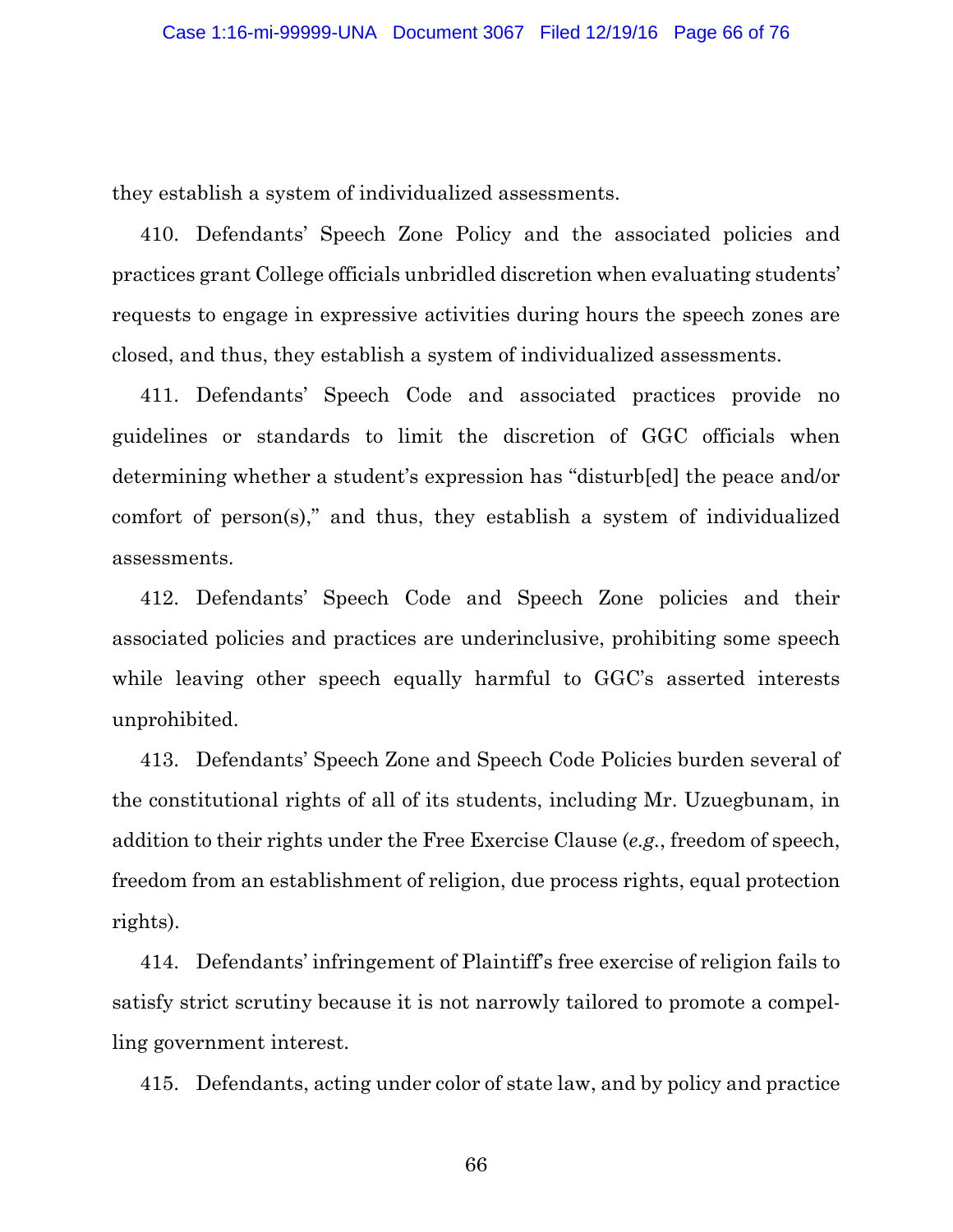have explicitly and implicitly infringed Plaintiff's free exercise of religion and deprived Plaintiff of his clearly established rights to freedom of religious expression secured by the First Amendment to the United States Constitution.

416. Because of Defendants' actions, Plaintiff has suffered, and continues to suffer, irreparable harm. He is entitled to an award of monetary damages and equitable relief.

417. Pursuant to 42 U.S.C. §§ 1983 and 1988, Plaintiff is entitled to a declaration that Defendants violated their First Amendment right to free exercise of religion and an injunction against Defendants' policy and actions. Additionally, Plaintiff is entitled to damages in an amount to be determined by the evidence and this Court and the reasonable costs of this lawsuit, including his reasonable attorneys' fees.

# **THIRD CAUSE OF ACTION Violation of Plaintiff's Fourteenth Amendment Right to Due Process of Law (42 U.S.C. § 1983)**

418. Plaintiff repeats and realleges each of the allegations contained in paragraphs 1–352 of this Complaint, as if set forth fully herein.

419. The Fourteenth Amendment to the United States Constitution guarantees Plaintiff the right to due process of law and prohibits Defendants from promulgating and employing vague and overbroad standards that allow for viewpoint discrimination in Defendants' handling of Plaintiff's open-air speaking, conversations, and literature distribution.

420. The government may not regulate speech based on policies that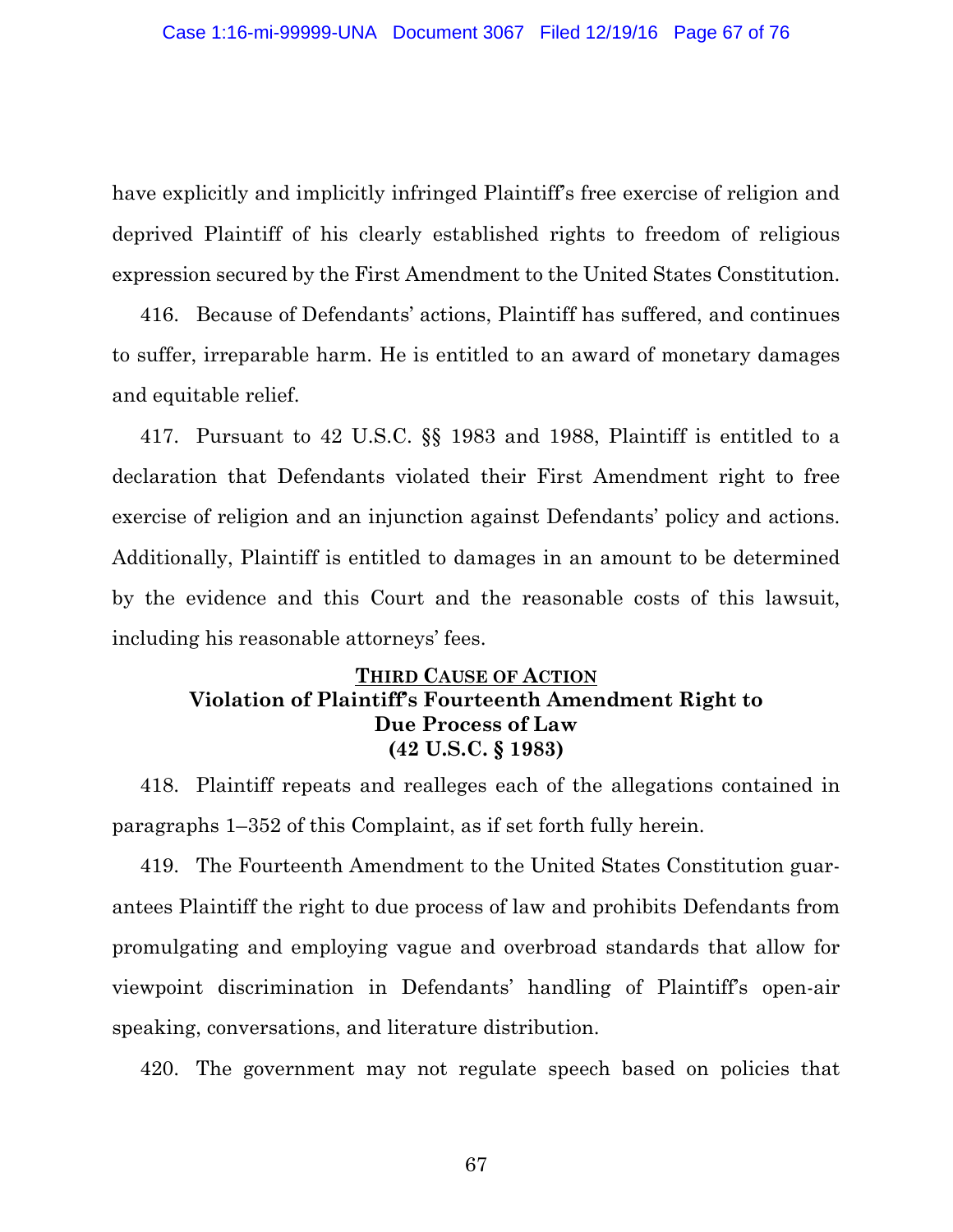permit arbitrary, discriminatory, and overzealous enforcement.

421. The government may not regulate speech based on policies that cause persons of common intelligence to guess at their meaning and differ as to their application.

422. The government also may not regulate speech in ways that do not provide persons of common intelligence fair warning as to what speech is permitted and what speech is prohibited.

423. Defendants' Speech Zone Policy, the related provisions of GGC's *Student Code of Conduct*, and associated practices contain no criteria to guide administrators when deciding whether to grant, deny, relocate, or restrict student speech (including public speaking, conversations, and literature distribution) on campus.

424. Defendants' Speech Zone Policy, the related provisions of GGC's *Student Code of Conduct*, and associated practices contain no criteria to limit the discretion of administrators in deciding when or how to modify the speech zones.

425. Defendants' Speech Zone Policy, the related provisions of GGC's *Student Code of Conduct*, and associated practices contain no criteria to guide administrators in deciding how to schedule use of the speech zones to "accommodate all interested users."

426. Defendants' Speech Zone Policy, the related provisions of GGC's *Student Code of Conduct*, and associated practices contain no criteria to guide administrators in reviewing the literature students are required to submit in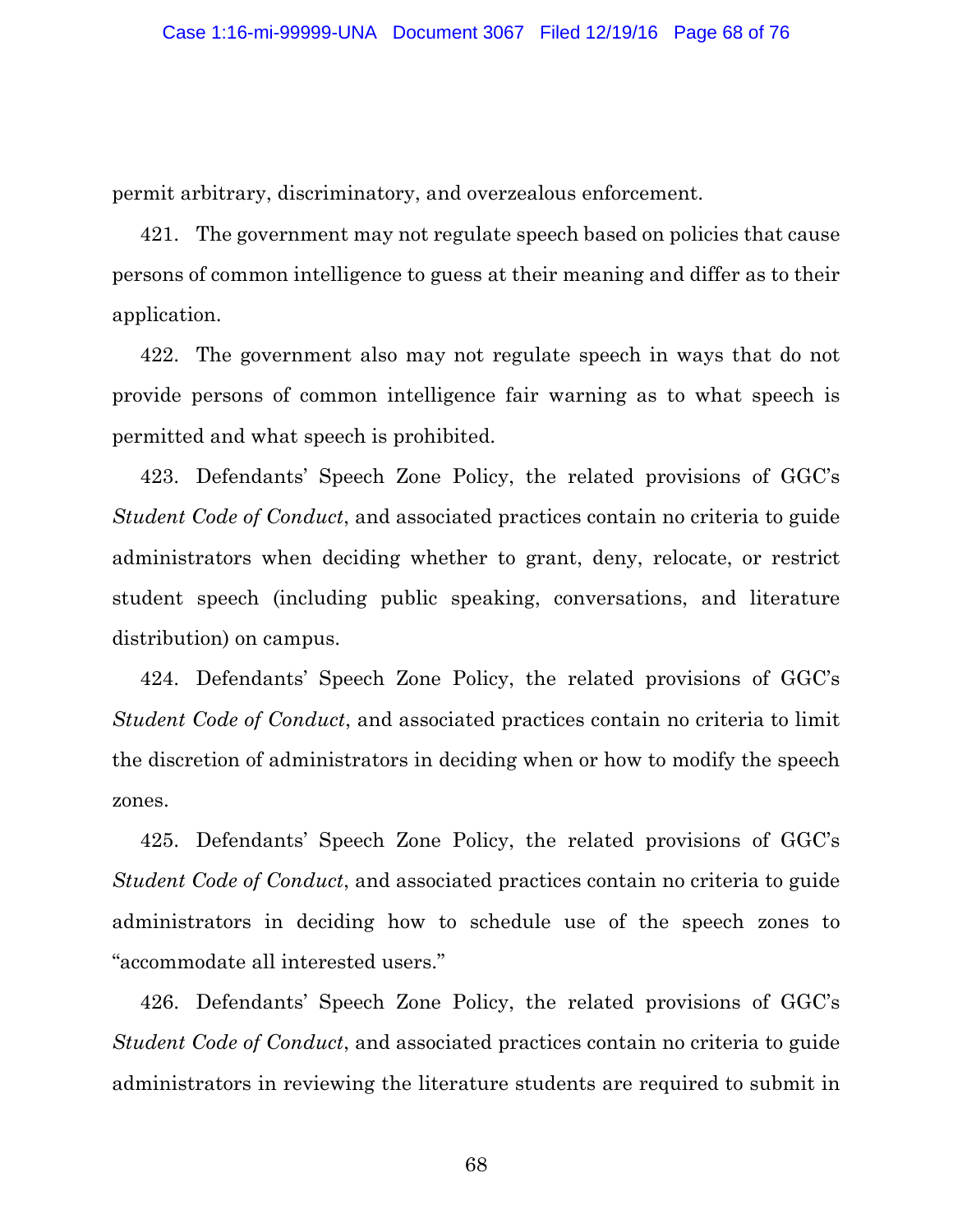order to obtain a permit to engage in literature distribution on campus.

427. Defendants' Speech Zone Policy, the related provisions of GGC's *Student Code of Conduct*, and associated practices are impermissibly vague and ambiguous and are thus incapable of providing meaningful guidance to Defendants.

428. The lack of criteria, factors, or standards in Defendants' Speech Zone Policy, the related provisions of GGC's *Student Code of Conduct*, and associated practices renders these policies and practices unconstitutionally vague and in violation of Plaintiff's right to due process of law under the Fourteenth Amendment.

429. Defendants' Speech Code and associated practices contain no criteria to limit the discretion of GGC officials when determining whether a student's expression has "disturb[ed] the peace and/or comfort of person(s)."

430. Defendants' Speech Code and associated practices are impermissibly vague and ambiguous. Thus, they are incapable of providing meaningful guidance to Defendants, and they force students to guess as to whether expression that the First Amendment protects is in fact allowed on campus.

431. The lack of criteria, factors, or standards in Defendants' Speech Code and associated practices renders these policies and practices unconstitutionally vague and in violation of Plaintiff's right to due process of law under the Fourteenth Amendment.

432. Because of Defendants' actions, Plaintiff has suffered, and continues to suffer irreparable harm. He is entitled to an award of monetary damages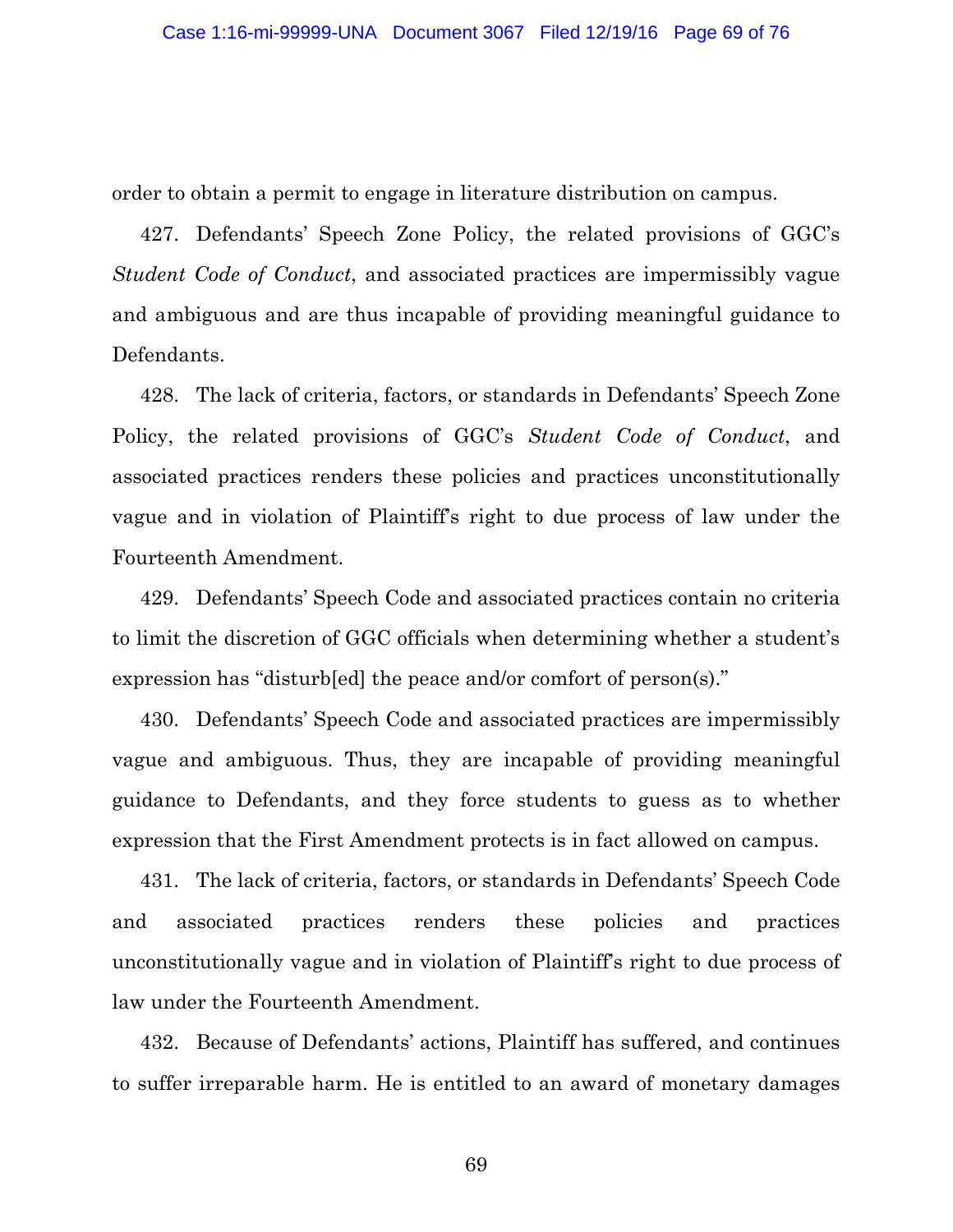and equitable relief.

433. Pursuant to 42 U.S.C. §§ 1983 and 1988, Plaintiff is entitled to a declaration that Defendants violated his Fourteenth Amendment right to due process of law and an injunction against Defendants' policy and actions. Additionally, Plaintiff is entitled to damages in an amount to be determined by the evidence and this Court and the reasonable costs of this lawsuit, including his reasonable attorneys' fees.

## **FOURTH CAUSE OF ACTION Violation of Plaintiff's Fourteenth Amendment Right to Equal Protection of the Law (42 U.SC. § 1983)**

434. Plaintiff repeats and realleges each of the allegations contained in paragraphs 1–352 of this Complaint, as if set forth fully herein.

435. The Fourteenth Amendment to the United States Constitution guarantees Plaintiff the equal protection of the laws, which prohibits Defendants from treating Plaintiff differently than similarly situated students.

436. The government may not treat someone disparately as compared to similarly situated persons when such disparate treatment burdens a fundamental right, targets a suspect class, or has no rational basis.

437. Plaintiff is similarly situated to other students at the College.

438. Defendants have allowed students to engage in various expressive activities outside of the two speech zones, but denied the same to Plaintiff.

439. Defendants have allowed students to engage in loud forms of expressive activities inside the speech zones, including the use of amplified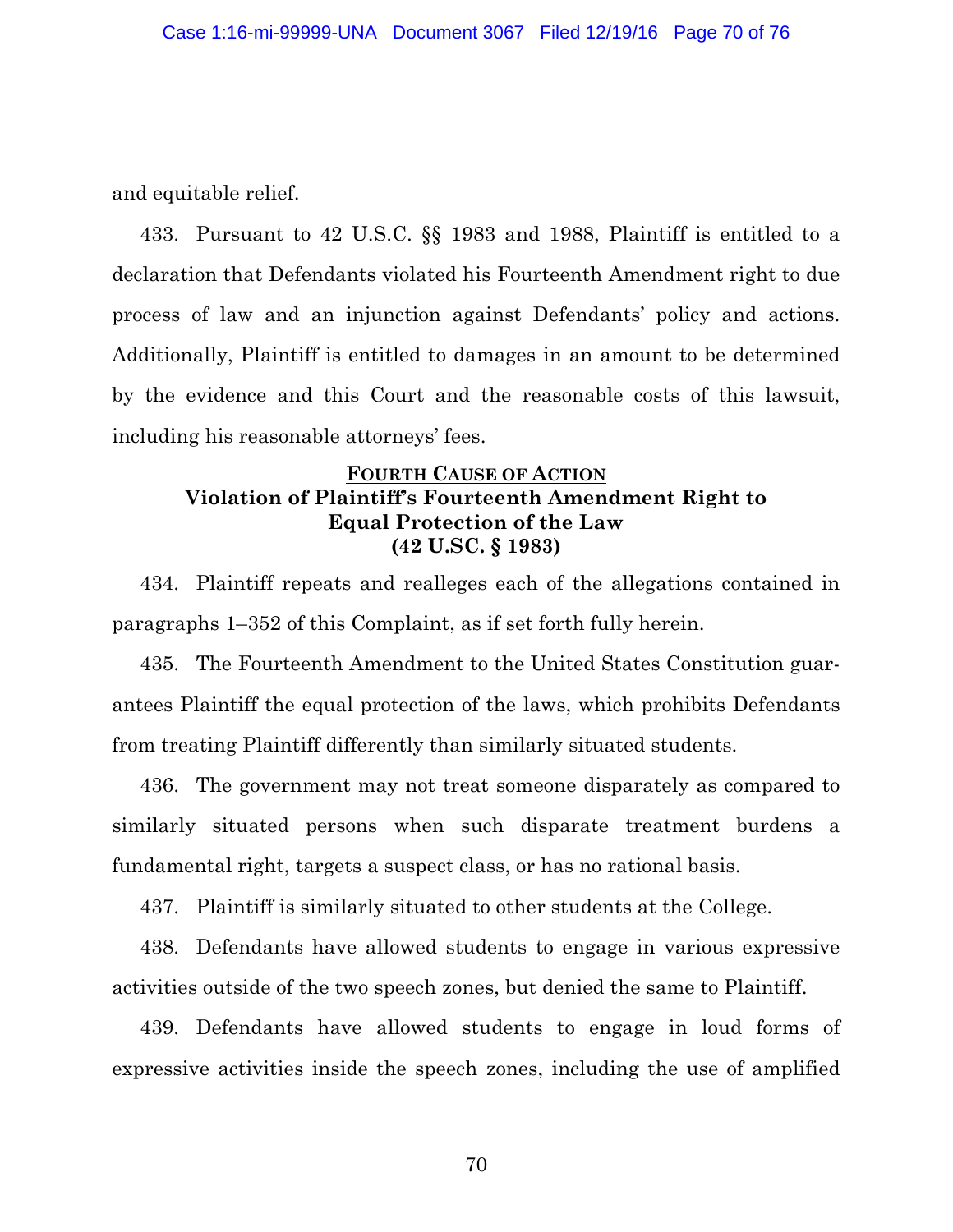sound, but prohibited Plaintiff from engaging in comparatively quieter forms of expression.

440. Defendants have allowed students to engage in loud forms of expression outside the speech zones, including permitting a percussion group to play approximately once a week, but prohibited Plaintiff from engaging in far quieter forms of expression both inside and outside the speech zones.

441. Defendants have allowed students to engage in offensive forms of speech, including the broadcasting of vulgar, lewd, and obscene music, but stopped Plaintiff from speaking publicly, claiming that someone's complaint converted his expression into "disorderly conduct."

442. Defendants have allowed other religious groups, including but not limited to members of the LDS church, to distribute literature and engage students in conversations in the outdoor areas of campus, inside and outside the speech zones, but they prohibited Mr. Uzuegbunam from doing the same things in the same locations.

443. Defendants have allowed other religious groups, including but not limited to members of the LDS church to engage in religious advocacy on campus but have stopped Mr. Uzuegbunam from doing the same because his activities provoked complaints while those of other religious groups did not.

444. Defendants' Speech Zone and Speech Code Policies, along with their related policies and practices violate various fundamental rights of Plaintiff, such as his freedom of speech, his rights under the Establishment Clause, and his right to due process of law.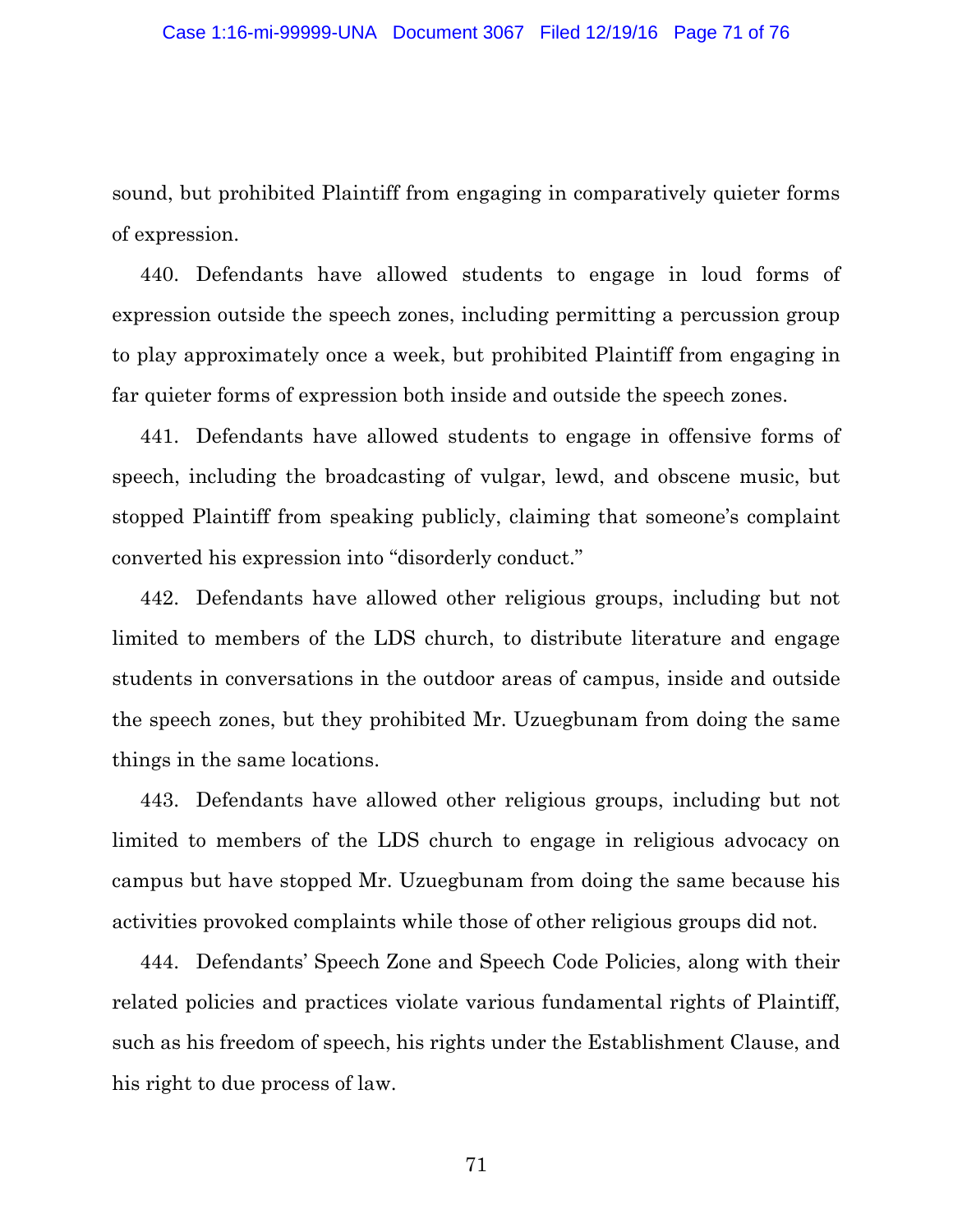445. When government regulations, like Defendants' Speech Zone and Speech Code Policies, along with their related policies and practices, infringe on fundamental rights, discriminatory intent is presumed.

446. Defendants' Speech Zone and Speech Code Policies, along with their related policies and practices, have also been applied to discriminate intentionally against Plaintiff's rights to freedom of speech and the free exercise of religion.

447. Defendants' Speech Code and Speech Zone policies and their associated policies and practices are underinclusive, prohibiting some speech while leaving other speech equally harmful to GGC's asserted interests unprohibited.

448. Defendants lack a rational or compelling state interest for such disparate treatment of Plaintiff.

449. Defendants' Speech Zone and Speech Code Policies, along with their related policies and practices, are not narrowly tailored as applied to Plaintiff because Plaintiff's speech does not implicate any of the legitimate interests Defendants might have.

450. Defendants have applied their Speech Zone and Speech Code Policies, along with their related policies and practices, to Plaintiff in a discriminatory and unequal matter, allowing other students to speak freely in and out of the speech zones when Defendants say that Plaintiff cannot do the same, in violation of Plaintiff's right to equal protection of the laws under the Fourteenth Amendment.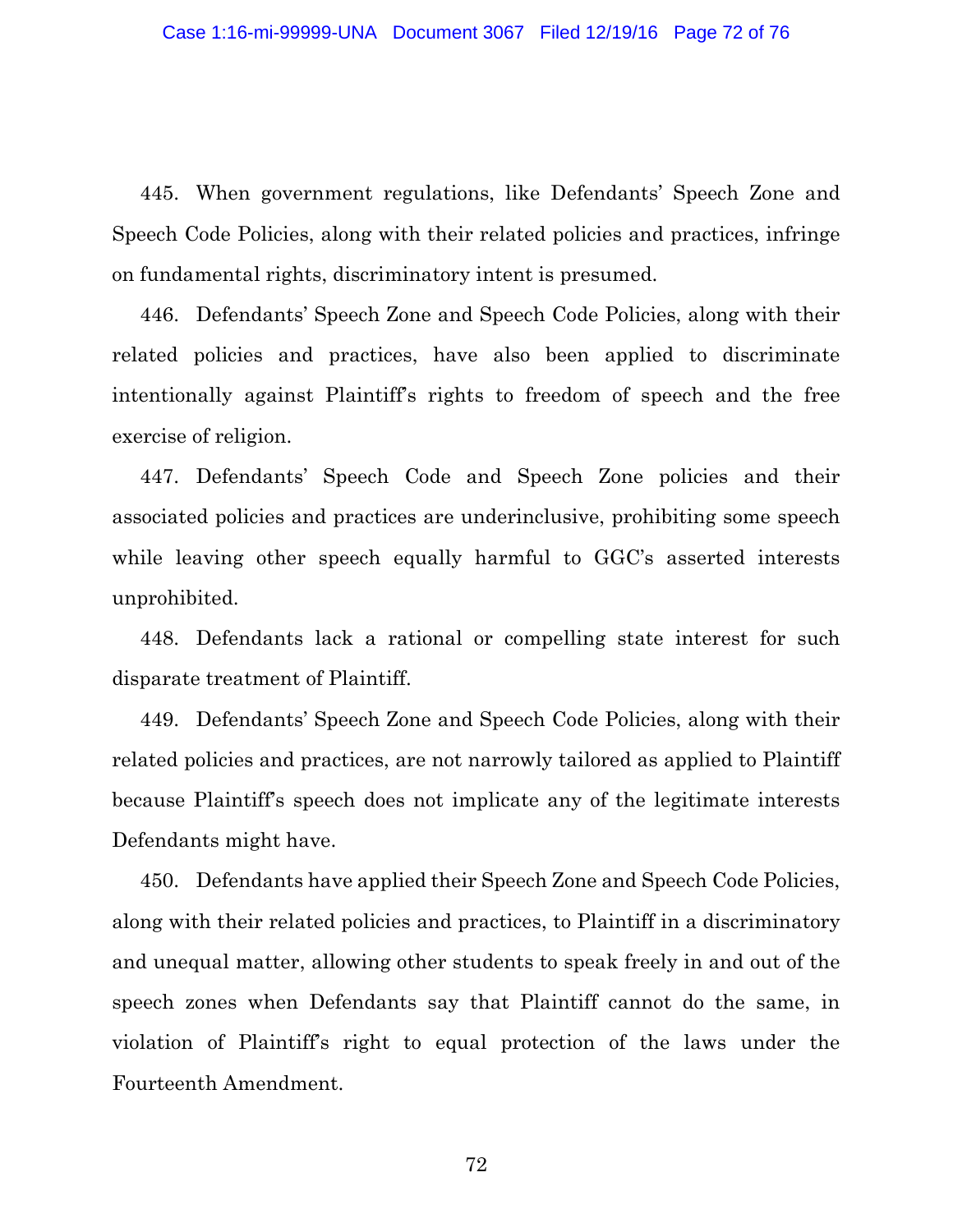451. Because of Defendants' actions, Plaintiff has suffered, and continues to suffer, irreparable harm. He is entitled to an award of monetary damages and equitable relief.

452. Pursuant to 42 U.S.C. §§ 1983 and 1988, Plaintiff is entitled to a declaration that Defendants violated his Fourteenth Amendment right to equal protection of law and an injunction against Defendants' policy and actions. Additionally, Plaintiff is entitled to damages in an amount to be determined by the evidence and this Court and the reasonable costs of this lawsuit, including his reasonable attorneys' fees.

## **PRAYER FOR RELIEF**

WHEREFORE, Plaintiff respectfully requests that this Court enter judgment against Defendants and provide Plaintiff with the following relief:

- A. A declaratory judgment that Defendants' Speech Zone Policy, the related provisions of GGC's *Student Code of Conduct* (*i.e.*, those prohibiting "circulating any advertising media without approval from proper College officials" and "making or attempting to make unauthorized use of College facilities"), and associated practices, facially and as-applied, violate Plaintiff's rights under the First and Fourteenth Amendments;
- B. A declaratory judgment that Defendants' Speech Code Policy and associated practices, facially and as-applied, violate Plaintiff's rights under the First and Fourteenth Amendments;
- C. A declaratory judgment that the Defendants' restriction of Plaintiff's literature distribution violated Plaintiff's rights under the First and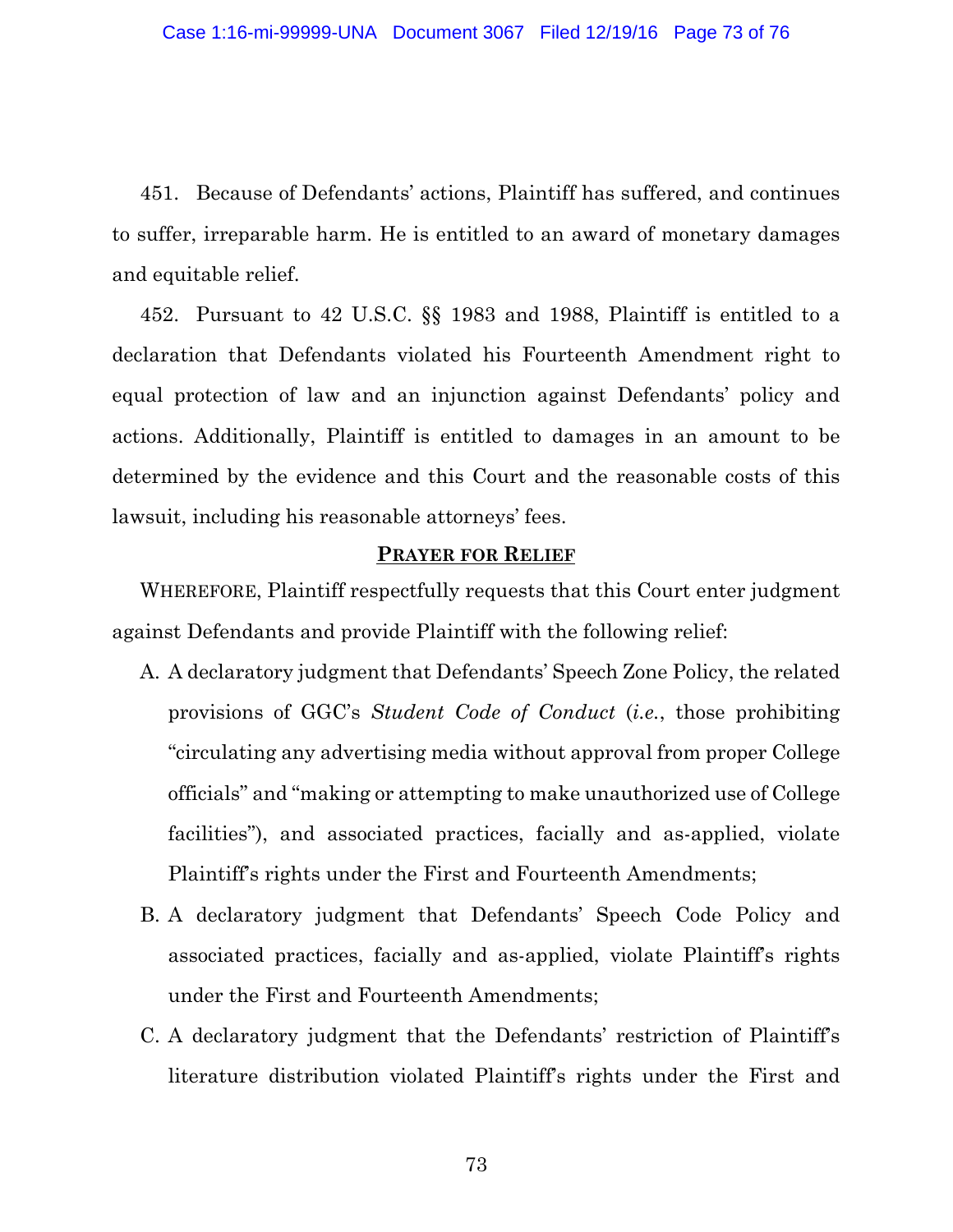Fourteenth Amendments;

- D. A declaratory judgment that the Defendants' restriction of Plaintiff's open-air speaking violated Plaintiff's rights under the First and Fourteenth Amendments;
- E. A preliminary and permanent injunction prohibiting the Defendants, their agents, officials, servants, employees, and any other persons acting in their behalf from enforcing Defendants' Speech Zone Policy, the related provisions of GGC's *Student Code of Conduct* (*i.e.*, those prohibiting "circulating any advertising media without approval from proper College officials" and "making or attempting to make unauthorized use of College facilities"), and associated practices challenged in this Complaint;
- F. A preliminary and permanent injunction prohibiting the Defendants, their agents, officials, servants, employees, and any other persons acting in their behalf from enforcing Defendants' Speech Code Policy and associated practices challenged in this Complaint;
- G. Nominal damages for the violation of Plaintiff's First and Fourteenth Amendment rights from the Defendants sued in their individual capacities;
- H. Plaintiff's reasonable attorneys' fees, costs, and other costs and disbursements in this action pursuant to 42 U.S.C. § 1988; and
- I. All other further relief to which Plaintiff may be entitled.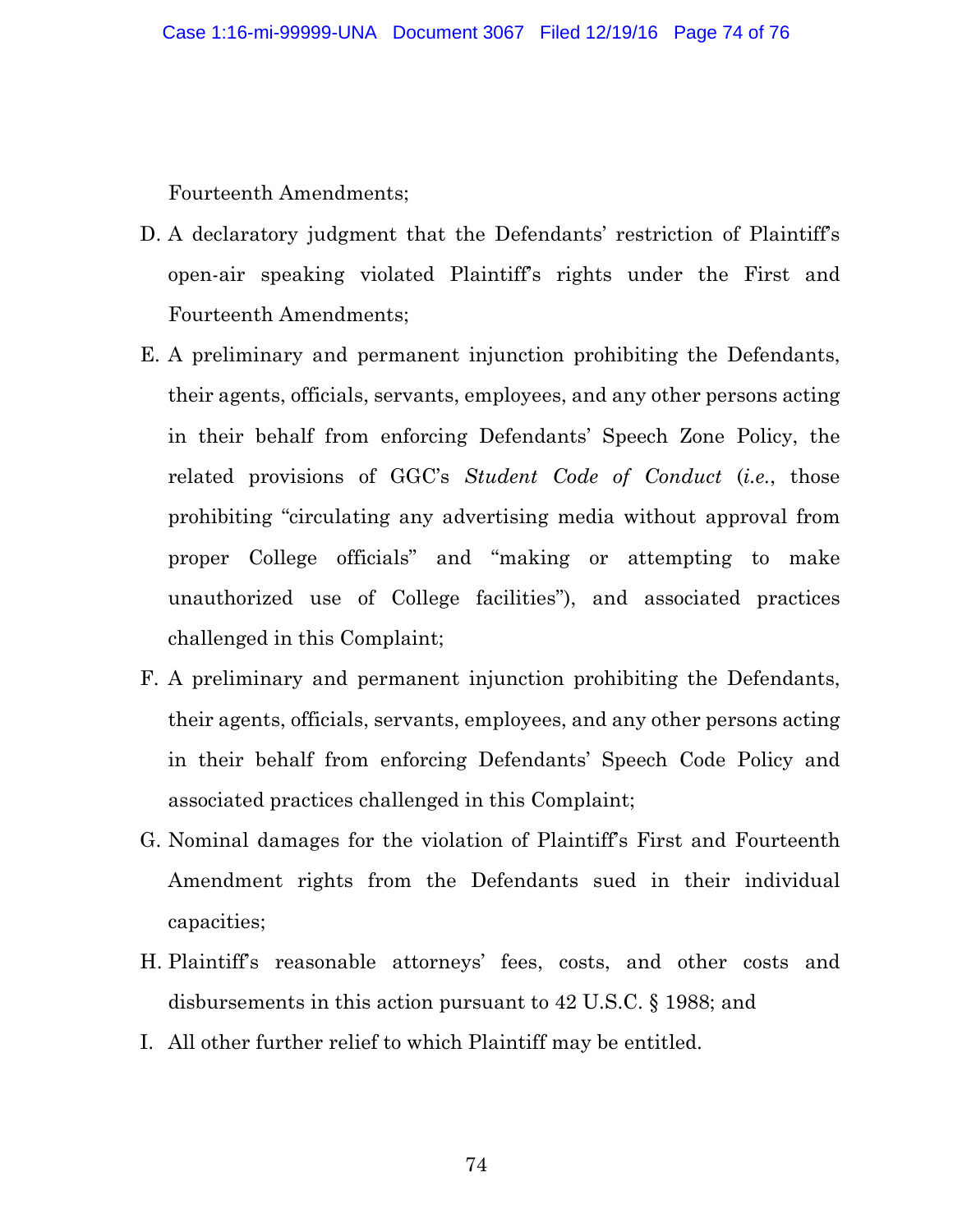Respectfully submitted this 19th day of December 2016.

*/s/ Travis C. Barham*

DAVID A. CORTMAN Georgia Bar No. 188810 TRAVIS C. BARHAM Arizona Bar No. 024867 Georgia Bar No. 753251 ALLIANCE DEFENDING FREEDOM 1000 Hurricane Shoals Rd. NE, Suite D-1100 Lawrenceville, Georgia 30043 Telephone: (770) 339–0774 Facsimile: (770) 339–6744 dcortman@ADFlegal.org tbarham@ADFlegal.org

CASEY MATTOX\* Virginia Bar No. 47148 ALLIANCE DEFENDING FREEDOM 440 1st Street, NW, Ste. 600 Washington, D.C. 20001 Telephone: (202) 393–8690 Facsimile: (202) 347–3622 cmattox@ADFlegal.org

\* Application for admission to be filed.

*Attorneys for Plaintiffs* 

## **DEMAND FOR TRIAL BY JURY**

Plaintiff demands trial by jury for all matters so triable herein.

*/s/ Travis C. Barham*

TRAVIS C. BARHAM *Attorney for Plaintiffs*